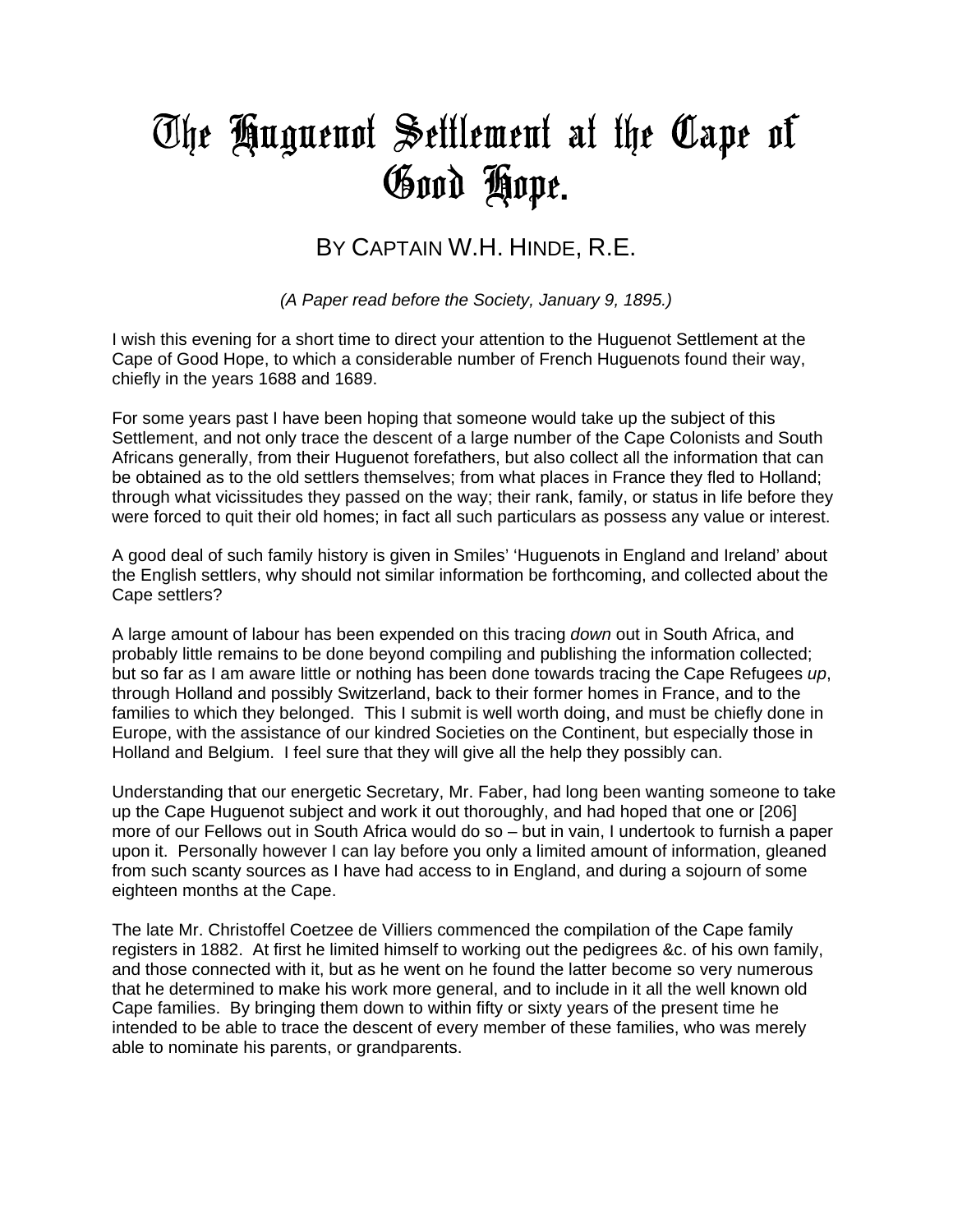Unfortunately he did not live to complete and publish the results of his labours himself, having after a sudden and very short illness, died on the  $4<sup>th</sup>$  Sept. 1887, leaving his papers quite unprepared for the press.

For some time there was a difficulty with regard to funds to compile and publish them, until, in 1892, the Colonial Government undertook to advance sufficient for publishing one volume. This volume, which deals with families beginning with the first ten letters of the alphabet, A to J, was consequently brought out in 1893, entitled 'Geslacht Register der oude Kaapsche Familie,' and edited by Mr. G. Mc. C. Theal, the distinguished author of a number of works upon the history of South Africa, &c. On his death-bed Mr. de Villiers had expressed a wish that Mr. Theal would take up his unfinished work and complete it.

If this first volume pays its way so that the funds advanced by the Cape Government can be repaid, the remaining volumes will appear in due course; if not, the difficulty as to funds will again arise.

The information collected he obtained from the Cape Archives to some extent, but chiefly from the Deeds Registry and the Cape Church books, the whole of which – the marriage registers at any rate – he waded through to as late a date as 1815; by personal enquiry from members of the different families; and by going through and comparing such pedigrees as they possessed. When it is noticed that in this first volume the pedigrees of 214 families are given, beginning with the letters A to J, the amount of labour expended upon the whole alphabet can be guessed at, [207] and some idea can be formed of the difficulty of arranging the lists from his unsorted papers, which in places were difficult to decipher, and not infrequently conflicting.

Had Mr. de Villiers been spared to us too there can be little doubt but that he would have pushed his investigations farther, and made an effort to follow up the Refugees to their original homes in France. In this direction he left behind him some Notes on Huguenot Families at the Cape, containing such information as he had been able to collate about the places from which they came, &c. These Notes are given at the end of the present Paper from a copy presented to the Society by Mr. W.J.C. Moens.

The following names, which have a French appearance, and are met with as those of settlers at the Cape before 1710, are not dealt with in these Notes: Appel, Bernard, De Bacre, Extreux, Faber, Fleuris, Lens, Le Lièvre, Lourens, Mahieu, Marcevene, Dumont, Olivier, Pleunis, Romond, Senaymant, Tas, Verron, and De Vos. If these families were French they were probably Huguenot also.

From dispatches of the Chambers of Delft, Middelburg, and Rotterdam to the Cape Government we have the names, ages, number of children, and other details of at least eighty-four Huguenot passengers in their ships. If the Dutch East India Company took this trouble it seems far from unlikely that their arrival in Holland, and whence they came, may be found recorded in the Walloon Church Registers, and elsewhere.

It may perhaps be argued that it would be useless, and mere waste of time, attempting to follow up the clues we already have, and those we shall obtain, because these Refugees were merely artisans, agriculturists, and labourers, with common French names. But the rather scanty references made to this Settlement which I have been able to hunt up scarcely bear out this view, although it may be true with regard to many – perhaps the majority of the settlers. The same can, I take it, be said about the majority of those who settled elsewhere, whether in England, Holland, Switzerland, America, or in what is now the German Empire.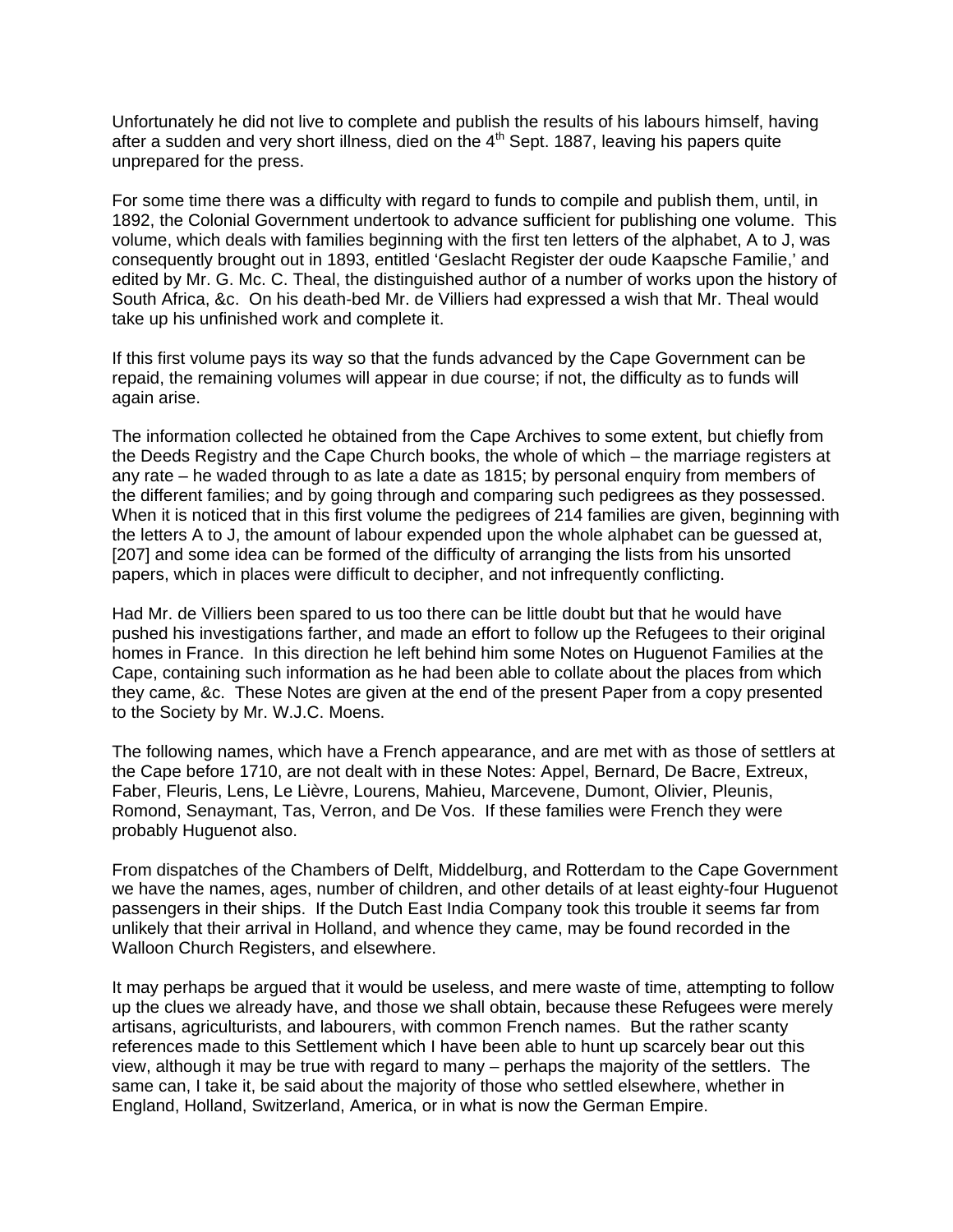In Voltaire's 'Siècle de Louis XIV,' Vol. II, P. 330, there is what Macaulay, who quotes it in his History of England (1871) Vol. I, p. 326, calls 'a terse and spirited summary' of the Huguenot settlements generally:

'Il y enent qui s' établirent jusque vers le Cap de Bonne Espérance. Le neveu du celèbre du Quêne, luitenant général de la marine fonda une petite colonie à cette extrémité de la terre; elle [208] n'a pas prospéré; cuex qui s'y embarquirent périrent pour la plupart. Mais enfin il y en a des restes de cette colonie coisine des Hottentots. Les Français ont été disperses plus loin que le Juifs.'

This notice of the Cape Huguenot Settlement – the first one I met with myself – did not sound encouraging, but I fancy Voltaire would be considerably surprised if he saw a South African Directory of the present day.

In *Notes and Queries* 24<sup>th</sup> April, 1869, Henry Hall wrote as follows:

"Mr. Smiles' interesting volumes on the history for French Huguenot Refugees, and their descendants in the United Kingdom, deserve to be supplemented with a notice of their brethren who sough asylum in South Africa after the Revocation of the Edict of Nantes, many of whom belonged to the most noble and ancient families of France, among whom I may mention the names of Du Plessis de Mornay, Roubaix de la Fontaine, Chavannes, Marillier, Faure, Joubert, De Villiers, De Celliers, Malan, Serrurier, Le Sueur, Aling, Basson, Du Pré, Le Roux, Rétif, Marais, Théron, Rousseau, Du Tot, Ratré, Naudé, Jourdan, &. Among the present possessors of these names may be found lineal descendants of many old French families now supposed to be extinct. I may particularly mention that of the ducal and once famous house of Du Plessis. Amongst the roll of Governors of the Colony under the Dutch we find the names, of no doubt French Calvinistic families; D'Abling 1707, Mauritz de Chavannes 1714, De La Fontaine 1724, Naudé 1727, and even at the present day many of the most respectable Cape families are proud to trace their descent from the sufferers of Louis XIV tyranny."

Accordingly, in later editions of Smiles' Huguenots, he refers to –

'a Settlement of considerable importance having been formed at the Cape of Good Hope, led by a nephew of Admiral Duquesne, and including members of some of the most distinguished families of France,' and quotes many of these names as examples.

In Poole's 'Huguenots of the Dispersion' there is not much to quote, but on p. 43, he says:

'The Council of Seventeen offered free passage to any Huguenots who were willing to apply themselves to husbandry and handicrafts in Cape Colony. – About 80 families (M.G. Gonel says 150. Bulletin 15.159, 1866) under the guidance of a nephew of the great Duquesne (Aignan-Etat des Protestants 21 f.) availed themselves of the proposal.' [209] On p. 170 he also says:

'The emigrants of La Rochelle are allowed by the intendant Tessereau to have been of the principle inhabitants as touching , birth, substance, and reputation. (Delmas).' M. Charles Weiss in his 'History of French Protestant Refugees' also speaks of 'eighty families having accepted the offer' made by the Dutch East India Company, and having 'embarked under the guidance of a nephew of Admiral Duquesne.'

Elsewhere he has plenty to say about the families of Duplessis and Duquesne.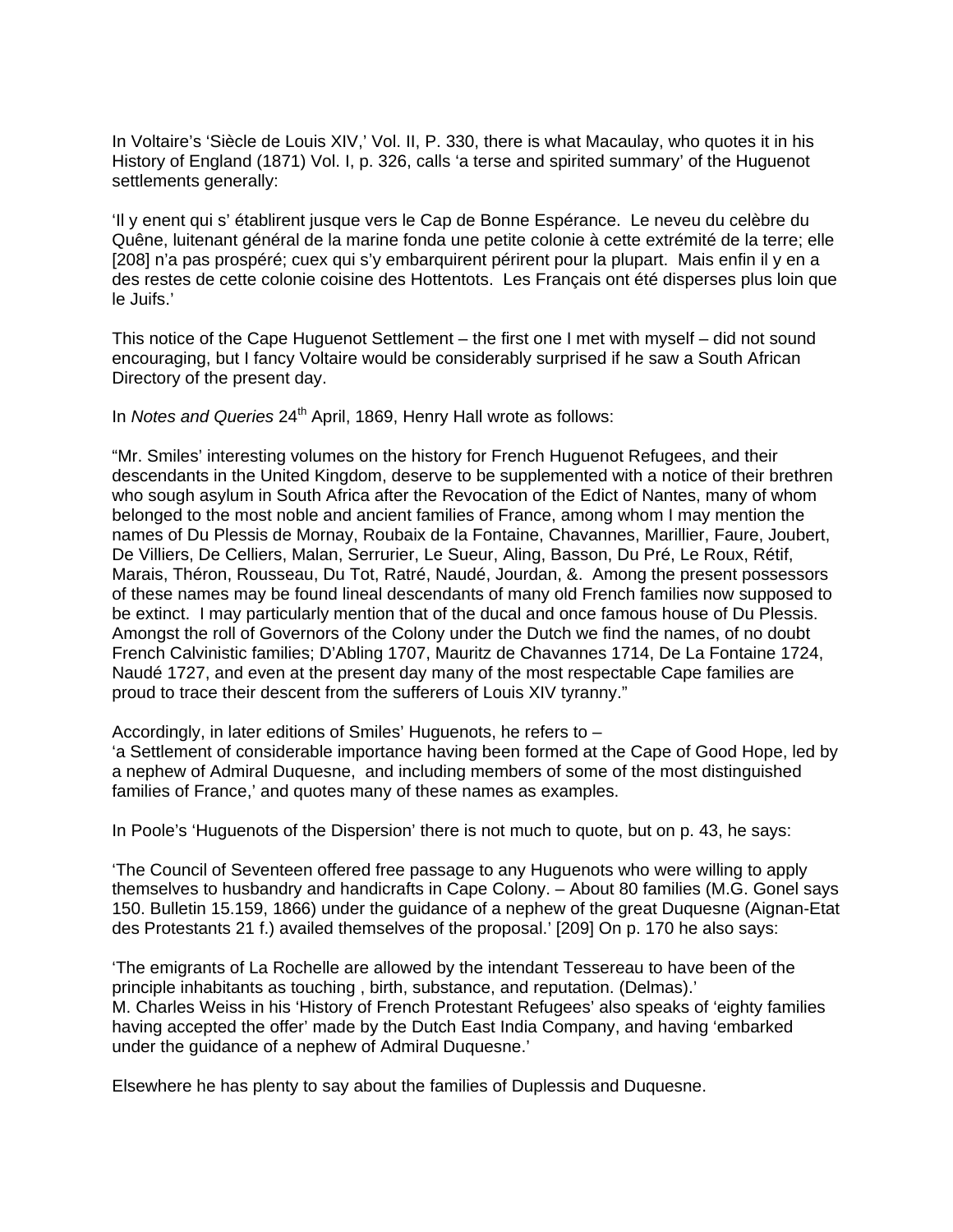In view of the statement made by Voltaire, H. Hall, Smiles, Weiss, and Aignan that the Settlement was formed under the leadership of a nephew of Admiral Duquesne it is a curious fact that there should be no evidence among the State Archives at the Hague of such having been the case. It is however quite possible that he may have been an originator of the scheme, and though taking a deep interest in it have purposely kept himself in the background.

The best known, if not the only, nephew of Admiral Duquesne adopted the profession of his uncle and father, is first mentioned in the Cape Archives as a lieutenant of the celebrated *Vaudricourt*, and himself rose to the rank of vice-admiral. From his frequent voyages to and from the East he knew the Cape well, and had always been on the most intimate terms with Commander van der Stel who was once reprimanded by the Directors for the kindness he had shewn to him and the officers of his squadron. Thus he might very well have suggested the Cape as a suitable home for his co-religionists and fellow countrymen, just as his cousins had projected forming Huguenot colonies in Bourbon and elsewhere at about the same time. But he was still an officer in the French service, and France was at war with Holland, so that although he may have given advice and information as regards forming a Huguenot Settlement at the Cape under Dutch auspices he cannot possibly have personally led the expedition. It would be interesting to ascertain whether he – or some other nephew of the old Admiral had in reality anything to do with the Settlement, or not.

No doubt many more extracts could be collected from other authorities to the same effect, shewing that the Cape Refugees belonged to various social grades, some having been of high rank in France while other were artisans, agriculturists, &c., [210] or as M. le Dr. du Rieu once put it – the settlers were 'des fils de nobles et de roturiers.'

They were sent out to a great extent with a view to supplying practical men for growing wheat, cultivating vines and olives, rearing cattle, and so forth, but it does not necessarily follow that they had always been employed in menial capacities in those industries. Thousands of Huguenots when driven out of France had lost everything in their hasty flight except their lives, and were forced to earn their daily bread as best they could. For example the three brothers De Villiers – Abraham, Pierre and Jacob, described as vine dressers, *may* very possibly have been *owners* of vineyards before they fled from La Rochelle. We *know* that Jean Prieur du Plessis was a surgeon and belonged to a noble family of Poitiers, before he became a wine farmer at the Cape; and most probably the proverb of beggars not being choosers is applicable in many other cases.

It is said that when Napoleon I, in the early part of his reign, wished to rally round his throne all the old French families he could induce to acknowledge his pretensions, he offered to the Du Plessis at the Cape – a simple minded farmer of Stellenbosch, who then represented the ancient ducal house – the restoration of his family title and estates; but the offer was declined. The Cape boer, in whose mind all recollections of his family traditions had died away, preferred his quiet vineyard to the brilliant saloons of the Tuileries. (Smiles' Huguenots in England and Ireland.)

It is now quite time to turn our attention to the Cape of Good Hope itself.

It was discovered by the Portuguese in 1486, but no settlement was made there until the Dutch East India Company in 1652 formed a refreshment station in Table Bay. In those days a passage to Batavia, their head quarters in the East, was considered a very quick one if made in six months, and the loss of life on these long voyages, through scurvy, was so great that a port of call rather more than half-way was very desirable.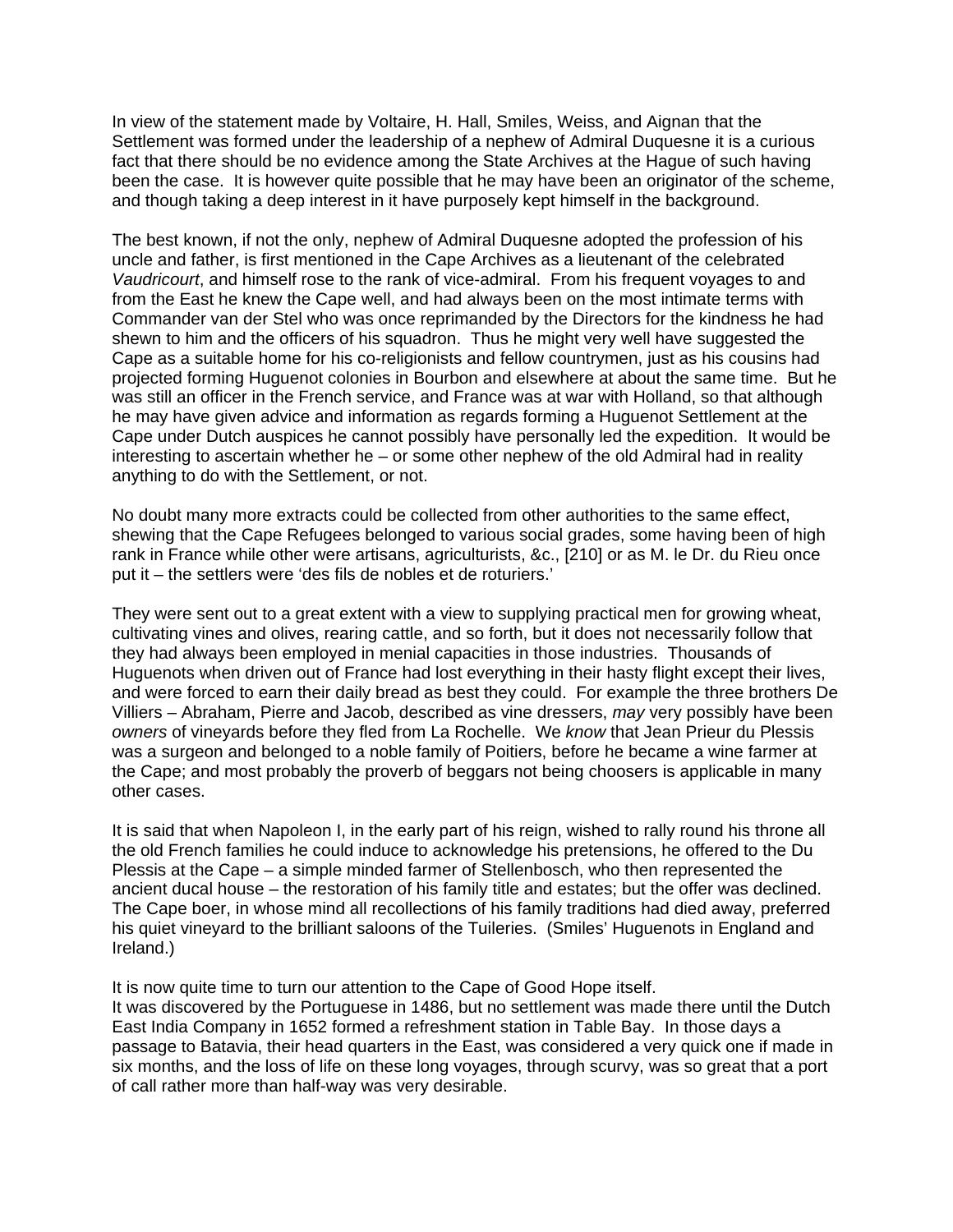In 1679 Simon van der Stel was appointed Commander, and outlying posts were formed at Stellenbosch and Drakenstein some thirty miles away.

About this time the Council of Seventeen, which controlled the various Dutch East India Companies having offices at Delft, Middelburg, Amsterdam, Rotterdam, Hoorn, and Enkhuizen, were doing all they could to induce suitable families to emigrate to the Cape – with ill success; few could [211] be prevailed upon to volunteer, and they were scarcely of the class required.

Before long however the Huguenot persecution in France, culminating in the Revocation of the Edict of Nantes in 1685, drove thousands of all classes to take refuge in Holland and thus flooded the labour market. These immigrants had been arriving to some extent for years, and as most of them spoke only French, wherever their numbers became large, clergymen were appointed to conduct services for them in French; but the congregations so formed only became new branches of those already in existence. It is partly for this reason that I feel sure that much valuable information about many of the Cape Huguenot families will be obtainable from the registers of these Churches. Members of some of these families were living in Holland for years, Le Fèbres at Middelburg, De Lanoys, Du Toits, Jouberts, Malans, and Mesnards at Leiden; Nels at Utrecht; Cordiers at Haarlem; and Malherbes at Dordrecht.

The Directors offered these 'exiles for conscience sake' a home in South Africa, with liberty to return to Europe at the end of five years should they wish to do so. In addition to free passages they further promised the engagement of a French clergyman to accompany them, gratuities to the head of each family and to every unmarried man and woman, farms without payment, and all necessary farming stock at cost price on credit.

Fully two hundred accepted this offer. The Directors hoped that these would supply the technical knowledge needed in various branches of agriculture which it appeared desirable to start or improve.

'Among them' (says one of the despatches to the Cape Government) 'are persons who understand the culture of the vine, who will in time be able to benefit the Company themselves. We consider that as these people know how to manage with very little they will without difficulty be able to accommodate themselves to their work at the Cape, especially as they will feel themselves safe under a mild government, and freed from the persecution which they suffered. It will be your duty, as they are destitute of everything, to furnish them on their arrival with what they may require for their subsistence, until they are settled and can earn their own livelihood. Further you will have to deal with them as we have on former occasions directed you in regard to the freemen of our own nation.'

Thus they were to take the same oath of allegiance and to [212] enjoy the same privileges as natives of the United Provinces.

The Company's orders were not exactly to the liking of Commander van de Stel, for he was an immense believer in anybody and anything Dutch, and would have greatly preferred that the settlement should be peopled entirely by his own countrymen. He appears however to have acted according to his instructions.

Several vessels were despatched with numerous Huguenots on board, one of which sailed from Delftshaven, one from Roterdam, and two from Middelburg; and they arrived in Table Bay, after passages varying from three to six months, between April 1688 and May 1689. Some few Huguenots did however arrive both before and after these dates. In despatches sent out to the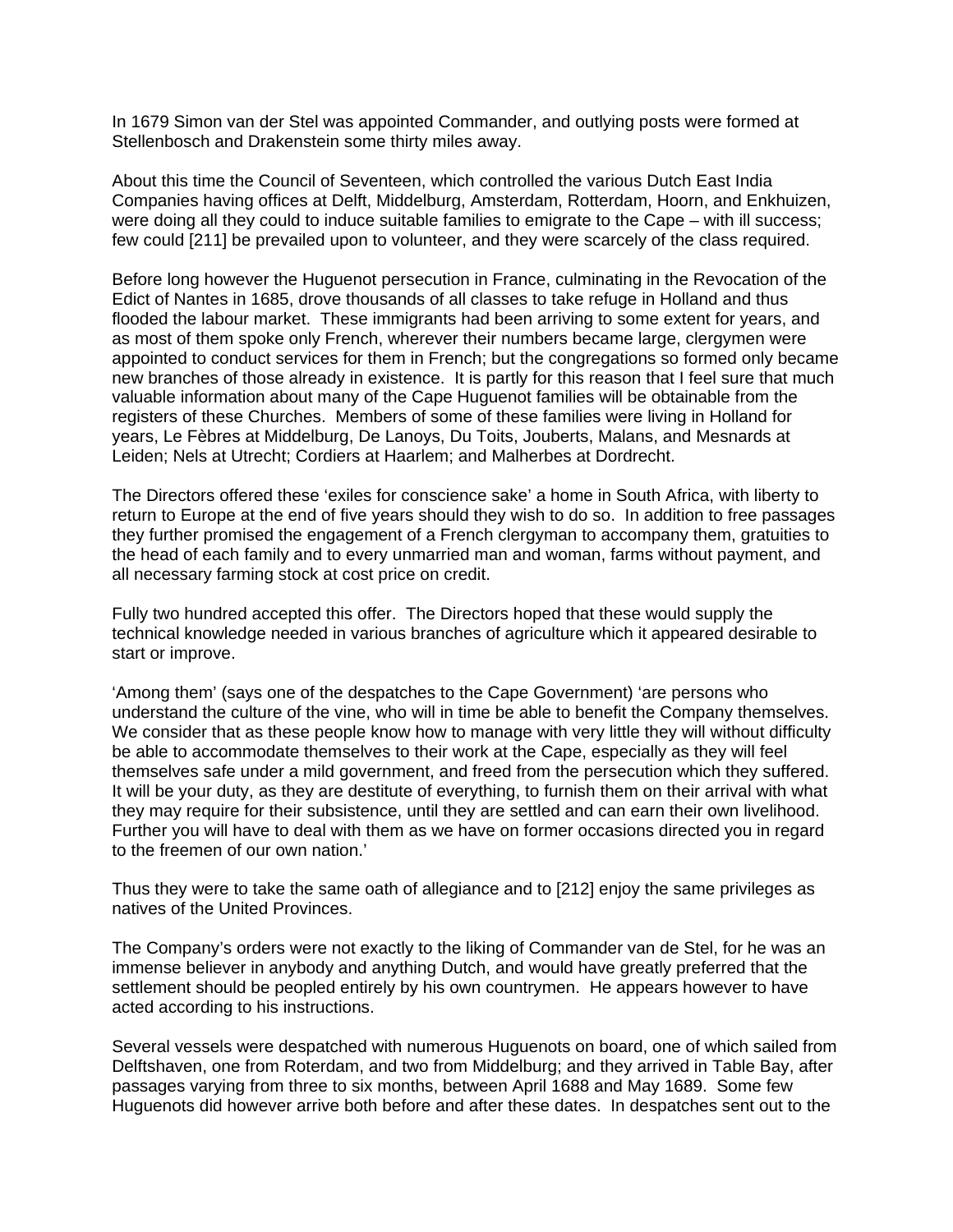Cape Government the names and some other details of many of the Huguenot passengers are given; there are seventy-three name &c. given in the Passenger Lists quoted in Theal's history of South Africa. It is rather a pity he has not given us the names of those known to have died on the voyage.

Shortly after their arrival a sum of money, Rds. 6000- equal to about £1250 was sent at the request of Commander van der Stel by the board of deacons of Batavia for the relief of those in want, and from the lists showing in detail how this money was distributed in April, 1690, a copy of which is preserved among the archives at the Hague, an almost complete list of the Huguenots at that time is obtained. This is also given in Theal's history, those who received a share numbering 158, and those who were not in need of assistance only eighteen.

Among the many legacies for which the old Cape families are indebted to the late Mr. C.C. de Villiers is a series of four sheets published by Messrs. Van der Sandt de Villiers & Co., of Cape Town (at ten shillings the set) giving in facsimile the signatures of a large number of their founders, both Dutch and French. I have brought with me a set – the first sent to England, feeling sure that many here will be interested in seeing them. Collected from the Church books, Deeds offices, and other sources, there are no less than 568 autographs given, with the dates of each signature written against them. At the foot of each sheet is a list of all the names in order as they appear upon it. Those of fifty-two Huguenot Refugees are given on the first sheet, which is therefore to us the most interesting of the four, but other Huguenot signatures of later generations may be seen scattered throughout them. Most of [213] The signatures are fairly legible, though the old-fashioned cramped hand-writing of some is fearfully and wonderfully designed, and the spelling is curious. Many a good man in that age was content with making his mark, while others did not venture upon more than their initials. Number six is a specimen of the former, an anchor being drawn as Pieter Visagie his mark, and there are several instances of the initials only being printed in capital letters. Those of Jan du Buisson (No. 389) look full of suggestion to the latter-day colonist, as the letters 'I.D.B.' are now used as an abbreviation of 'Illicit Diamond Buyer,' the term employed to designate the gentry who deal in diamonds stolen from the mines at Kimberley.

The supply of a single copy to each colonist whose name is to be found in this collection would be no light task, as their numerous descendants are now widely scattered over the whole of South Africa, from Cape Town to Delagoa Bay or Mashona Land. While Sir Henry de Villiers is without doubt the most distinguished descendant of these Refugees in Cape Colony, the chief military command in the South African Republic is vested in one who bears, *à la hollandaise*, the same two names as his French Huguenot forefather, Pierre Joubert.

From the valuable paper of M. H. de Jager on the Walloon Church of Brielle in the Bulletin de la Commission des Eglises Wallonnes, vol. 1 p. 243, we learn that this Pierre Joubert was married there. The marriage entry quoted from the Church Register runs as follows:

'Le 1 de février 1688 fut faite la benediction du mariage de Pierre Joubert, natif du lieu de la Motte d'Aigues en Provence, et de Susanne Reyne de la Roque, native d'Antheron en Provence; tous deux embarquirent dans le vaisseau le *Mont de Sinai*, faisant voile pour le Cap de Bonne-Esperance sous la conduite du Capitaine Samuel van Groll, et cela après trous annonces publiees dans un meme jour du consentment de Messrs. du Ven. Magistrat de cette ville.'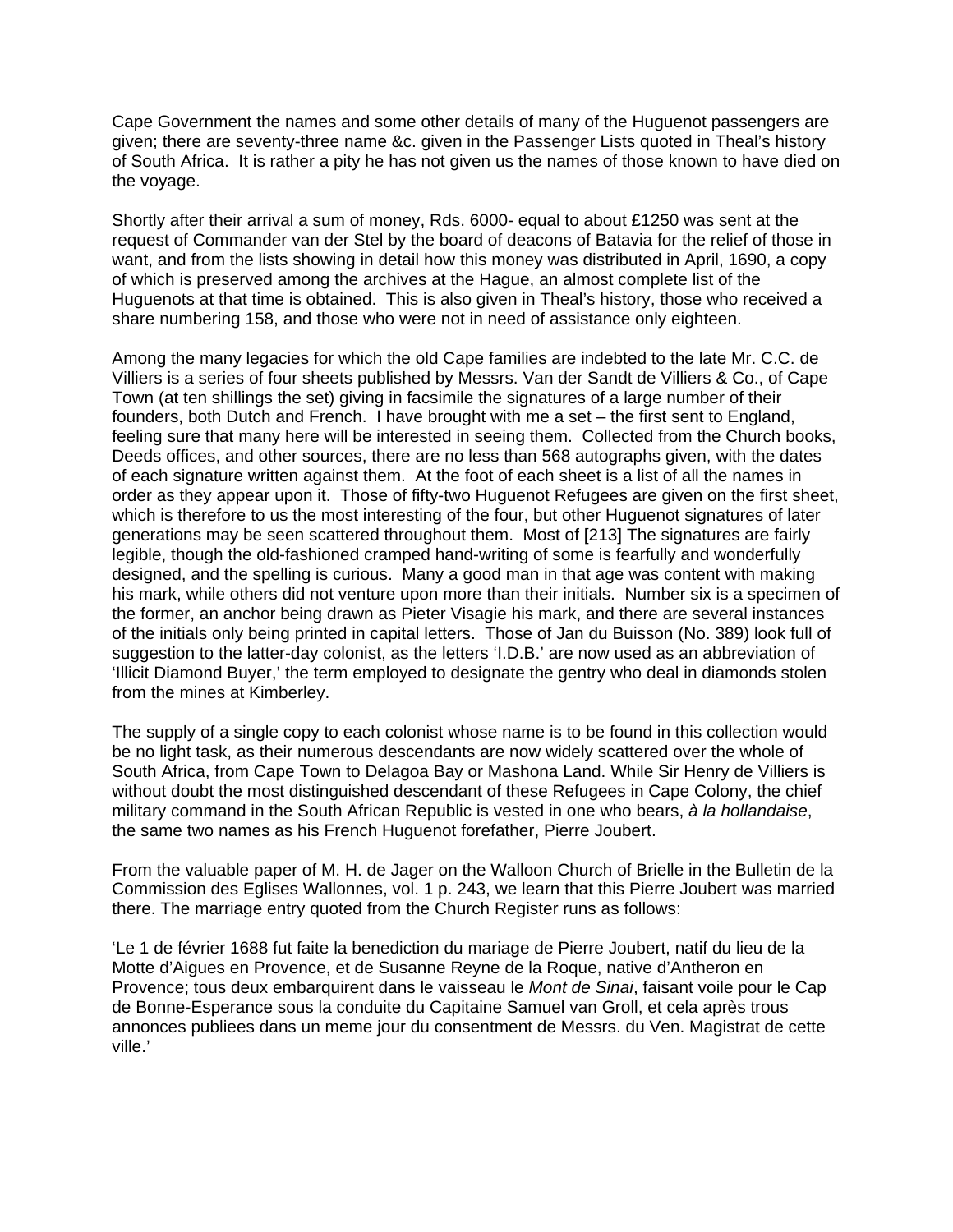According to Mr. Theal's Passenger List however he arrived at the Cape with Isabeau Richard 'his wife' (in the *China*, which sailed from Rotterdam on the 20<sup>th</sup> March, 1688), and 'Susanne Réné, 20 years old, a young unmarried woman.'

Most probably Susanne Reyne de la Roque and Susanne Réné are one and the same person, and *le Mont de Sinai* and the *China* the same vessel, as very kindly suggested by Doctor W. N. du Rieu. If Pierre Joubert landed at the Cape with Isabeau Richard already his wife, Susanne, his first wife, must [214] have died in Holland, or on the voyage out. Her hasty marriage readily accounts for her appearing as a spinster in the Passenger List. The same thing occurred in the case of Jacques Pinard and Esther Fouché, though in their case a marginal note was added to say they were man and wife. The name of one of the farms afterwards owned by Pierre Joubert was La Rocke or La Roche, probably a memento of his first wife.

It would be interesting to obtain further particulars as to these marriages, and also about a tradition of the same family, according to which a Guillaume Adolphe Joubert was the first victim of the persecutions to which the French Protestants were subjected.

Some of the Refugees were settled at Stellenbosch, but the greater number were placed by Commander van der Stel upon lands along the Berg river valley, at Drakenstein, now known as the Paarl, and La Petite Rochelle afterwards called Fransche Hoek, which means French Corner, and is still so named. There, in addition to growing wheat, and planting vines, olives, and fruit trees, they planted a large number of French and Scriptural names throughout the district, such as Le Parais, Lamotte, Cabrier, Normandie, Rhône, Champagne, Languedoc, Lorraine, Orléans, Orange, La Provence, La Providence, la Vallée de Josaphat, &c. The titles of many of these estates still remain as memorials of the localities where they fixed their abode, and will be found marked on large scale maps. The Bible names are interesting as shewing their devout belief that under Divine protection they would one day be gathered from the lands into which they had been scattered, and would be avenged upon those who had persecuted them, (*Vide* Joel chapter iii. 2.)

The Refugees were not long in settling down in their new homes. As they did not possess the ordinary necessaries of life on landing, ships' biscuit, peas, and salt meat were issued to them for the first few months; timber was also supplied for building purposes, as well as other stores on credit. A fund was raised for their benefit in the Colony, and this rendered them considerable assistance. They set about building and planting with alacrity, and those more or less accustomed to work with their hands had soon put up rough dwellings and laid out vegetable gardens. Others there were quite unused to manual labour, and these suffered severely until, with the help of others, who had been less fortunate in former years but now had all the best of it, they too were able to make a start in farming. Ere long the plantations of several [215] were among the most flourishing in the Colony, those for example of Abraham de Villiers and Louis le Grand.

The vine was not, as at one time supposed, first introduced by the Huguenots into the Cape, but there is little doubt that they did much to improve its cultivation, and the manufacture of wine and brandy. Owing to this, viticulture has always been the most important branch of agriculture in the west of the Colony. The first vine stocks were brought out from the Rhine in 1653, and within a few years of that date almost all the garden plants of India and Europe and many kinds of fruit trees had been introduced. Commander van der Stel was an enthusiastic tree-planter, and the oak and fir trees now growing in such profusion at Stellenbosch, in the Cape Peninsular, and elsewhere, are mainly due to him.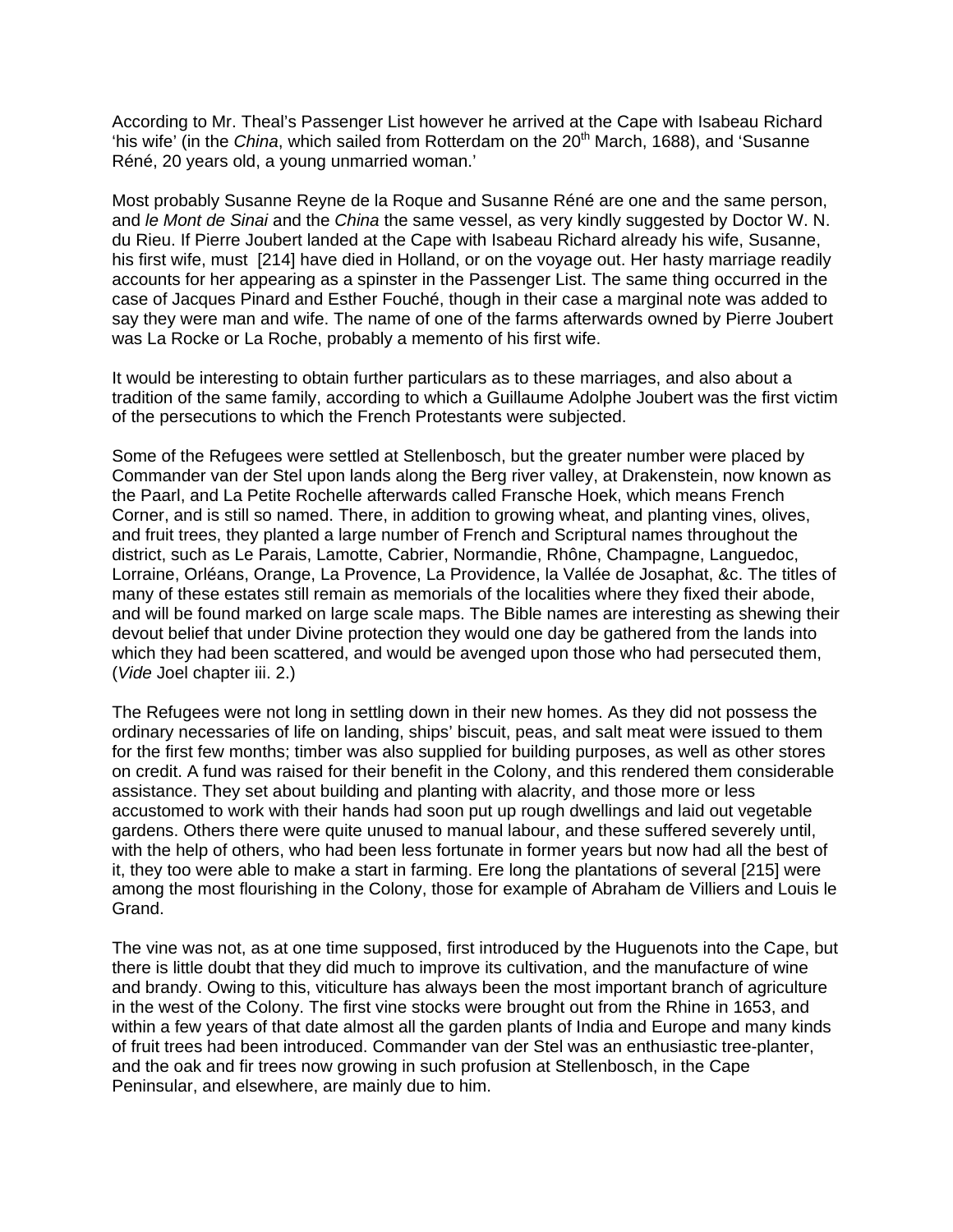In accordance with their promise the Rev. Pierre Simond, sometime pastor of Embrun in Dauphiné, and afterwards Minister of the Refugee congregation at Zierickzee, was engaged by the Directors to go out to the Cape. Sailing from Middelburg he arrived at Cape Town in August, 1688. He appears to have been a typical pastor of those days, an earnest fearless man, of great strength of character, and most determined will. He was appointed to reside at Stellenbosch until transferred to Drakenstein in 1691. Having composed a new metrical version of the Psalms he returned to Europe at his own request in 1702 to look after its fortunes, and settled at Amsterdam. He officiated there pretty frequently until June, 1705. Being awarded a pension by the Synode at Haarlem in 1708 he went there with his wife Anne Bereau (also written De Beureau and De Beront) and two children, Catherine and Pierre, for a time, but returned to live at Amsterdam towards the end of 1708. Services were held in French on alternate Sundays at Stellenbosch and Drakenstein by the pastor, a 'sick comforter' officiating in Dutch in his absence. The Refugees were not allowed to form a separate congregation of their own, and when at the end of November, 1689, a Drakenstein deputation headed by their pastor approached the Commander on the subject their request was sternly refused.

The time selected for asking concessions on behalf of the French settlers was unfortunate. War had been declared by France against the United Netherlands just a year before, and the news of this, and of all the Dutch vessels in French harbours having been seized reached the Cape in March, 1689. Far removed as the Commander was from assistance, and [216] receiving intelligence from Europe only when months old, he must have spent an exceedingly anxious time until the Treaty of Ryswick—which put an end to the war—was signed in 1697. Small wonder then that he treated the Deputation as if they were demanding political concessions, however innocent their petition for a separate Church of their own may have been.

On Pierre Simond's departure the Directors withdrew their permission for public worship to be conducted in French, the Huguenots were merged in the Dutch Reformed Church, and the least semblance of any other ecclesiastical establishment or worship was not permitted.

This prohibition, as also that of separate congregations, was of course due to the policy of the Company that both the French language and the separate nationality should be suppressed as early as possible, and there is no doubt that from their point of view, the Directors were quite right. With this end in view the Refugees were scattered among the other colonists, both on first arrival and afterwards, as much as possible, and they vainly did their utmost to thwart the plan.

The reason for this action being taken is given in a Despatch dated  $12<sup>th</sup>$  June, 1690, sent by the Council of Policy at the Cape to Amsterdam:

'Our object is to amalgamate them (the Huguenot refugees) with our own countrymen, that the one may impart to the other his own particular knowledge and experience, and in that manner agriculture be promoted. For that purpose we have deemed it expedient to order that their religious services be held alternately every Sunday at Stellenbosch and Drakenstein, in the Church, and on the same footing as the Dutch services.'

They *may* have had another object in view later on when they opposed the gravitation of the refugees towards Drakenstein, viz. to minimize the chances of their being able to render assistance to the French should an attempt be made to seize the Cape. It does not seem probable, however, that Huguenots would have been anxious to put their heads into a Catholic noose in that way, even if they were dissatisfied with Dutch rules and regulations.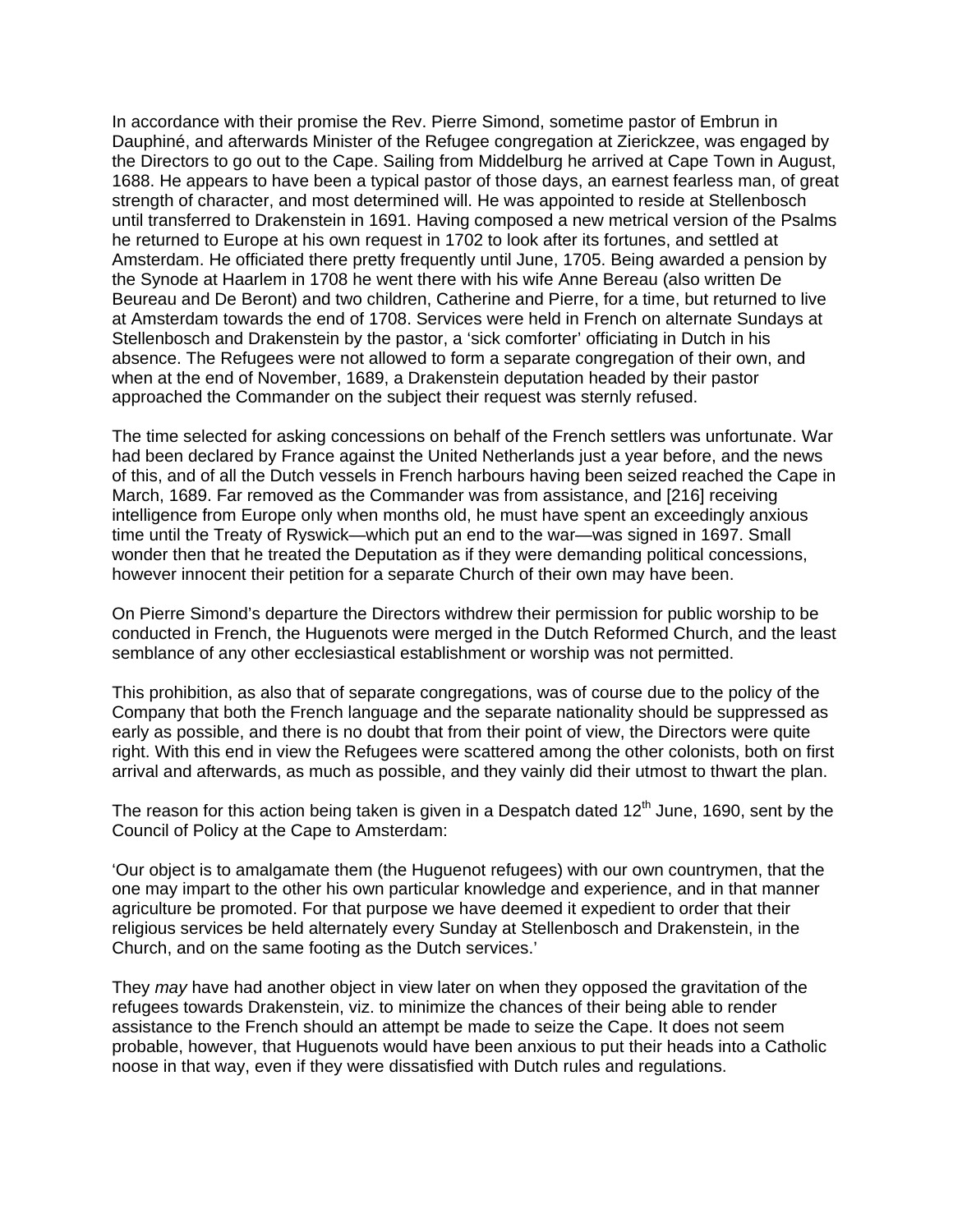In 1709 the use of French in addressing the Government upon official matters was publicly prohibited, and in 1724 the lessons were read in French at Church for the last time, so that before the second generation had died out the language was practically extinct.

[217]

The French astronomer, the Abbé de la Caille, who visited the Cape in 1752, refers in his 'Journal'<sup>[1](#page-8-0)</sup> to the condition of his fellow countrymen, and notes the gradual extinction of the language among their children.

'With respect to the Refugees,' he says,' they have preserved the French language, and have taught it to their children; but the latter, partly because they trade with the Dutch, and Germans who speak the Dutch language, and have married or become connected with them, have not taught French to their children. There are no longer any of the old Refugees of 1680 to 1690 at the Cape, only their children remain who speak French, and they are very old. I did not meet any person under forty years of age who spoke French unless he had just arrived from France. I cannot however be sure that this is altogether general; but I have heard those who speak French say that in twenty years there would not be anyone in Drakenstein who would know how to speak it.'

Le Vaillant, the French naturalist, who visited the Colony in 1780, states<sup>[2](#page-8-1)</sup> that he only came across one old man who understood French.

Personally I came across the use of French once at the Cape, in 1888, when I was stopped in the street by a stranger and with many apologies for the liberty taken, asked whether I was French myself. No very adequate reason having been given for my being asked the question I strongly suspect that it was hoped I might assist in composing the interesting announcement which appeared in the *Cape Times* shortly afterwards to the effect that my interviewer had been recently presented with a son. This so took my fancy as an amusing instance of pride in Huguenot descent that I cut it out and happen still to have it by me. It was worded thus: 'H--- née a Simon's Town. Madame F----- H-----, de un fils.'

Lady Duff Gordon in her Letters from the Cape gives a somewhat amusing account of her meeting with a descendant of the Cape Huguenots named De Villiers, but corrupted into Filljee, as is frequently the case. She says:

'He is a pure and thorough Frenchman, although unable to speak a word of French. When I went in to dinner he rose and gave me a chair with a bow which, together with his appearance, made me ask "Monsieur vient d'arriver"? This at once put him out and pleased him.'

[218]

Put him out because he could not understand or speak French, and pleased him as he liked being taken for a Frenchman.

Even now-a-days one does occasionally meet with Cape Colonists who look French, with dark hair and eyes, small active figures and sharply cut features, but these are exceptions, for the frequent inter-marriages with other races have practically obliterated such distinctions.

-

<span id="page-8-0"></span><sup>1</sup> *Journal Historique du Voyage au Cap de Bonne Espérance* by Nicolas Louis (l'Abbé) de la Caille.

<span id="page-8-1"></span><sup>2</sup> *Voyage dans l'Intérieur de l'Afrique, par le Cap de Bonne-Eespérance, dans les annéés*1780, '81, *et* '82; by François le Valliant. Paris, 1790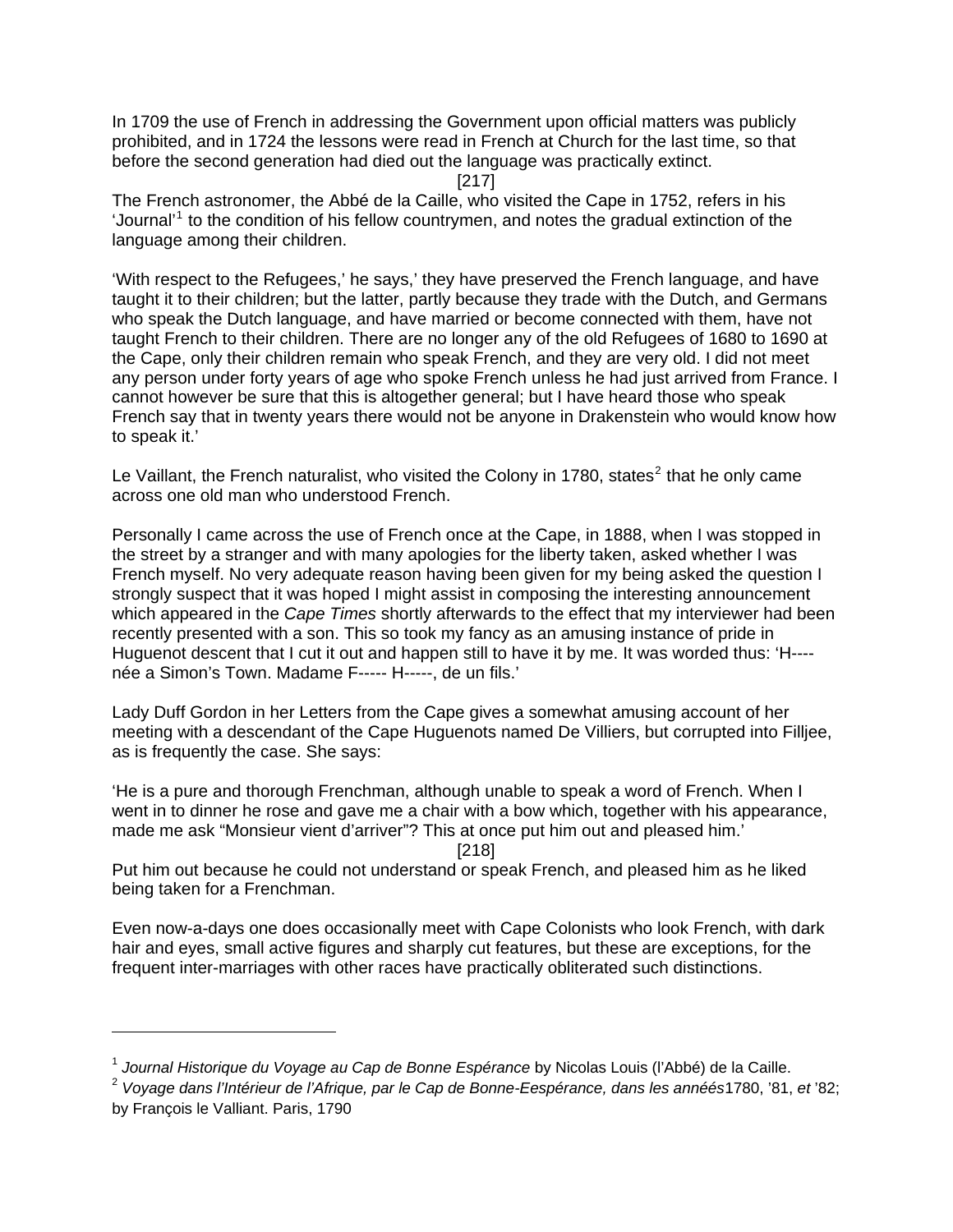Mr. C. C. de Villiers told me that he knew one old gentleman, still alive in 1887, in whom the Huguenot blood had been preserved unmixed, though he was of the fifth generation; but it was the only instance he had met with. My grandmother, a Rousseau, through whom alone I can claim Huguenot descent, was, I am glad to say, a full-blooded French-woman, although born one hundred years after the arrival of the refugees at the Cape and belonging to the third generation. Even this was rather exceptional. The total numbers of the Huguenots never exceeded one sixth of the Colonists, and though they tried hard to preserve their language and distinctive race in the teeth of the Directors and Governor by resolving to marry none save their own countrywomen, the latter were too scarce to admit of the resolution being adhered to. It is only natural therefore that their race should have been practically absorbed by the middle of the eighteenth century.

As to the language commonly spoken by their descendants of the present day, Mr. Theal says:

'The South African colonists never lost a knowledge of the pure language of the Dutch Bible and in their devotions almost invariably employ it. Any Dutch book whatever printed in the  $17<sup>th</sup>$ century is also read with the greatest ease by the colonists to whom the phraseology is familiar; though the same persons find the language of a modern work, issued in Holland, stiff and heavy. Most of what in South Africa are erroneously supposed to be peculiarities of Cape Dutch are merely survivals of idioms in use in the Netherlands in the  $17<sup>th</sup>$  century, and which may still be occasionally detected in secluded localities there.'

Those who can boast of French descent are still proud to do so. As an example of this I can scarcely do better than quote the preamble of a family pedigree which, with some difficulty, I persuaded the owner to lend me. He used to keep it carefully locked up, and handled it as something most precious, if not sacred. It did one good to hear him roll it out in Dutch, translating for my benefit as he went along, and [219] lingering over the passages treating of the persecutions to which his forefathers had been subjected.

'In the years 1685-7 the French Protestant Refugees fled from France on account of their religion when the Edict of Nantes was revoked in the reign of Louis XIV. At this time some 50,000 families quitted France and sought refuge in other lands, despite the frontiers being all guarded and dragoons being quartered upon them inland to convert them with their sabers. They fled from Nismes the capital of Languedoc to Holland and thence with many more fugitives to the Cape of Good Hope, where they arrived, with many privileges granted to them, to colonise the Cape which had then been founded about thirty-four years. They were very evil entreated by many of the inhabitants who, when the Colony was being founded had been recruited from orphanages, almshouses, ay and perhaps the streets, to come out in search of a livelihood. Yes, some were not even ashamed to oppress them in a manner not to be expected from intelligent beings. 'They were more ready to give a crust of bread to a Hottentot, or a dog, than to a Frenchman, perhaps because of the many great privileges granted to them when they first came out.

'But, though hated by their fellow creatures, God hath not forsaken them; they have good blood, land, and kindred, and by reason of their faith and clear conscience God hath protected them in the land of their exile unto the  $3<sup>rd</sup>$  and  $4<sup>th</sup>$  generation. Yes, and God will likewise protect their descendants.

'They were the founders of Fransche Hoek, Great Drakenstein, Little Drakenstein, the Paarl, and a portion of the Valley of Jehoshaphat. They stood by another, and formed as it were a compact to intermarry with none save French Refugees. This is clearly shown by the pedigree.'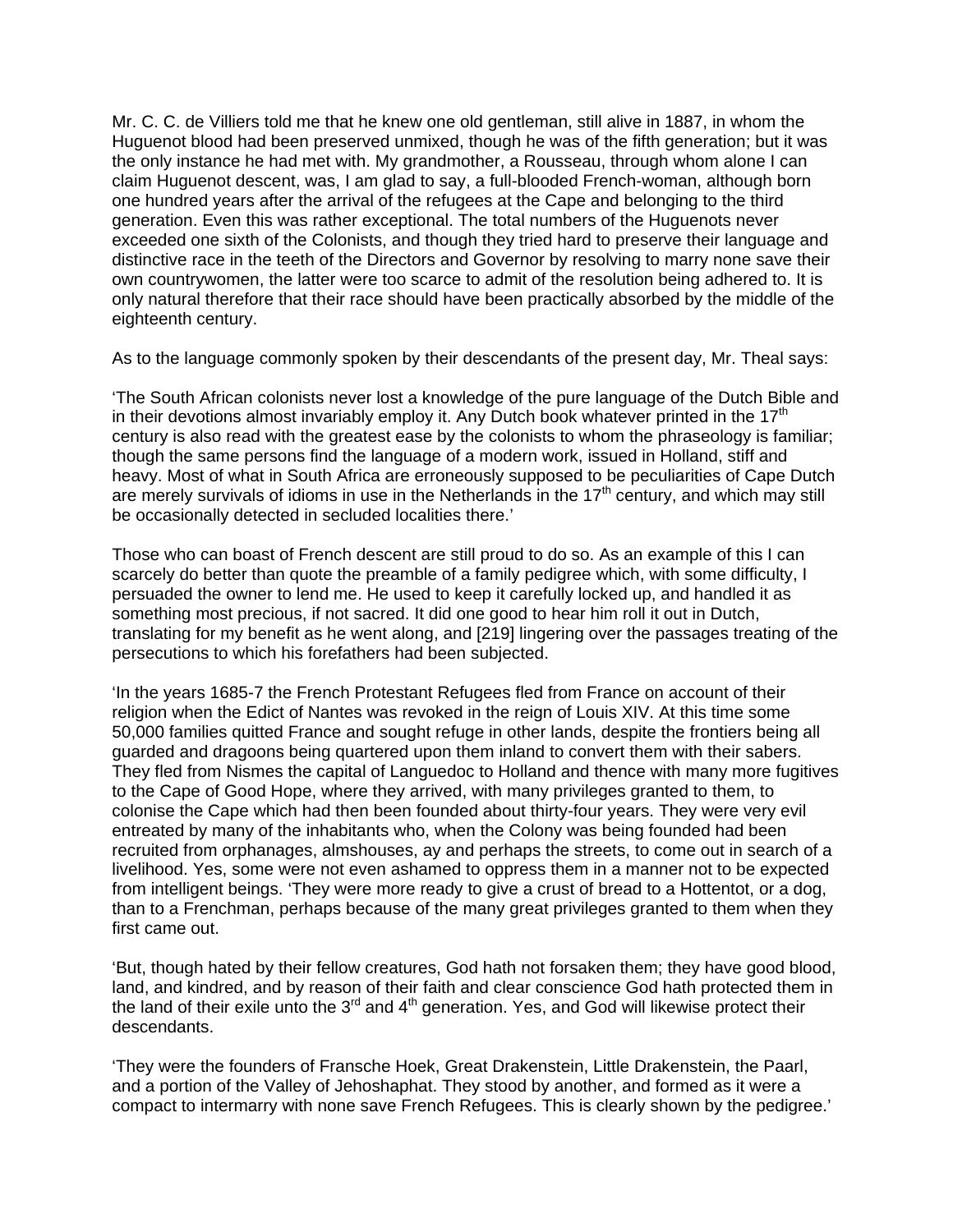This account of ill treatment the refugees were subjected to at the Cape would however appear to be greatly exaggerated. When the Drakenstein deputation already spoken of sought permission to establish a separate church and were refused, high words were openly indulged in on both sides, which would have been better left unsaid, and for a time there no doubt did exist a bitter feeling between the two races. But on the whole the refugees appear to have been treated with great kindness, both by Commander van der Stel, and their fellow colonists.

In a Despatch to the Directors dated  $26<sup>th</sup>$  April, 1688 the Council wrote:

'We shall lend a helping hand to the French fugitives, and give them proofs of Christian love by helping them on their legs'; [220] And in another of the same date to the Chamber of Delft:

'The *Sion* will not call at the Cape…The French fugitives on board have been brought hither in the coaster *Jupiter*. They were received by us with proofs of Christian love and compassion, and will be assisted in everything. We shall give them at the earliest opportunity two French Bibles and ten Psalm books.'

On the  $6<sup>th</sup>$  June, 1690 they wrote to the Chamber of Amsterdam:

'The fugitives….have been located—some in the Cape district, many in the Stellenbosch, but the greater portion in the Drakenstein district, where they can well subsist on agriculture and different trades…We have helped them as far as our weak powers allowed, and it is evident that the majority of them will find a living. The gift sent them from India will do them good.'

120 acres of land were granted to each who wished to take it up, and as to its quality the Council wrote on 22nd April, 1688:

'Altogether the soil is splendid, one part perhaps a little better than another, but whoever has received a plot not quite so good as his neighbour's has only to blame chance for it. The Commander has worked hard to put all these people properly on their legs, and gave them cattle and sheep.'

As the farms prove at the present day, those who settled down and worked industriously soon succeeded.

The donation sent from Batavia for their relief was expressly asked for by Commander van der Stel, and a voluntary subscription was raised at the Cape to assist them.

They were not, it is true, allowed to have a separate Church of their own, but neither were their fellow countrymen in Holland. A great number of the restrictions and regulations imposed by the Company upon trade, &c., with a view to its own profits were no doubt vexatious, but in this respect they were on the same footing as the rest of the Colonists.

Looking at the question therefore from a  $17<sup>th</sup>$  century point of view it is not easy to see that our refugees were so very badly treated.

The founder of the particular family I have alluded to, Daniel Hugod, (now spelt without the final D) born in France in 1665, is described as having been 'very small of stature, scarcely so long as a yoke, *i.e.* four feet four inches high. He was forty-five years old when he married [221]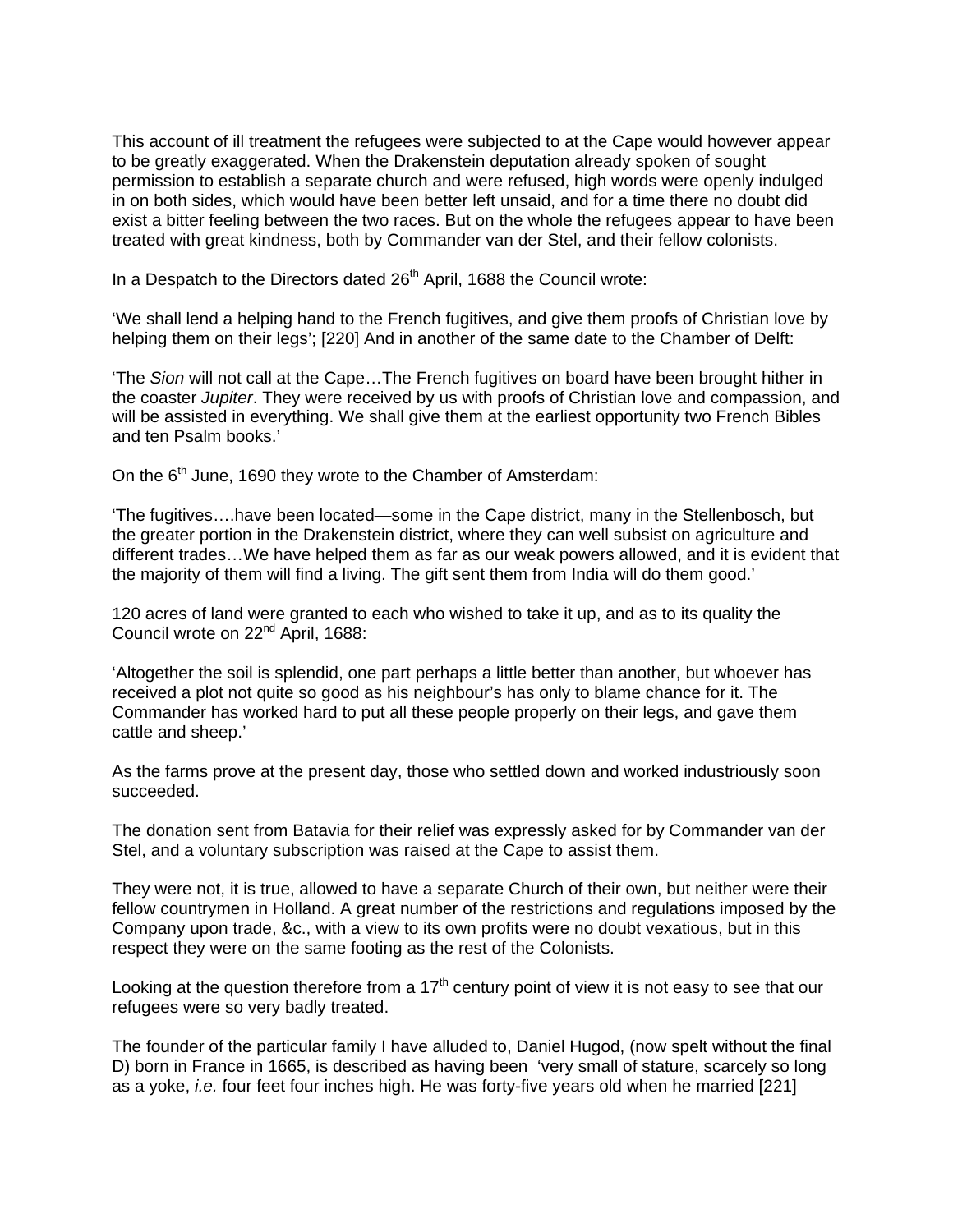Anna Rousseau, a young lady of fifteen. At the christening of this lady he was a 'witness' and taking her in his arms he said to those assembled "This child shall be my wife."

He apparently thought that his superiority in years would compensate for his inferiority in inches, and in due time he realized his matrimonial project.

Cape pedigrees generally are apt to be perplexing studies, there having been marriages, not only between first cousins, but also between ascending and descending generations, and within degrees of relationship disallowed by English law. Second, and even third marriages were also far from uncommon.

These pedigrees are however being worked out and arranged at the Cape, and it is to be hoped that in the course of time the whole will appear in book form. Meanwhile—to come back to the point from which we started—it will be a pity if no one will take in hand the work necessary to trace the members of this Huguenot Settlement back to their original homes in France. I trust that this paper, put together though it is by a tyro, from odds and ends of notes in no way collected for the purpose of writing a paper, may have some effect in that direction, by calling attention to the subject, and thereby perhaps doing something towards inducing others with more ability and experience in such matters, and more time and opportunities at their disposal, to take the necessary researches in hand.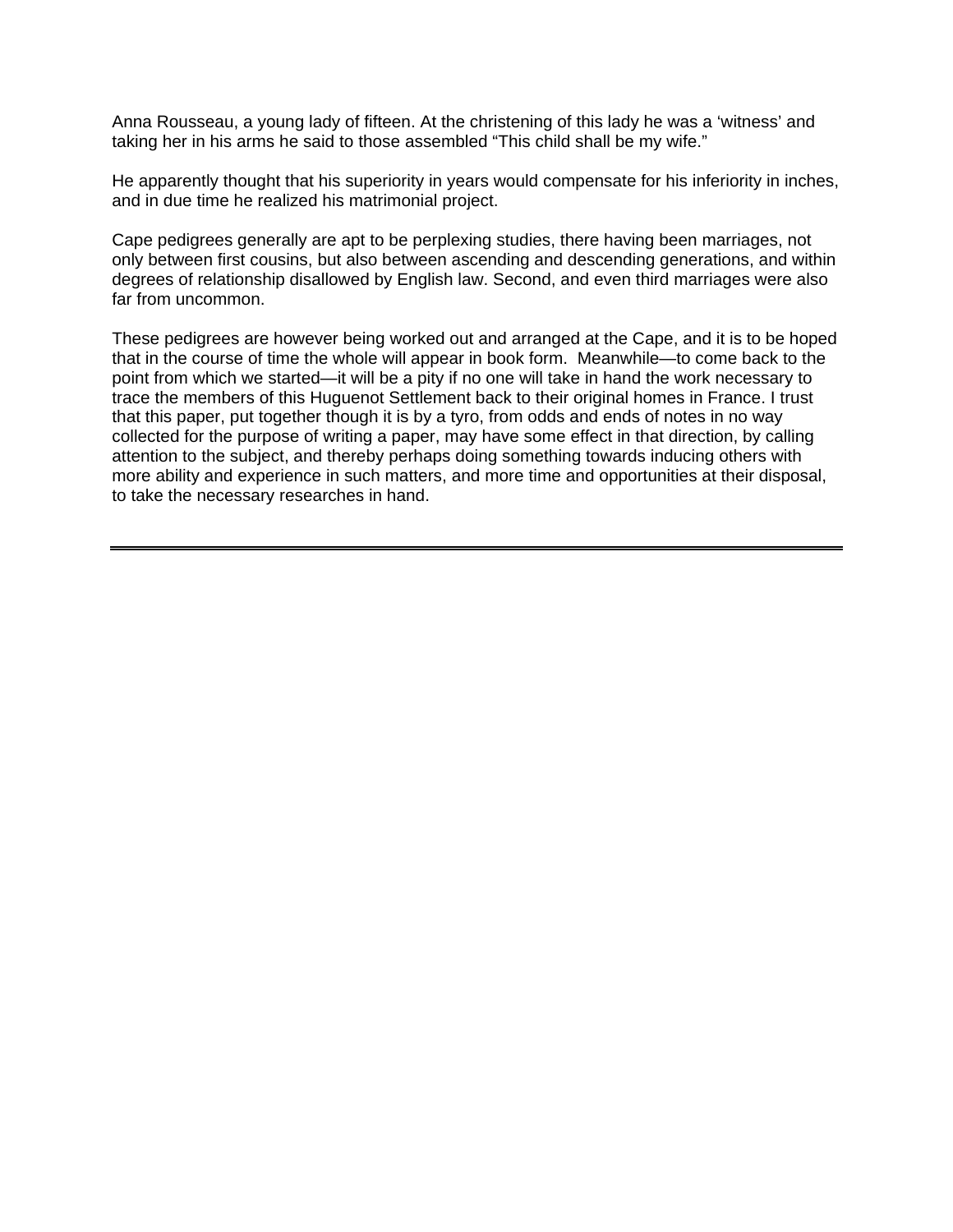## Notes on Huguenot Families at the Cape of Good Hope**.**

BY THE LATE C.C. DE VILLIERS, ESQ.

(FROM COPY PRESENTED BY W.J.C. MOENS, ESQ. F.S.A.)

[Names commencing with De, De la, Des, Du, Le and La, should as a rule be looked for under the first letter of the remainder of the name].

[222]

- **Anthonarde, Marie**, mother-in-law either of Jean **Mesnard** or of his wife, Louise **Corbonne**, sailed with the **Mesnards** in the *China*, from Rotterdam on 20<sup>th</sup> March 1688, but it does not appear that she ever reached the Cape.
- **Arniel, Matthieu,** 'with wife and two children,' figures in the list of Huguenots among whom some money, sent by the Board of Deacons of Batavia, was distributed on the 18<sup>th</sup> and 19<sup>th</sup> April 1690. This list was published by Mr. G. McCall Theal in his 'Chronicles of Cape Commanders,' pp. 286 and 287, and again in his 'History of South Africa,' Vol. I, p.349. The family is mentioned by Mr. Theal among the most notable inhabitants of Drakenstein in 1692 ('Theal's History' Vol. I, p. 367). No record of it is to be found in the Church Registers.
- **Avice, Sara,** 'd'Chateau dun,' spinster, arrived here in the *Oosterland*, which sailed from Middelburg the  $29<sup>th</sup>$  Jan 1688 (see Passenger List in Theal's History). and is also mentioned in Theal's distribution List of 1690. Beyond this no trace of her.

**Marie Avis,** in Muster Roll 1692, as wife of Claude **Marais**, and as sponsor down to 1697 in the Church Registers.

- **Baché, Marguerite,** 'unmarried woman 23 years old,' in Passenger List of *Voorschoten* which sailed from Delftshaven 31<sup>st</sup> December 1687, but there is no further record of her.
- **Barillé, Pierre, 'with wife,' in Distribution List 1690, and among inhabitants of Cape** District 1692. No further record of him.
- **Barré, Louis,** in Distribution List 1690, and among inhabitants of Drakenstein 1692. In the Muster Roll of the [223] latter year he is described as 'maat' or partner of one of the **Jourdans.** No further trace of him, except as sponsor, down to 1701, in the Drakenstein Church Registers.
- **Basson, Figure 20. Arnoldus Willemsz,** of Wesel, married at the Cape 15<sup>th</sup> December., 1669, Angela of Bengal. In the Baptismal Register he figures simply as 'Arnoldus Willemz.'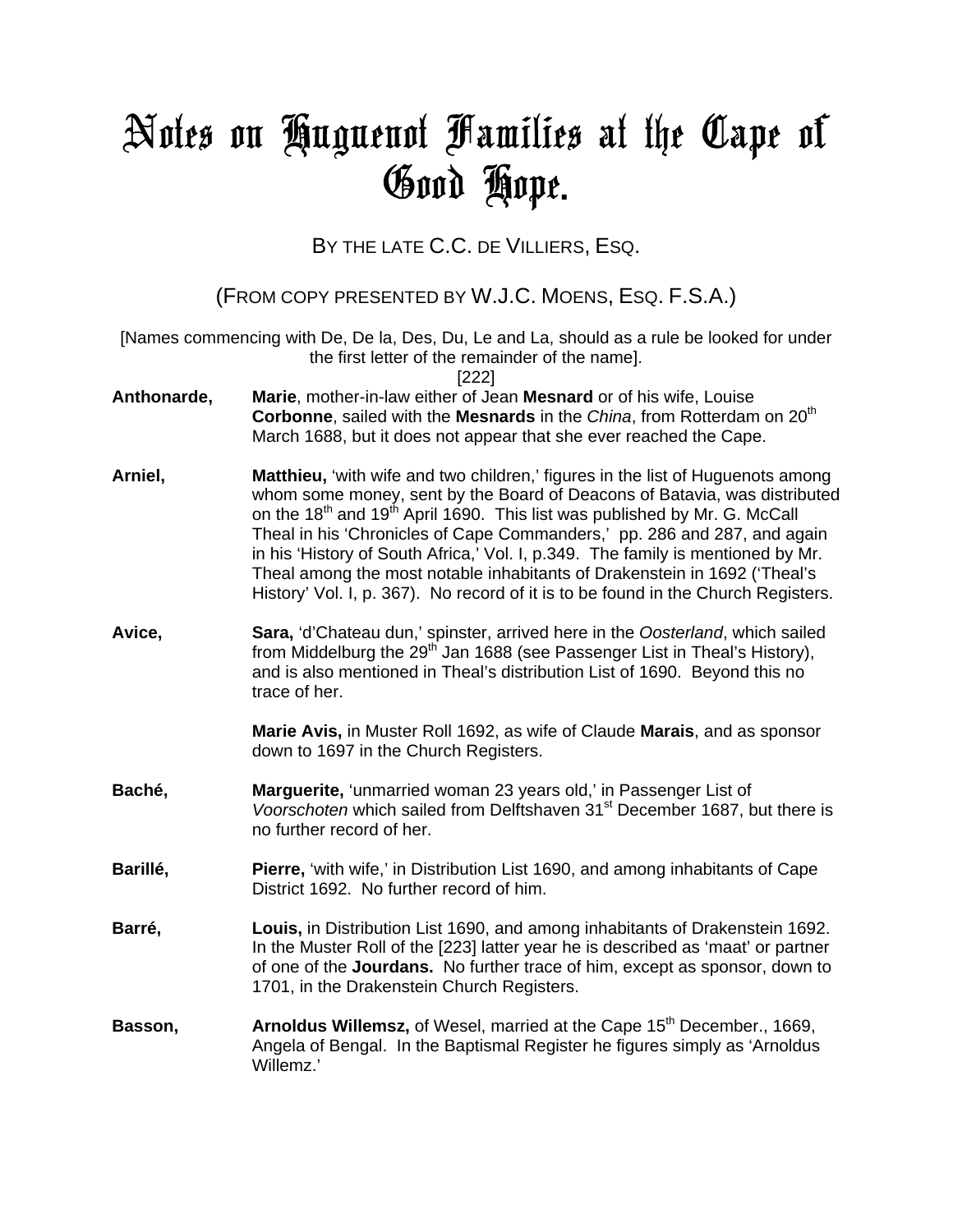**Guillaume,** mentioned among the inhabitants of Drakenstein in 1692, was a son of Arnoldus Willemsz. Large family of **Bassons** still living.

- **Batté, Pierre,** in Distribution List 1690, and among Drakenstein Burghers of 1692. No further trace of him.
- **la Batte, Jeanne,** wife of Guillaume **Nel.** See **Nel.**
- **Beluzé, Abraham,** in Distribution List 1690, and residing at Drakenstein 1692. Born at Calais about 1665, married Elizabeth **Posseaux** (widow of Jacob **Bisseux**), whom he survived. Died between 1735 and 1737.
- **Beneset, Pierre,** in Distribution List 1690, and among Drakenstein burghers 1692. Also figures as a sponsor to a child of Paul **Roux**, in 1696.
- **de Beront** or **Anne,** wife of Pierre **Simond.** See **Simond.**
- **de Beurau,**
- **de Bevernage, Francina,** wife of Jacques **Mouton**. See **Mouton**.

**Bisseux, Jacques,** with 'wife and two children' among the additions to Cape Population between 1691 and 1700. His wife, Maria **le Fèbre**, died about Sept. 1700, leaving an only child Pieter 6½ years old. He then married Elisabeth **Posseaux**, and died in 1723, leaving two children by her, Elisabeth and Johannes. Elisabeth **Posseau,** spinster of Paris, 18 years old, embarked from Delft in April 1700, with the **Selljers** and **Couvrets,** and arrived here in August 1700 by the *Reigerssdaal*. **Pieter Bisseux**, is described in his Marriage Entry (1729) as being from 'Middelburg in Zeelandt.' He appears to have had no children, and the family in the male line became extinct. **Elisabeth Bisseux** married a son of Captain Oloff **Bergh**, often mentioned in Mr. Theal's 'Chronicles of Cape Commanders,' and the present family of **Berghs** is for the most part descended from her.

> There is at present a family of **Bisseux** – that of **Isaac Bisseux** who is now (1884) about seventy-seven or seventy-eight years of age, and was born in the Department of L'Aisne. He was sent out by a Missionary Society in Paris, when young. His father was Jean **Bisseux.**

> > [224]

**Blignaut, Jean,** is stated to have been sent for from Europe by Daniel **Hogot**, to come and teach his children, the two having known each other before coming out to the Cape. When **Hugot** died, **Blignaut** married his widow, Anna **Rousseau**, in 1725. In his marriage Entry **Blignaut** is described as a 'Soldier in the Company's Service', and as being 'from Amsterdam'. Goodly number of descendants still living.

> Jean **Blignaut's** mother, Elisabeth **Desbordes**, widow of Pieter **Blignaut**, was sponsor of her first child in 1726. **Blignaut** arrived here as a midshipman in 1723.

**Brasier, Paul,** in Distribution List 1690, and among Burghers of Cape District 1692. No further trace.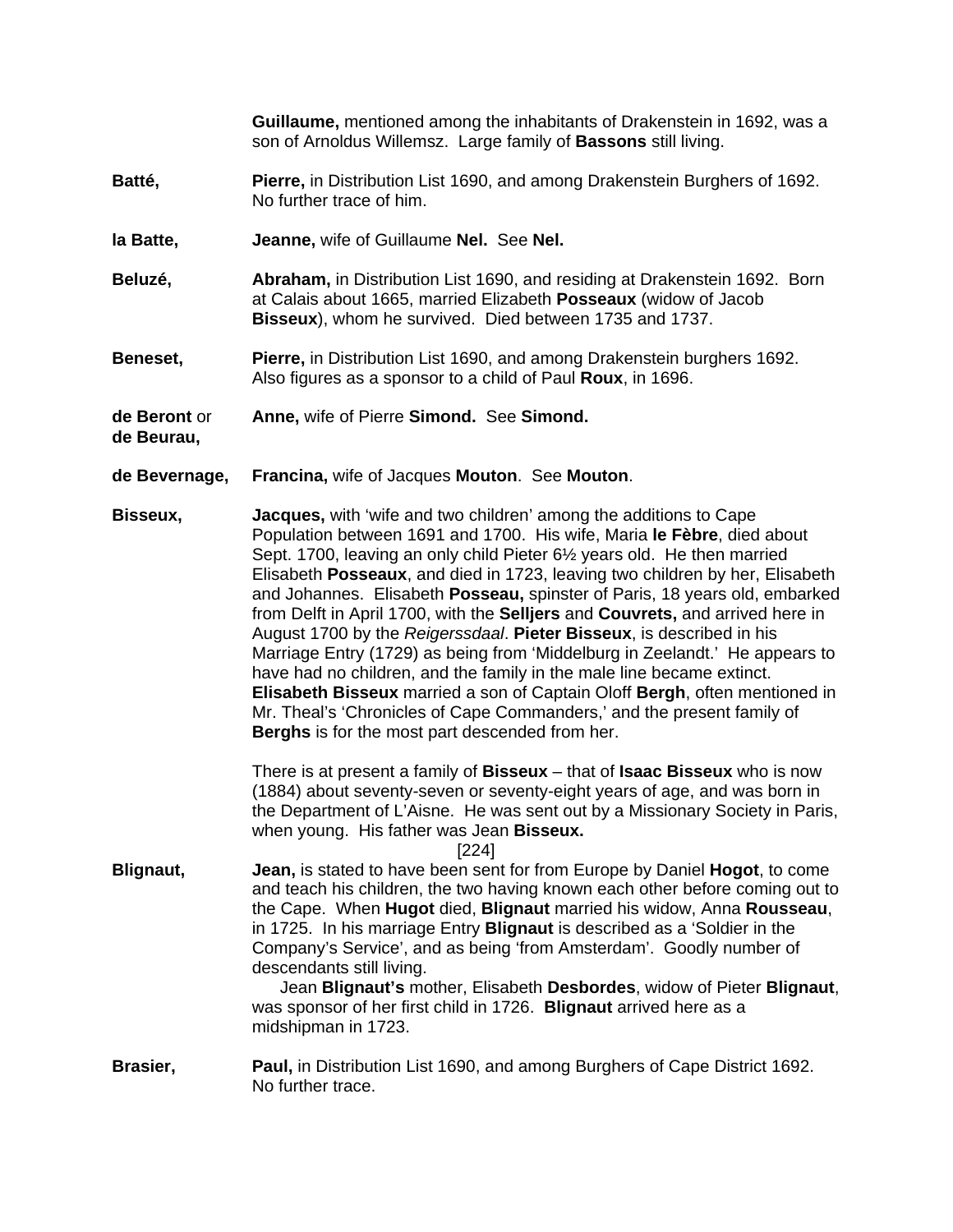- **Briet, Susanna,** wife of Isaac **Taillefer**. See **Taillefer**.
- **Bruère,** (Now written **Bruwer** and **Bruwel**). **Etienne,** 'a wagon maker, bachelor, 23 years old,' arrived here in the *Voorschoten*, which sailed from Delftshaven on 31<sup>st</sup> Dec 1687. In the Distribution List 1690 his name appears 'with his espoused, Ester **de Ruelle**,' and among inhabitants of Drakenstein 1692, 'with wife'. First entry of him in Church Books is in Stellenbosch Marriage Register, as 'Steven **Brouard**, of Belois, widower,' married 19<sup>th</sup> Feb 1702, to Anna **du Puis,** of Amsterdam, 'spinster.' Good many descendants still living.
- **Buisset, Maria,** second wife of Jean Prieur **du Plessis**, refugee. Vide **Du Plessis**. She married again in 1711, Dirk **Smith**, of Nieuburgh. She is described as being 'from Lorraine.' Two children by second husband, but no further descendants.

 Marie **Buisset** married **Du Plessis** in January 1700 in the 'Domkerk' at Amsterdam (communicated by a member of Du Plessis family at the Cape).

- **Du Buisson, David,** among additional Cape families 1700 1710. He married Claudine **du Buis, Lombard**, daughter of the refugee Pierre **Lombard**; first mention of this couple in Church Books and in Baptismal Register of Stellenbosch 1708. Only a few descendants still living.
- **de Buys** or **Jean du Buis** (I have also seen the name written '**De Beuze**') agriculturist **du Buis from Calais.** Arrived in the *Oosterland*, which sailed from Middelburg 29<sup>th</sup> Jan 1688. He married Sara **Jacob,** and the first record of the couple is in the Drakenstein Baptismal Book, 1701. The prefix 'de' is now generally dropped by their descendants.

[225]

- **Carnoy Antoinette,** a widow and mother-in-law of Jacques **de Savoye**, in Distribution List 1690. See **de Savoye.**
- **Cellier** or (Also written as **Sellier, Seillier, Solliers, Silje, Cilje,** etc., but now generally **Sellier &c.** spelt **Cilliers** and **Celliers.**) The numerous representatives of these names at the present time are all descend from **Josue Sellier,** and his wife Elisabeth **Couvret.** They were both born at Orleans, and in a joint will executed by them 15<sup>th</sup> March 1720, their ages are given as 53 and 44 years respectively. This Josue **Sellier** 'with his wife and two children' is mentioned among the additions to Cape families between 1701 and 1710. Their first child was christened at Drakenstein 1701.

 Contemporary with Josue **Sellier,** appears **Gilles Sollier,** who had a brother **Durand Sollier.** The latter married, but left no male issue. His only daughter married Renaud **Berthault de St. Jean** of Sauoere, a Surgeon, whose daughter married for the second time the first **Van der Riet** in 1754, of whom descendants still exist.

A dispatch from the Chamber of Delft, dated 5<sup>th</sup> April 1700, and received here by the *Reigersdaal* 22<sup>nd</sup> Aug 1700, mentions among a few more freemen to wwhom passages have been allowed 'Josue **Selljer** and Elisabeth **Couvret** his wife, agriculturist and vine-grower, and also a carpenter.'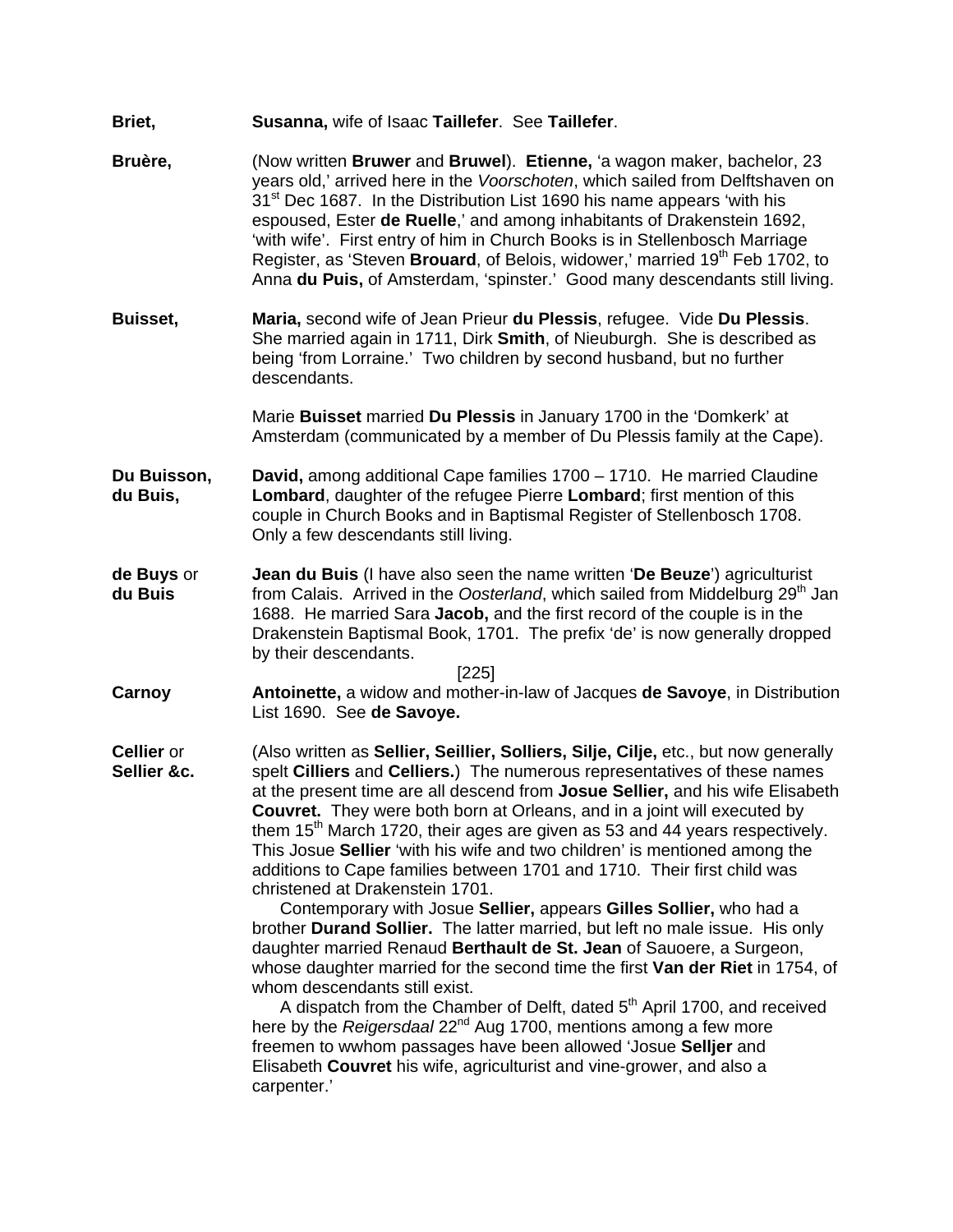Gilles **Sollier** having served the Dutch East India Company since 1697, applied in Jan 1718 for leave to return to his fatherland with his wife Anna **Roulin**, and his son David **Sollier.**

**De Chavonnes, Dominique Pasques,** lieutenant in the service of the Dutch East India Company, succeeded on the death of Capt. Cruse, in 1687, to the command of the garrison at the Cape. There is an inventory of **De Chavonnes'** widow Marie Lany framed upon her death and dated 5<sup>th</sup> July 1715. Her surviving children and grandchildren were Petronella Agnes married to 'den Heer' Jacobus **Bolwerk**; Dominique Marius; George; and Johanna de Jongh, wife of Richard **Munniks**, representing her deceased mother Johanna Pasques **de Chavonnes.** Family extinct.

Lieut. Colonel Maurits Pasques of the Hague. Governor at the Cape 28<sup>th</sup> March 1714 until his death on the  $8<sup>th</sup>$  September 1724.

- **le Clercq, Marie Madeleine,** of Tournay, wife of Jacques **de Savaoye.** See **de Savoye.** There are now several families of **De Clercq** or **De Klerk,**the latter being the more [226] usual way of spelling the name. They are descendants of **Abraham de Clercq,** of Serooskerken, bachelor, who married at Stellenbosch 12th May 1709, Magdalena **Bourzon** of Middelburg, spinster. In the Baptismal entries of the children of the couple the mother's surname is written '**Mouton**.' Abraham **de Clercq** was to all appearances a son of Pieter **de Clercq** and Sara **Cochet.** See **Cochet.** Mr Theal makes no mention in his published lists of this latter family.
- **Cloudon, Jean, arrived in the** *Oosterland* which left Middelburg 29<sup>th</sup> Jan 1688, and is described in the Passenger list as 'a shoemaker of Condé.' In Distribution List 1690, and among Drakenstein Burghers 1692. No further traces.
- **Corbonne, Louis, arrived in the** *China* **which sailed from Rotterdam 20<sup>th</sup> March 1688,** then a 'bachelor 20 years old.' In Distribution List 1690, and among Drakenstein Burghers 1692. No descendants.

**Louise Corbonne,** wife of Jean **Mesnard,** arrived in the same vessel. See **Mesnard.** 

- **Cordier, Louis,** 'with wife and four children,' in Distribution List 1690, and among Burghers of Drakenstein 1692 'with wife and five children,' the wife being Françoise **Martinet.** Descendants still living, name mostly written as **Cortje.**
- **Costeux, Esaias** and **Susanne,** in Distribution List 1690 as 'two orphans now living with Nicolaas **Kleef**.' In a document at the Deeds Office their parents are described as Esaias **Kosteu** and Susanna **Albert,** French Refugees from Hak, near Calais. No further trace of this family. Susanne **Costeux** married H. Gildenhuyzen, by whom she had one daughter, Susanna, christened 15<sup>th</sup> December 1715. The mother must have died soon after, for in 1717 **Gildenhuyzen** had a child by a second wife christened.

Jan **Costeux** of Calais, applied in January 1718 for leave to return to his fatherland. He was sponsor to a child of Hendrik **Gildenhuyzen** and Susanna **Costu** baptized in 1715.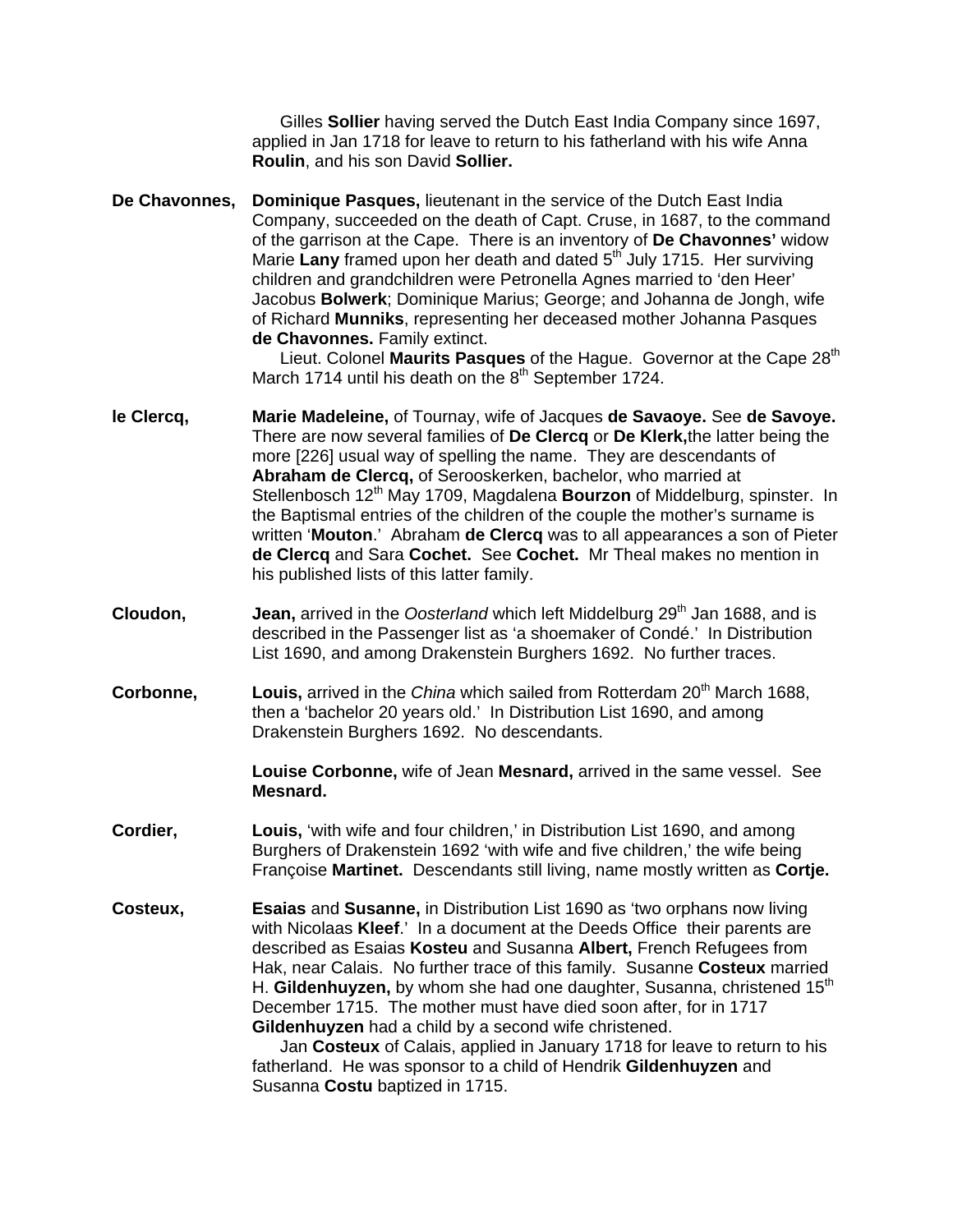- **Couteau, Marie,** wife of Pierre **Lombard**. See **Lombard**.
- **Couvat, Daniel,** in Distribution List 1690, and Drakenstein Burgher List 1692. No Descendants. Returned to Europe about 1708.
- **Couvret, Paul,** with 'wife Anne **Valleté** and two children,' among additional Cape families 1691 – 1700. In the Church books there are only two baptismal entries of this [227] couple (both girls) in 1701 and 1705. Beyond this, no further trace of the family.

 There was also **Elisabeth Couvret**, wife of Josue **Sellier**, (see **Cellier**) an 'agriculturist van vine-grower, and also a carpenter.' They came out in the *Reigersdaal* from Delft about 5th April 1700. A Despatch from Chamber of Delft dated 5th April 1700, and received here by the *Reigersdaal* 22nd August 1700, speaks of free passages having been given – among others – to 'Paul **Couvret** and Anna **Valet**, his wife, born at Bazoze near Orleans, with a little child named Anna Elisth **Couvret.** He is an agriculturist and vinegrower and also a shoemaker.'

**Cronje,** (Also written **Crognet)**. **Pieter Cronje** and **Stephanus Cronje** among additional Cape families 1691 – 1700. The Drakenstein Church Books contain Baptismal Entries of children of Pierre **Cronje** and Susanna **Taillefer** from 1710 to 1718. It is from this couple that all the present Cronjes are descended.

A Despatch from the Chamber of Delft dated  $7<sup>th</sup>$  May 1698 and received here by the *Driebergen* 3rd Dec. 1698, announces the embarkation of some more French refugees, among them 'Pierre **Crosnier** and Estjenne **Crosnier.**' They were brothers.

- **Delport, Jacques**, 'with wife and one child,' among additional Cape families 1691 1700. He married Sara **Vitout**. The first record of this family is in the Drakenstein Baptismal Register of 1702. Many descendants still living.
- **Drouin, Philippe**. See **du Tuillet**.
- **Dumont, Pierre**, 'with wife' among additional families 1691 1700. He married Cecilia **Datys**, the widow of Hercules **du Pré** the elder, but left no children.
- **Durand, Jean**, in Distribution List 1690, and among Drakenstein burghers in 1692, in partnership with Pierre **Meyer**. He was born about 1669 at Lamotte Shellancoen (La Motte Chalançon) in Dauphiné. Some descendants still living.
- **Faure, Antoine Alexander,** born at Orange 1685, arrived here 1708, and married 1714 Rachel, daughter of Abraham **de Villiers**, the refugee. Antoine was a son of Pierre **Faure** (by his second wife Justina **Pointy**) who fled, on account of religious persecution, from Orange, where he was a merchant in 1685 to Barkelo (Borculo ?) in Gelderland. After the conclusion of [228] peace he returned to Orange in 1689, and died there. His first wife was Marie **Soulier.**

 His (Pierre's) father was Philippe **Faure**, who was born in 1608 and married (1) Louise **Roussel**, and (2) a lady of the family of **Fontaine**. Philippe was also persecuted on account of his religion, and for a long time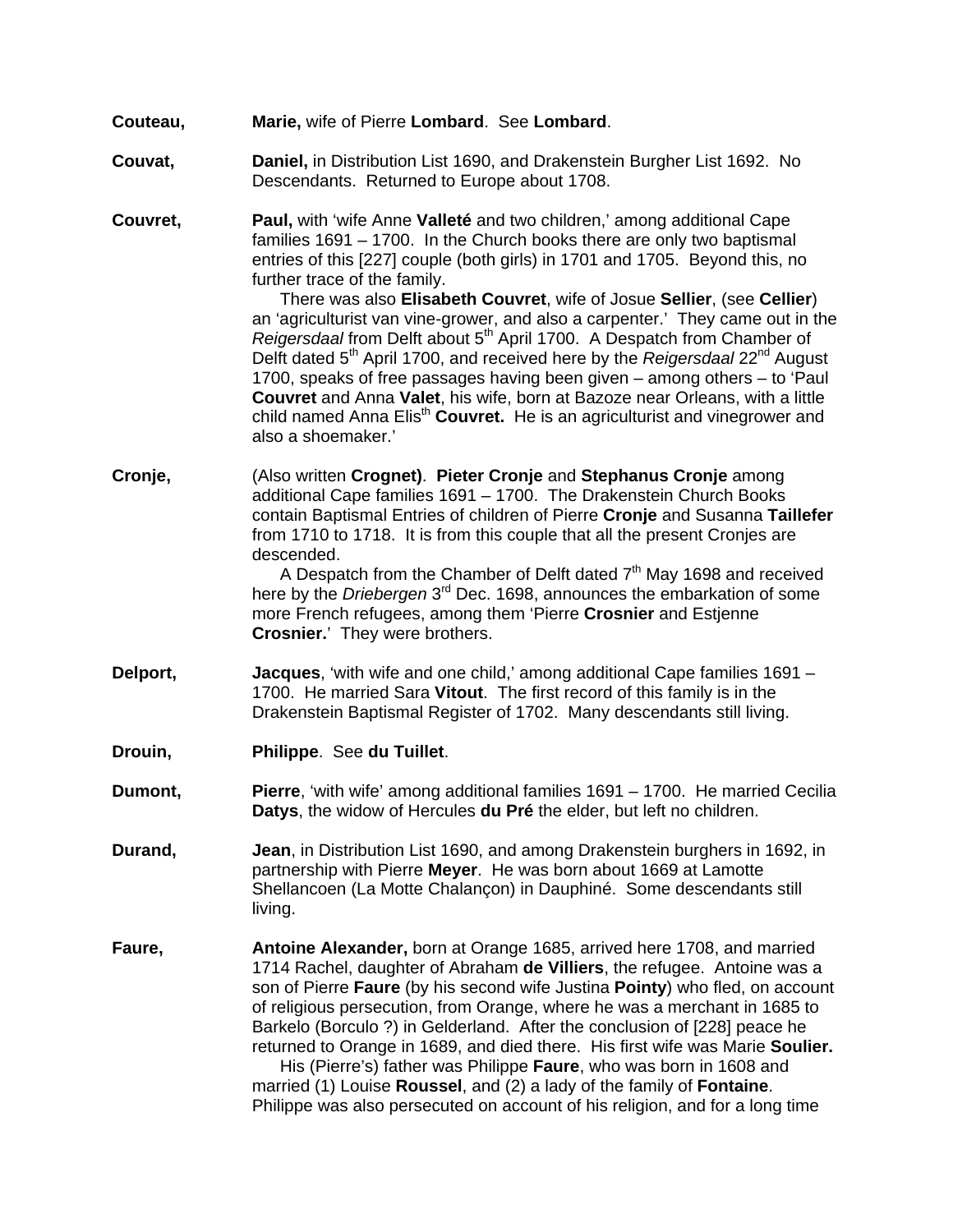imprisoned at Grenoble. Philippe's father was Antoine, son of Philibert (in Latin Faber) **Knight** (Ridder), Baron of Peroges, first President of the Council of Savoye, celebrated for his important position at Court, and also for his learning, being the author of 'Conjecturarum Libri xx, De Erroribus Pragmaticorum, and Interpretum Juris Chiliades Tom iv, Codex Fabrianus,' and other works. Originally he came from Bourg in Bresse, now Ain. He was born in 1556 and died 1624, having been married to Benoite **Faure**, 'Vrouwe van (lady of) Vangelas.'

 For these particulars I am indebted to a family register of the Faure family framed by the late Rev. Dr. A. Faure, and the late advocate Faure, father of the Rev. D.P. Faure, who recently (1884) acted as Interpreter on behalf of the British Government in the interviews between Lord Derby and the Delegates of the Transvaal Republic.

 Pretty numerous families of **Faure's** still existing, all descendants of Antoine **Faure**, and Rachel **de Villiers.**

Le Fèbre, **Pierre,** 'with wife and two children,' in Distribution List 1690, and 'with wife and three children' among the inhabitants of Stellenbosch in 1692. In the Cape Town Registers are three baptismal entries of this couple in 1684, 1686 and 1688, all three relating to girls. The mother's name is left blank in the second entry, but in the first and the third entries it is given as 'Maria **de Grave**'.

> In the Drakenstein Books are two baptismal entries of children of **Paul le Fevre**, the wife's name being blank in one (1699), and in the other (1701) merely Elizabeth Sisillia. No further record of these two families.

> In the Cape Town Baptismal Books from 1713 to 1738 are entries of sixteen children of **Gysbert le Febre** and Catahrina **van de Zande** his wife, but whether this Gysbert is any connection of either Pierre or Paul **le Fèbre**, I cannot tell. They seem to be of a different family from the other two. There are very few, if any, of the **Le Fèbre** family still living. In [229] the Church Registers the name is spelt in many different ways.

- **Ferrier, Daniel**. See **Terrier.**
- **Fouché** Philippe, arrived in the *Voorschoten*, which sailed from Delftshaven 31<sup>st</sup> Dec. 1687, with his wife Anne **Fouché** and three children:- Anne, six years old; Esther, five years; and Jacques, three years. In the Distribution List 1690 the couple appears with 'two children,' and among the Drakenstein families 1692 with 'four children.' The first record of this family in the Church Books is the Baptismal entry of Philip, a child of 'Steven **Fausi**' and Maria **Olivier** in 1723. Considerable number of descendants still living. **Gaspar Fouché**, 'bachelor, 21 years old,' also arrived in the *Voorschoten,* but there is no further record of him.
- **Fourié, Louis,** in Distribution List 1690, and among Drakenstein burghers 1692. Married (1) Susanne **Cordier**, and (2) Anna **Jourdan**. Baptismal entries from 1696 down to 1738 of some twenty children by the two marriages. Louis **Fourié** died about 1750. Numerous descendants still living.
- **Fracassé, Matthieu**, a 'bachelor, 26 years old,' arrived in the *China,* which left Rotterdam 20<sup>th</sup> March 1688. In Distribution List 1690, and among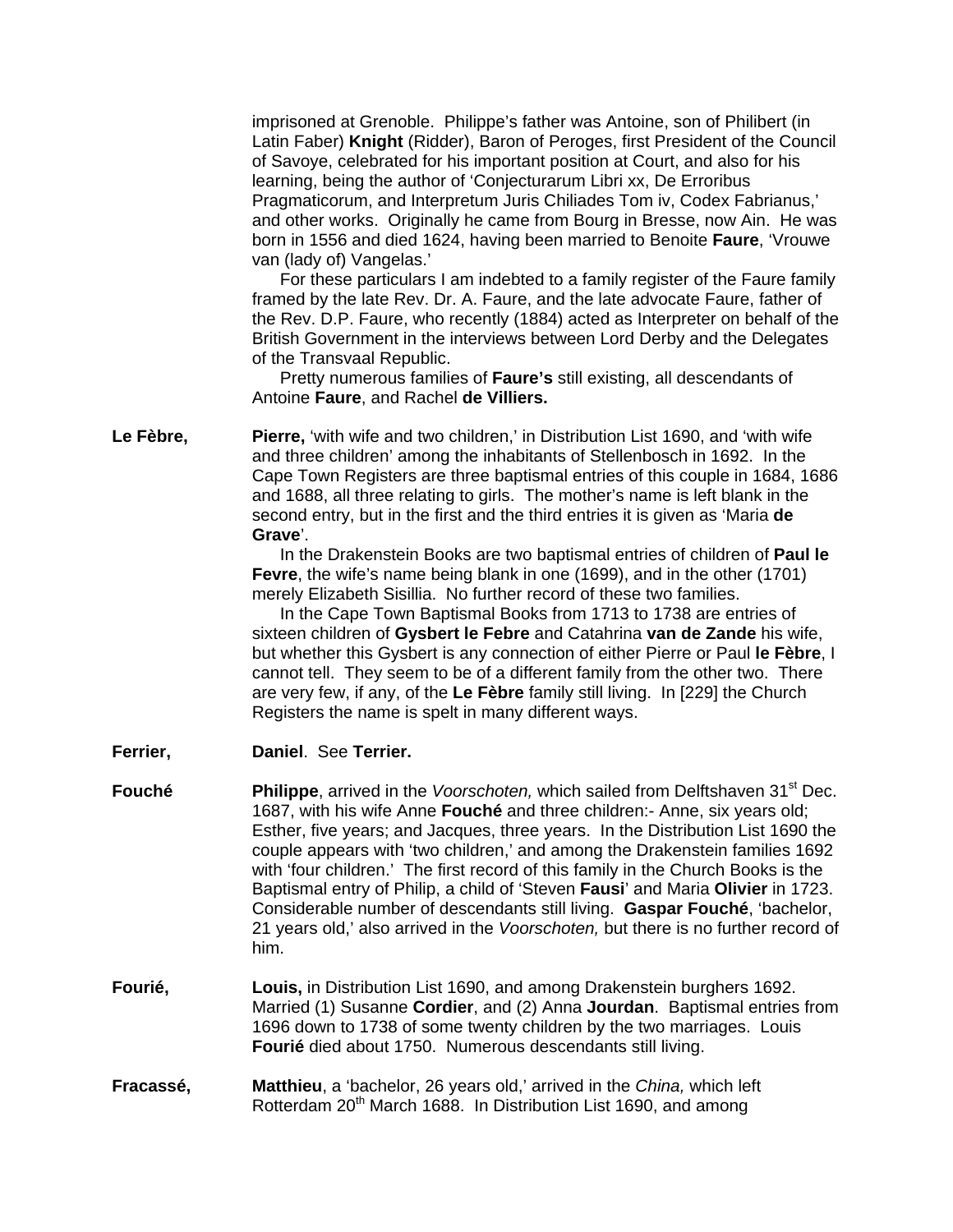| Le Grand, | Gideon, a surgeon, among arrivals 1700 – 1710. No descendants extant.                                                                                                                                                                                                                                                                                                                                                                                                                                                                                                                                                                                                                                                                     |
|-----------|-------------------------------------------------------------------------------------------------------------------------------------------------------------------------------------------------------------------------------------------------------------------------------------------------------------------------------------------------------------------------------------------------------------------------------------------------------------------------------------------------------------------------------------------------------------------------------------------------------------------------------------------------------------------------------------------------------------------------------------------|
| Gournai,  | Salomon, in Distribution List 1690, and among Drakenstein Burghers 1692.<br>No further record. Arrived 1688; obtained leave in Jan. 1718 to return to the<br>fatherland.                                                                                                                                                                                                                                                                                                                                                                                                                                                                                                                                                                  |
| Goiraud,  | Pierre, 30 years old, and Francoise Rousse, his wife, 28 years old,<br>embarked in the China at Rotterdam 20 <sup>th</sup> March 1688, but appear to have<br>died on the voyage.                                                                                                                                                                                                                                                                                                                                                                                                                                                                                                                                                          |
| Godefroy, | Paul, in Passenger List of the Voorschoten which sailed from Delftshaven<br>31 <sup>st</sup> Dec. 1687 as 'bachelor 22 years old.' In Distribution List 1690, and<br>among Drakenstein Burghers 1692. No descendants.<br>Le Maire de la Rochelle en 1627 était Jean Godefroy aîné S' de<br>Richard.                                                                                                                                                                                                                                                                                                                                                                                                                                       |
| Gaucher,  | André, was among those who did not need assistance from the funds sent<br>from Batavia 1690, and among Drakenstein families 1692 'with wife and one<br>child,' his wife's name being written in the original 'Janney du pleex.' Janne,<br>a child of Handris Gach' and 'Janne le Clair' was baptized at Drakenstein in<br>1693. In the Cape Town books there is a marriage enty dated 19 <sup>th</sup> Aug. 1691<br>of 'Andries Goosche, widower, from Languedoc with Johanna de Klerk from<br>Zeeland, spinster.' The name was subsequently written 'Gaus' and 'Gous,'<br>the latter being the general spelling at present.<br>Steven Gauche, of Geneva, marries in 1718 Catharina Bok. Their<br>descendants are also called 'Gous' now. |
| Gardiol,  | Jean, $1$ among additional Cape families $1691 - 1700$ .<br>$[230]$<br>Susanne and Marguerite Gardiol, (sisters) married respectively Abraham<br>de Villiers and Jacob de Villiers. See de Villiers.                                                                                                                                                                                                                                                                                                                                                                                                                                                                                                                                      |
| Gardé,    | <b>Jean,<sup>1</sup></b> in Distribution List 1690, and among Drakenstein Burghers 1692.<br>Married Susanne Taillefer and left two children, Jean born in 1701 and<br>Susanne about 1703. The son appears to have died unmarried; the daughter<br>married in 1725 Jozua Joubert, son of the refugee Pierre Joubert.                                                                                                                                                                                                                                                                                                                                                                                                                       |
| Furet,    | Jean, bachelor, eighteen years old, embarked in the China at Rotterdam 20 <sup>th</sup><br>March 1688, but his name does not appear in any of the published lists. Must<br>therefore have died on the voyage.                                                                                                                                                                                                                                                                                                                                                                                                                                                                                                                             |
|           | Drakenstein Burghers 1692. Married Jeanne Cordier; and three children<br>were christened, the first being Jean in 1698. No further trace of the family,<br>therefore extinct. Fracassé must have returned to Europe with his wife early<br>last century, as in a will of his brother-in-law (Jacques Cordier) drawn up in<br>July 1713 he (Fracassé) is stated to be residing in the fatherland.                                                                                                                                                                                                                                                                                                                                          |

<span id="page-18-0"></span> $<sup>1</sup>$  Probably the same individual.</sup>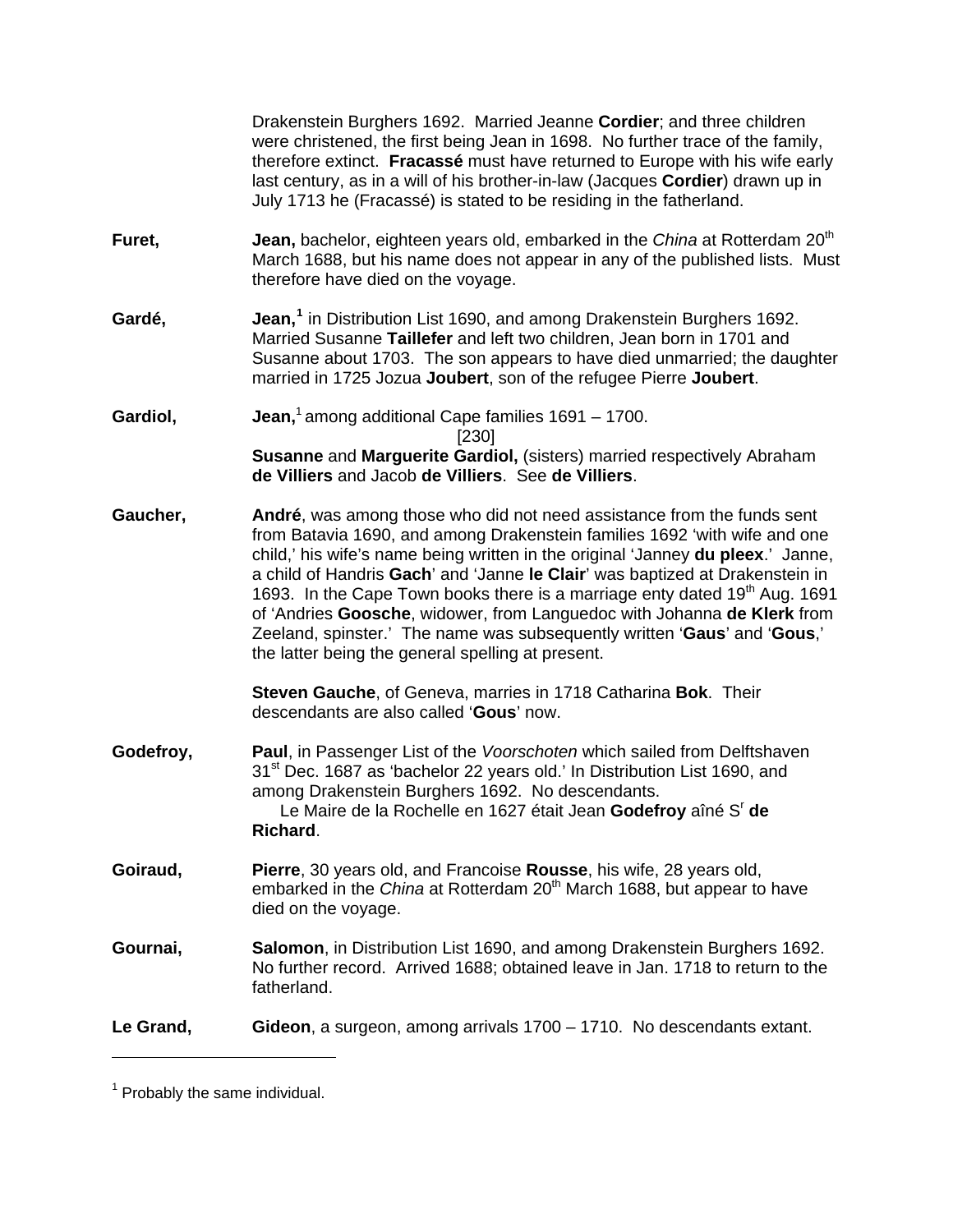- **La Grange, Pierre**, 'bachelor 23 years old' arrived in the *China* which sailed from Rotterdam 20<sup>th</sup> March 1688. In the original Passenger List he is clubbed together with 'Louis **Corbon**, bachelor, 20 years,' who is described as his cousin. Pierre **la Grange** is in Distribution List 1690, and among the Drakenstein Burghers in 1692. There is a joint will of 'Pieter **Grangie**' of Cabrière in Provence, and his wife Margaretta **Kool** of Amsterdam, executed  $23<sup>rd</sup>$  April 1718, in which their ages are given as 'about 54 years' and '28 years' respectively. There are several families of 'Le Grange' still living, who can be traced in the Church Books to Jan **la Granche** 1737, [231] but I have not been able, as yet, to connect him up with Pierre the refugee.
- **Grillion, Marie**, wife of Gideon **Malherbe** the refugee. See **Malherbe**.
- **Gros, Antoine**, in Distribution List 1690, and among Drakenstein Burghers 1692. No further record.
- **Hucebos, Maria Catharina**, also written **Hucibos, Huibeaux,** and **Wibeaux.** See **Verdeau**.
- **Hugot, Daniel,** also written '**Hugod**,' in Distribution List 1690, and among Drakenstein Burghers 1692. According to a family register of the Hugos, Daniel only married when 45 years of age, Anna, daughter of Pierre **Rousseau** the refugee, she being only 15. The first child christened, of this couple, is in the Drakenstein Register 1705. Numerous family still living, the 't' and 'd' having been dropped.
- **Jacob, Pierre**, 'with wife and three children,' in Distribution List 1690, and 'with wife and two children,' among Drakenstein families 1692. There is no record of this family in any Church Books. **Daniel Jacob** (also written **Jacobse**) had four children christened at Drakenstein and Stellenbosch, the eldest, Pieter, in 1703. It is quite probable that Daniel, and Sara **Jacob** who married Jean **du Buis,** were children of Pierre Jacob. Descendants still living, the name being now generally spelt '**Jacobs**.'

 Pierre **Jacob** must have arrived here with a wife, Susanna **de Vos**, and grown up children. Jacob's widow married again, Nicolas **de Lanoy**. She died about 1708, and in the inventory of her estate, three children are mentioned as her heirs, viz. – (1) Sara, the wife of Jean **de Buyze**. (2) Daniel, also married. (3) Susanna (deceased) represented by her two children.

**Joubert, Pierre,** 23 years old, and Isabeau **Richard** his wife, 20 years old, arrived in the *China*, which sailed from Rotterdam on 20<sup>th</sup> March 1688. This couple is in the Distribution List 1690, 'with one child,' and among Drakenstein families 1692 'with two children.' A joint will was executed by Pierre **Joubert** and his wife on the  $30<sup>th</sup>$  November 1718, in which their ages are given as 55 and 48 respectively, both of them being described as from Provence. Pierre died about 1732, and his widow about 1748. At her death she owned among other properties the farms:- 'Bellingkamp,' 'Lormarius,' 'La Rocke' (Roche ?), 'La [232] Motte,' and 'La Provence,' all situated in Drakenstein district, and 'De Plaisante' situated in Waveren (now Tulbach). The oldest of these farms was 'Bellingkamp,' the grant of which is dated October 1695. Numerous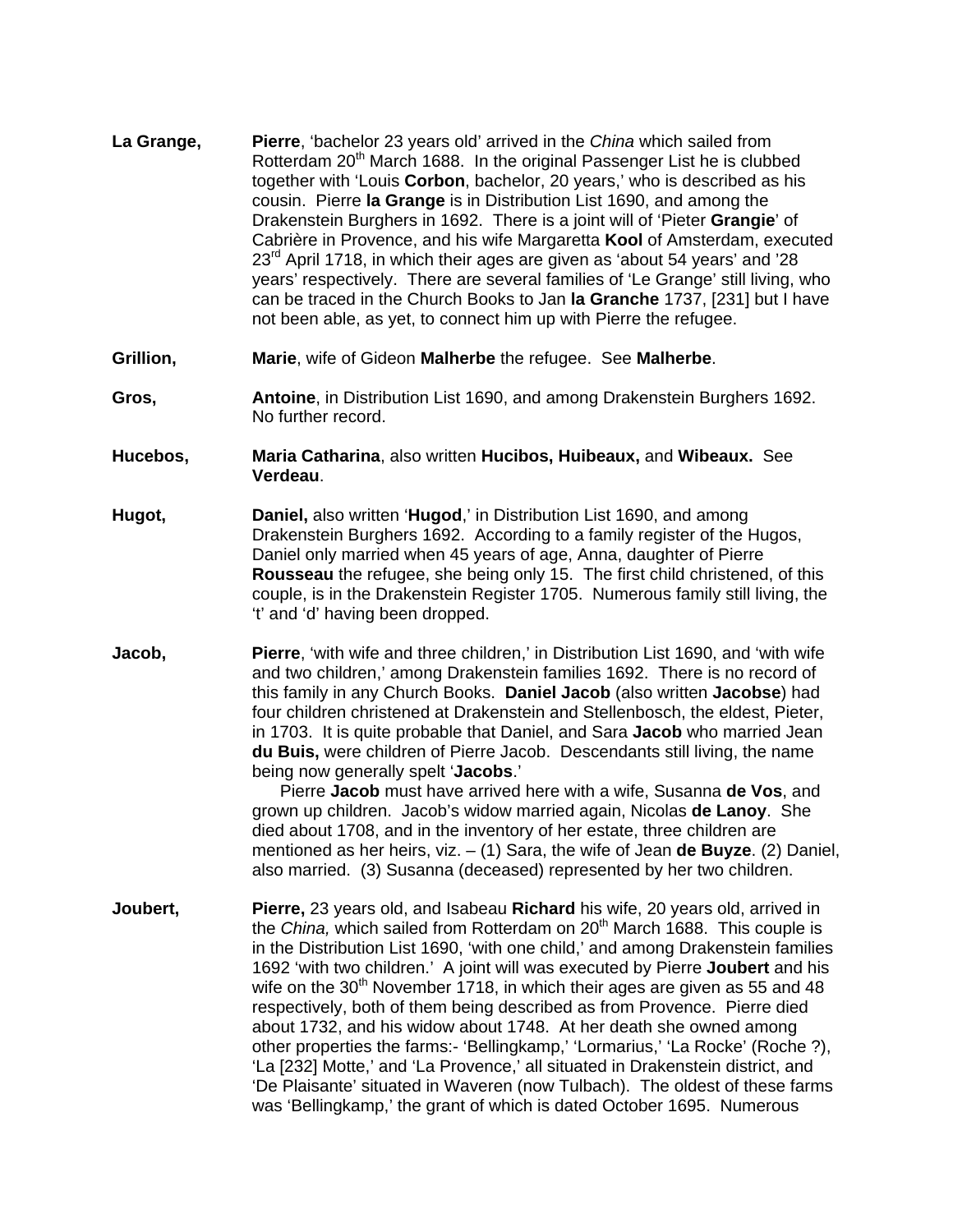descendants still living among them Piet **Joubert**, the well-known Commandant General of the Transvaal (now South African Republic).

**Jean Joubert** in Distribution List 1690, and among Draeknstein Burghers 1692. Beyond this, there is no further trace of him.

**Jourdan,** The original Passenger List of the *China*, which sailed from Rotterdam 20<sup>th</sup> March 1688, gives a family of seven persons, viz:-

- **(1) Joanne Marthe,** widow Jourdan, 60 years
- **(2) Jean Jourdan** her son, 28 years.
- **(3) Pierre Jourdan** (Theal adds 'of Cabrière) idem 24 years.
- **(4) Marie Jourdan**, widow, 40 years.
- **(5) Jeanne Rousse**, her daughter, 10 years.
- **(6) Marie Rousse** (according to Theal, **Roux**) her daughter, 10 years.
- **(7) Margarite Rousse** (according to Theal, **Roux)** her daughter, 7 years.

Of these, (1), (4), and (5) appear not to have reached the Cape. The same original list gives a further family of three persons, viz:-

- (1) **Pierre Jourdan**, bachelor, 24 years.
- (2) **Paul Jourdan**, bachelor, 22 years.
- (3) **Andre Pelanchon**, 15 years.

These three are described as 'Cousins germaines.' Paul, however, appears to have died on the voyage. Jean **Jourdan** 'with wife' and two Pierre's **Jourdan** are in the Distribution List 1690, and among Drakenstein families 1692 – Jean **Jourdan** 'with wife and 1 child,' Pierre **Jourdan** in partnership with Louis **Barré**, and 'Pierre **Jourdan** of Cabrière.'

**Jean Jourdan** married Elizabeth **le Long** (also written Isabeau Longué) of which couple three children were christened at Drakenstein, the first in 1695 and the last in 1699, when the father was already dead. In an inventory evidently of the same couple, dated  $4<sup>th</sup>$  April 1699, and signed by the widow. 'Isabella Long, the husband is styled Pieter **Schordan**,' and the farm they owned is called 'La Moth.'

**Pierre Jourdan de Cabrière** married (1) Anna **Fouché** and (2) Maria **Verdeau.** In a joint will executed 6<sup>th</sup> [233] May 1719 by this Pierre **Jourdan** and his second wife, he gives his age as between 56 and 57 years and she hers as 19 years, she being born at the Cape and the child of Hercules **Verdeau** and Maria Catharina **Wibeau**.

 Numerous descendants of both Jean **Jourdan** and Pierre **Jourdan de Cabrière** still living, their name now being spelt 'Jordaan.'

**de Lanoy, Nicolas**, 'with mother and brother' in Distribution List 1690, and among Burghers at Drakenstein 1692.

> **Maria d'Lanooy**, native of Aulys married at Stellenbosch, 1698, Hans Hendrick **Hattingh**, of Spyer, of whom descendants are still living. This lady had first married Arie Dirckez **Lekkeruyn**. The **De Lannoys** left no descendants in the male line, and the **Lekkerwyns** also became extinct after two or three generations.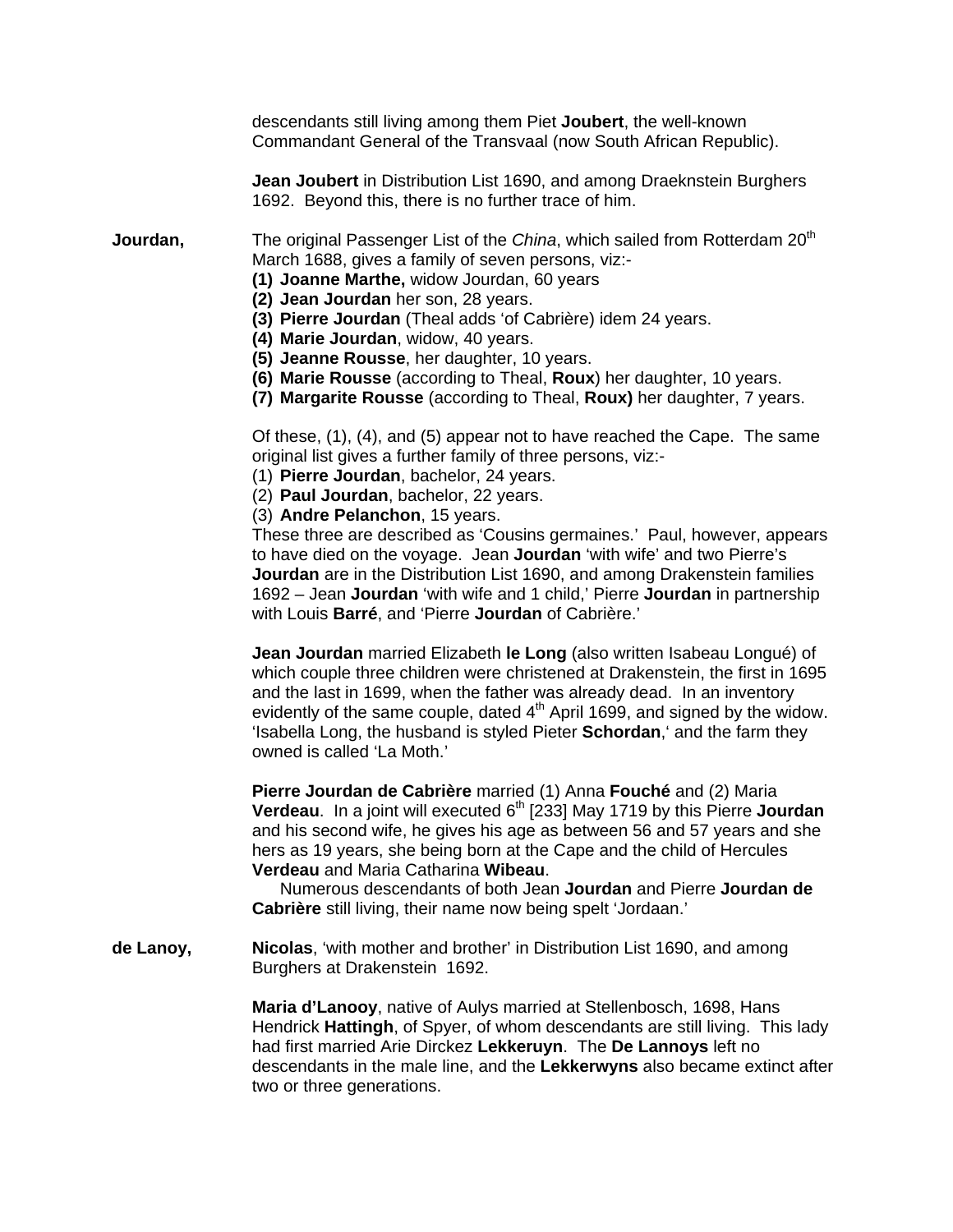**Nicolas de Lanoy** marries Susanna **de Vos**, widow of Pierre **Jacob** in 1695. Susanna **Lanoy**, presumably the same person, acted as a sponsor in 1696.

- **Lécheret, Jean,** in additional list of Cape families 1700 1710. He is described as being from 'Compagnien'. He arrived here as a free burgher in 1693. In March 1716 he applied for leave to return to his fatherland.
- **Lombard, Pierre**, 'a sick man with wife and 1 child' heads the Distribution List 1690, and is among Drakenstein families 1692 'with wife and three children.' The wife's name was Marie **Couteau**. There is a joint will of this couple executed 8<sup>th</sup> Jan. 1709, in which Pierre **Lombard's** birthplace is given as 'Pointais in Dauphiné' and his age as 51; his wife's birthplace as 'Soudiere in Dauphiné,' and her age as 50. Numerous descendants still exist, the name being now mostly spelt **Lombard**.
- **Le Long, Jean**, 'with wife and 2 children,' and **Marie le Long** (married to Adriaan **Van Wyk**) in Distribution List 1690. Among Drakenstein families 1692, Jean **le Long** appears 'with wife and one child' only. In a work published by Jacobus van der Heiden and Adam Tas at Amsterdam in 1712, enumerating the charges brought against William Adriaan **van der Stel**, Charles, Jacob and Jean **le Long** are shewn to have signed an address in favour of the Governor.
- **Loret,** Among additional families 1700 1710 **'Guillaume Loré** with wife,' the latter being Elizabeth **Joubert**, daughter of Pierre **Joubert** the refugee. The date of baptismal entry of first child of this couple is 1710, [234] at Drakenstein; in it the father's name is written **Lauret.** In a will executed 20<sup>th</sup> Dec. 1713, Guillaume **Loret's** birthplace is given as 'Nantes,' and his age as 42 years. He left only daughters and the family in the male line has therefore become extinct.
- **Madan, Antoine,** 30 years old, and his wife Elizabeth **Verdette,** 23 years old, together with a daughter 10 months old are included in the List of Passengers as having sailed in the *China* from Rotterdam 20<sup>th</sup> March 1688, but none of the family appear to have reached the Cape; probably all of them died during the long voyage. Twelve French refugees did so die.
- **Magnet, Jean,** among Drakenstein Burghers in 1692, and in Distribution List 1690. No further trace of him. A Jean Maniel stood as a sponsor to a child of Jacques **Tharond** in 1700 at Drakenstein.
- **Malan, Jacques,** in Distribution List 1690, and among Drakenstein Burghers 1692. He married Elizabeth **le Long,** widow of Jean **Jourdan,** the first child being born (according to a Malan family register) 2<sup>nd</sup> July, 1700. Numerous descendants still living.
- **Malherbe, Gideon,** 'with wife' in Distribution List 1690, and among Drakenstein families in 1692 'with wife and one child.' His wife was Marie **Grillion.** The first record of them in Church Books is that of a child christened at Stellenbosch in 1691. Gideon **Malherbe** sailed in the *Voorschoten* from Delftshaven 31st December, 1687, being then a bachelor, 25 years old. Numerous descendants still living.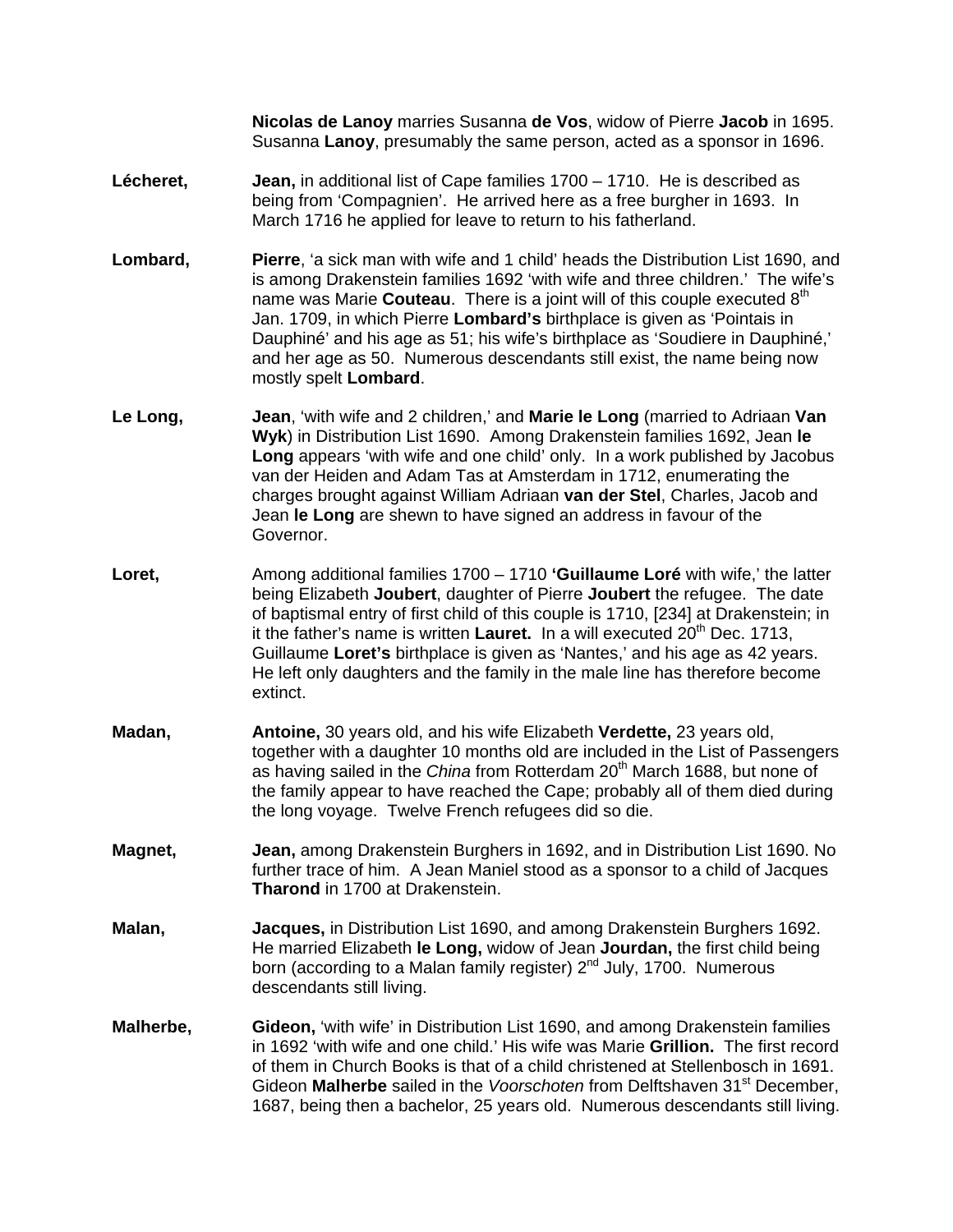| <b>Mantior,</b> | Zacharie, in Distribution List 1690, and among Drakenstein Burghers 1692. |
|-----------------|---------------------------------------------------------------------------|
|                 | No record of him in Church Books.                                         |

**Marais. There sailed in the** *Voorschoten* **from Delftshaven on 31<sup>st</sup> December 1687 Charles Marias**, of Plessis, and Catherine **Taboureux** (in the Drakenstein Registers Tabourdeux) his wife, with four children, viz: - **Claude**, 24 years old; **Charles** 19 years; **Isaac**, 10 years and **Marie** 6 years old. In Distribution List 1690 is the 'widow of Charles **Marais**, with four children,' the father having been murdered by a Hottentot at Drakenstein in April 1689. 'De oude Charl **Marais** blykt hier wel aanghekomen te zyn, doch in die jaar daarop (1689) is hy overleden op zyne plaats ten gevolge van wonden bekommen in een aanval op hem door een zvarte gedaan.' This family is among the Drakenstein inhabitants 1692.

> The farm where they fist settled is still known by the name of 'DuPlessisMarle,' called after the place (no [235] doubt Marli, ten miles N.W. of Paris) they came from, which in the document of old Mr. Marais, quoted above, is written 'Le Suer du Plessis Marle' near Paris.

> Claude married Susanne **Gardé,** and Charles married Anne, daughter of Daniel **de Ruelle.** Very numerous descendants still living.

> According to the Marais' family register, Isaac and Marie died unmarried. By the Church Books however, Marie – in one place also written Magdalena – **Marais**, married (1) Etienne **Niel**, baptismal entries from 1703 – 1711; (2) Pierre **Taillefer**, baptismal entries from 1714 – 1721; and (3) in 1734 Pieter **Booysen**, of Blokzijl, widower.

> In a joint will executed 13<sup>th</sup> May 1716, by Marie Marais and her first husband, she states her age to be 34 years and her birthplace Hierpoix, a province of France. The farm they then owned is called 'Orange.' Claude **Marais** married for the second time Susanna Gardiol, widow of Abraham **de Villiers** the refugee.

- **Maré, Ignace, among additional families 1700 1710. His first wife was Susanna** Janse **van Vooren** (or **Vuren**). First entry of baptism in 1716 at Drakenstein. Goodly number of **Marées** (as the name is now mostly spelt) still living.
- **Margra, Jean,** 'with wife,' in Distribution List 1690, and also among Drakenstein families 1692. No record of them in Church Books.
- **Martin, Antoine,** in Distribution List 1690, and among Drakenstein Burghers in 1692, No trace of him in Church Books.
- **Martineau, Michel,** in Distribution List 1690, and among Drakenstein Burghers in 1692. No mention in Church Books.
- **Martinet, Françoise,** wife of Louis **Cordier**. See **Cordier.**
- **Menanteau, Madeleine,** wife of Jean Prieur **du Plessis.** See **du Plessis.**
- **Mesnard, Jean, 28 years old, sailed in the** *China* **from Rotterdam on 20<sup>th</sup> March 1688,** together with Louise **Corbonne**, his wife, 30 years old, Marie **Anthonarde**, her mother-in-law, 64 years old, and six children: - **Jeanne,** 10 years;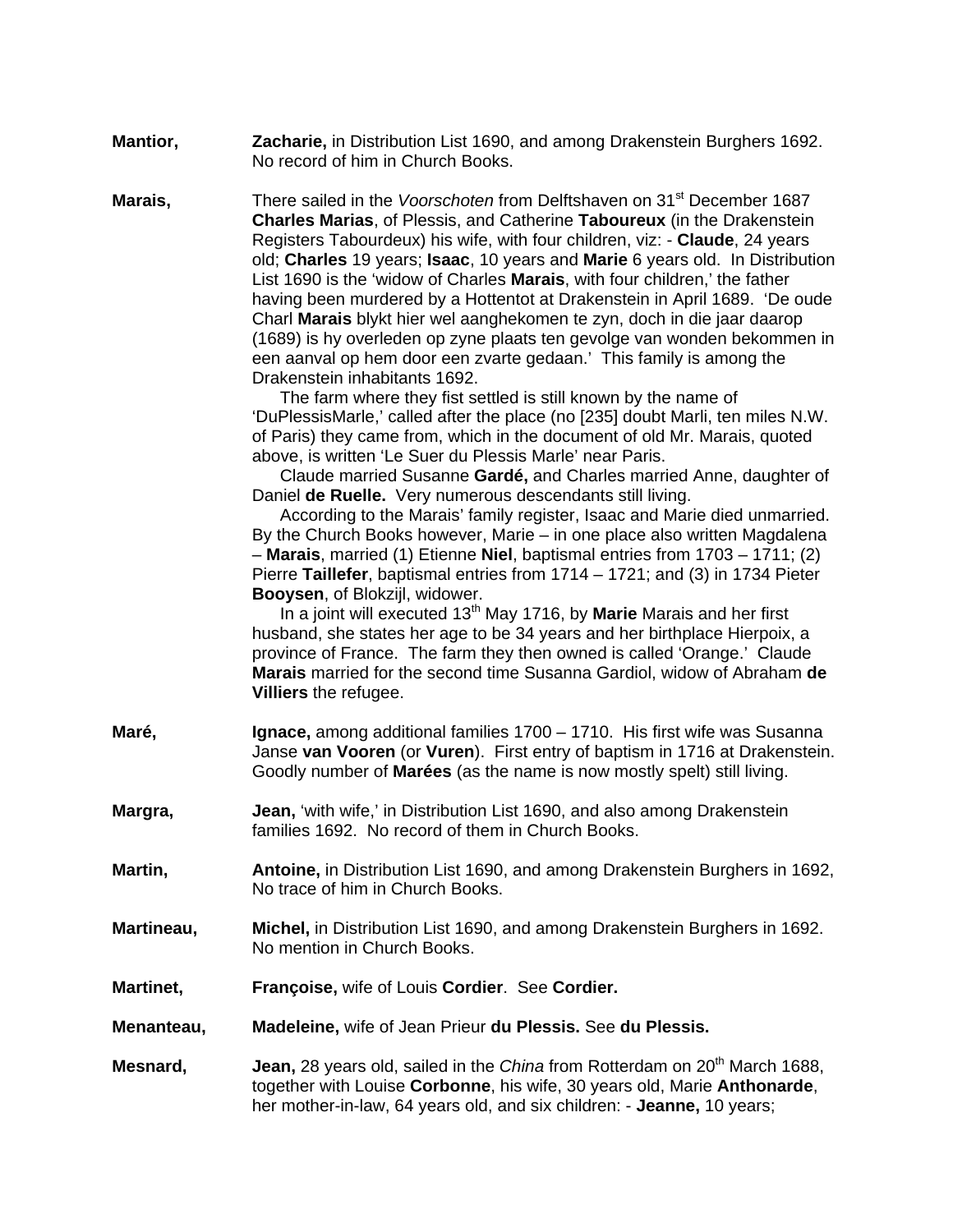**Georges**, 9 years; **Jacques**, 8 years; **Jean**, 7 years; **Philippe**, 6 years; and **André**, 5 months old; in all a family of nine persons. In Distribution List 1690 Jean **Mesnard** is described as a [236] 'widower' with 4 children; and among Drakenstein Burghers as a 'widower with two children.' Of these children only Philippe married, viz., in 1712 Jeanne **Mouy**. From this couple all the **Minnaars** (as the name is now written) of the present day are descended. In a will of Philippe **Mesnard**, executed 18<sup>th</sup> Feb. 1722, his native province is given as Provence, and his age as 40 years.

- **Meyer, Pierre,** in Distribution List 1690, and among Drakenstein Burghers 1692, with Jean **Durand** as partner. According to the Book published by J. van der Heiden and Adam Tas already referred to, Pierre **Meyer** gave some evidence before a commission on  $9<sup>th</sup>$  April 1706 respecting accusations against Governor Wm Adriaan **van der Stel**, in which he states that he was born in Dauphiné, and was 38 years of age. He married Aletta **de Savoye**, daughter of Jacques **de Savoye**. Some of the **Meyers** of the present day are descendants of this couple.
- **Mouton, Jacques,** among additional arrivals 1691 1700 'with wife and two children.' In his will his birth-place is given as 'Steenwerk, near Ryssel (no doubt Steenwerck twenty miles west of Lille), and according to an inventory of his estate framed just after his death in 1731 he married (1) Catherina **L'Henriette**, by whom there were three children, still living in the fatherland, viz., Jacob, Antonie, and Maria. He married (2) Maria **de Villiers**, by whom he had three daughters who all married here.

 This Maria **de Villiers** I cannot trace. She could not have been a daughter of either of the Refugees **de Villiers**, but perhaps a sister, for in 1703 the first baptiosmal entry is recorded for a child of this Jacques **Mouton**, in a Drakenstein Book, by his third wife Francina **de Bevernage**. The farm where he fist settled was called 'Steenwerp,' and is still known by that name.

- **Mouy, Pierre,** 'with wife,' among additional families 1691 1700. No record of this family in Church Books beyond intermarriage of presumably two daughters, viz., **Jeanne** with (1) Jean **le Roux** of Blois, and (2) in 1712 with Philippe **Mesnard**; and **Marie** with François **Rétif**, the refugee. Family therefore extinct in the male line.
- **Mysal, Jean,** in Distribution List 1690, and among Drakenstein Burghers in 1692. No further record of him.

[237]

- **Naudé,** No mention of this family in any of Theal's published Lists up to 1710. I find **Jacob Maude** in the Paarl Church Book, 1723, his wife being Susanna **Taillefer.** Many **Naudés** still living, being descendants of this couple, and also of **Philip Jacob Maude**, of Berlin, who came here about 50 years later.
- **Nel, Guillaume,** 'with wife and 2 children,' in Distribution List 1690, and 'with wife and 3 children' among Stellenbosch families 1692. The wife was Jeanne **la Batte.** First record of this couple is in the Stellenbosch Register of Baptisms in 1691. There is a joint will of the same couple executed  $26<sup>th</sup>$  Jan. 1734, in which the husband's birthplace is given as 'Rouaen' (Rouen?), and his age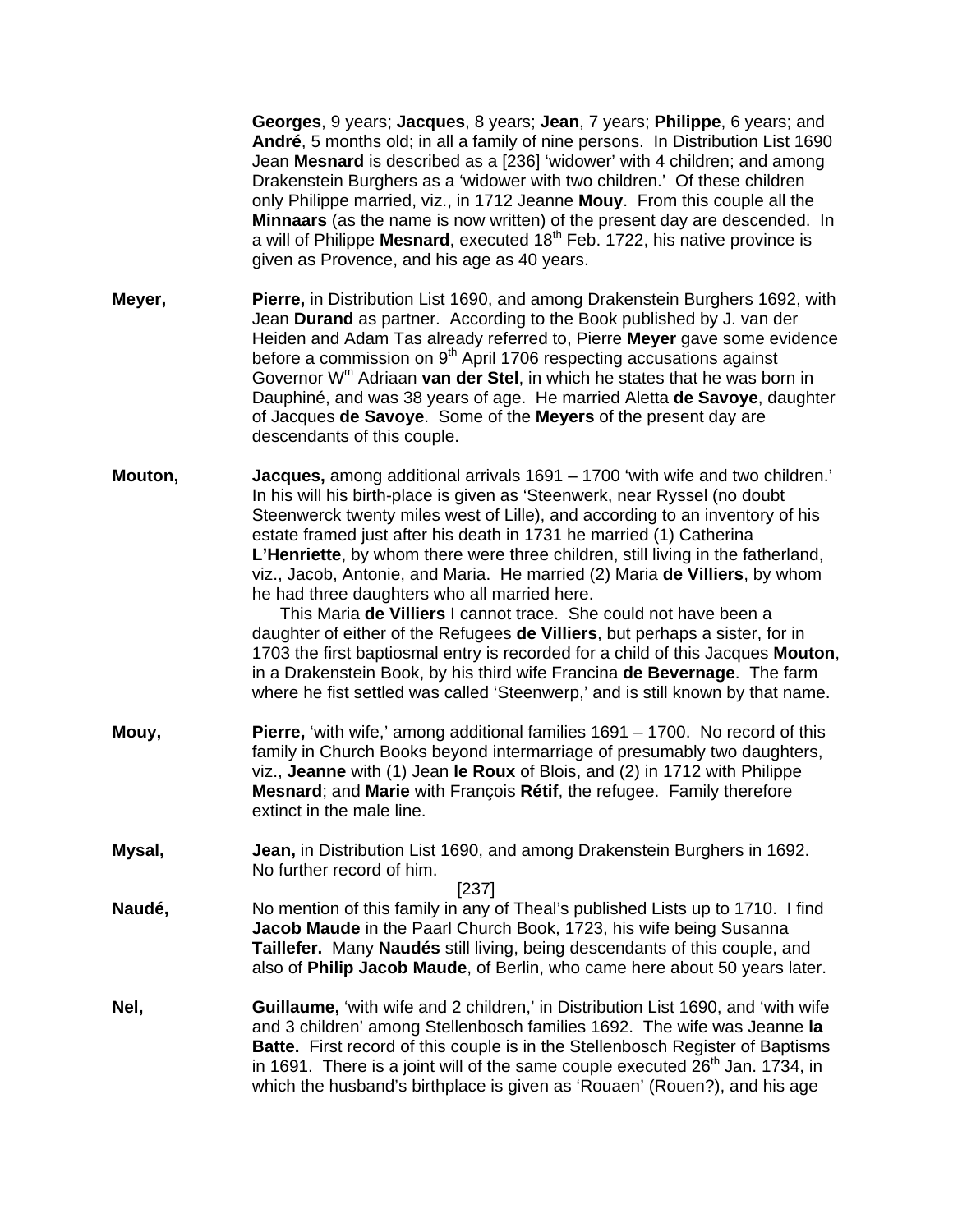between '71 and 72 years,' and his wife's birthplace as 'Saumur,' and her age 71 years. The **Nels** still living are all descendants of Guillaume.

- **Niel, Etienne,** with 'wife and one child' among additional families, 1691 1700. His wife was Marie (Also written in one baptismal entry Magdalena) **Marais;** first record in the Drakenstein baptismal book 1703. This family appears to have survived only one generation. No descendents in the male line. Etienne **Niel**, according to a will executed by himself and wife (Maria Madelena **Marais**) on 13th May 1716, describes himself as born in the province of Daupiné, his age being given as 48 years; his wife was born in the province of Hierpoix and her age 34 years.
- **Nortier,** There sailed in the *Oosterland* from Middelburg on 29<sup>th</sup> January 1688:- **Jean Nortie** (so spelt in the original) agriculturist; **Jacob Nortie** ditto; and **Daniel Nortie**, a country carpenter (boeren-timmerman) and his wife Marie **Vytou** (also spelt elsewhere **Vitout**.) These four persons are styled in the original as the 'domestique' of Jaques **de Savoye** who came out in the same vessel. There is a marriage entry in the Drakenstein Church Book of 'Jacob **Montje** bachelor of Cales' (Calais?) with Margaretha **Mouton**, 8<sup>th</sup> August 1717. The name is now mostly written '**Nortje**,' the spelling of '**Nortier**' being however retained in a few instances. The descendants of the present day all come from **Daniel** and **Jacob**. **Jean**, **Jacob**, and **Daniel** 'with wife and one child' all in the Distribution list 1690, and among Drakenstein families in 1692.
- **Parisel, Jean,** in Distribution List 1690, and among the Drakenstein Burghers 1692. No further record of him. In [238] the passenger list from *Oosterland* which sailed from Middelburg 29<sup>th</sup> Jan 1688, he is styles as 'an agriculturist of Paris.'
- **Pasté, Jean,** in Passenger List of the *Voorschoten*, which sailed from Delftshaven 31<sup>st</sup> Dec., 1687, as 'bachelor 25 years old,' but in none of the other lists, nor in the Church Books.
- **Pelanchon, Andrré, in the Passenger List of the China, sailing from Rotterdam 20<sup>th</sup>** March, 1688, '15 years old,' also in Distribution List 1690, and among Drakenstein Burghers 1692. (See **Jourdan**.) No record in Church Books.
- **Perrotit, Marguerite, 'widow with 2 children,' in Distribution List 1690, and nowhere** else.
- **De Pierron, Louis,** 'with wife and 3 children,' in list of those who did not share in the relief funds in 1690; and 'with wife and 4 children' among the Drakenstein families in 1692. No record of them in Church Books. Family therefore extinct.

**Maria Magdalena Poron,** apparently a daughter of Louis **de Pierron**, married Jacobus **Mostert** in 1712, descendants of whom are still living at the Cape.

**Pinard, Jacques,** '23 years old, a carpenter,' and Esther **Fouché** '21 years old, spinster,' in the original Passenger List of the *Voorschoten*, which sailed from Delftshaven 31<sup>st</sup> Dec. 1687, with a marginal note as follows:- 'These two have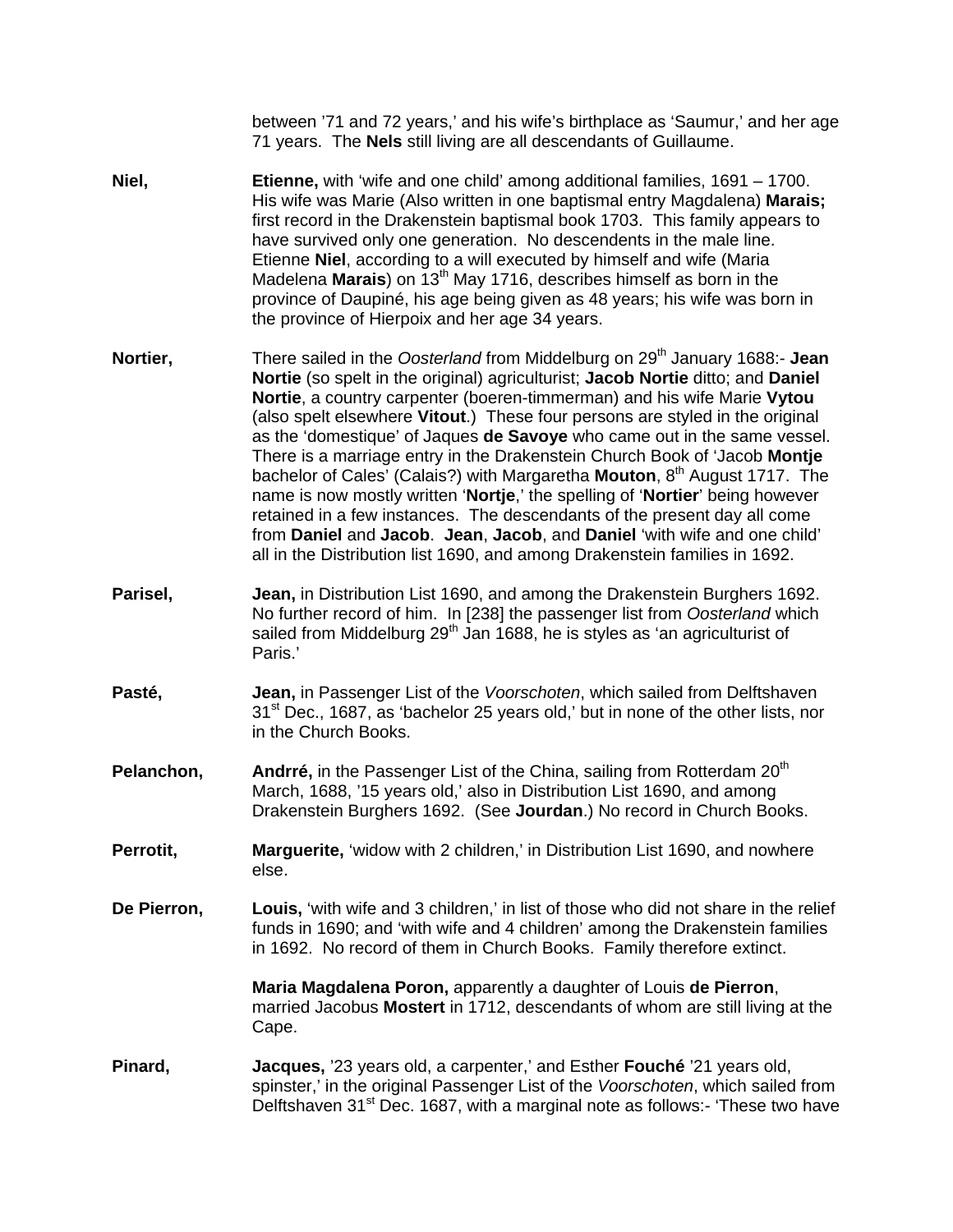been married here before their departure.' The Despatch covering this list is dated Delft, 19<sup>th</sup> Dec. 1687. Couple in Distribution List 1690, and among Drakenstein families 1692, 'with two children.' Good many descendants still living, all now writing their name '**Pienaar**.'

**Du Plessis, Jean Prieur,** 'surgeon of Poitiers, and his wife Madelaine Menanteau,' arrive in the Oosterland which left Middelburg  $29<sup>th</sup>$  Jan. 1688. This couple 'with one child' is in the Distribution List 1690, and 'with two children' among the families in the Cape District 1692. There is a baptismal entry in the Cape Town Church Book of a child of theirs, Charl Prieur du Plessis, christened in Table Bay on board the Oosterland on 19<sup>th</sup> April 1688. Numerous descendants still living. In a short list of French refugees at the Cape in 1690 who were otherwise provided for, and therefore did not need assistance from the funds sent from Batavia for their relief. [239]

> An **Abraham du Plessis** is also among Drakenstein Burghers in 1692. There is no record of him in Church Books, and he appears not to have left any descendants.

 Mr. (now Sir) John Noble in an old contribution respecting the Pilgrim Fathers relates a story of how at the beginning of the present century Charles **du Plessis**, the oldest representative of the family then living, was invited to assume a ducal title and certain estates in France, but the old gentleman preferred staying here and living in simplicity. This story is also narrated in the more recent editions of Smiles' Huguenots in England and Ireland. Mr. Theal told me that Jean Prieur **du Plessis** returned to Europe to enquire after his family estates. This must have been at the end of the seventeenth century, for, from information furnished me by a member of the du Plessis family at the Cape, it appears that **du Plessis'** second marriage – to Maria **Buisset**, took place in the 'Domkerk' at Amsterdam in January 1700. He had a daughter named Judith, who in her marriage entry is described as a native of England, though in her Will she is stated to have been born in Ireland. I am satisfied that she must have been born during this visit to Europe. **Du Plessis** must have returned to the Cape in or before 1704, as in that year there is a baptismal entry of a child of his, by Maria **Buisset**, in the Stellenbosch Register.

- **Pogeau, Elisabeth**, 'spinster of Paris, 18 years old,' embarked in the *Reigersdaal* at Delft about 5<sup>th</sup> April 1700.
- **Posseaux, Elizabeth**. Vide **Bisseux.**
- **Pottier, Jacques,** 'with wife and four children,' among additional families 1700 1710. In his marriage entry (1705) he is described as being from 'Moncrosi.' No further trace.
- **Poussioen, Marthinus,** 'with wife and three children,' among families in the Cape District 1692. No further trace. Am doubtful whether this is really a French refugee.
- **Du Pré, Hercule,** 'with wife and five children,' in Distribution List 1690; and 'with wife and four children,' in list of Drakenstein Burghers 1692, together with Hercule **du Pré**, the younger. The wife of H. **du Pré**, the elder, was named Cecilia **Datys**. The numerous descendants still living write their name '**du Preez**'. I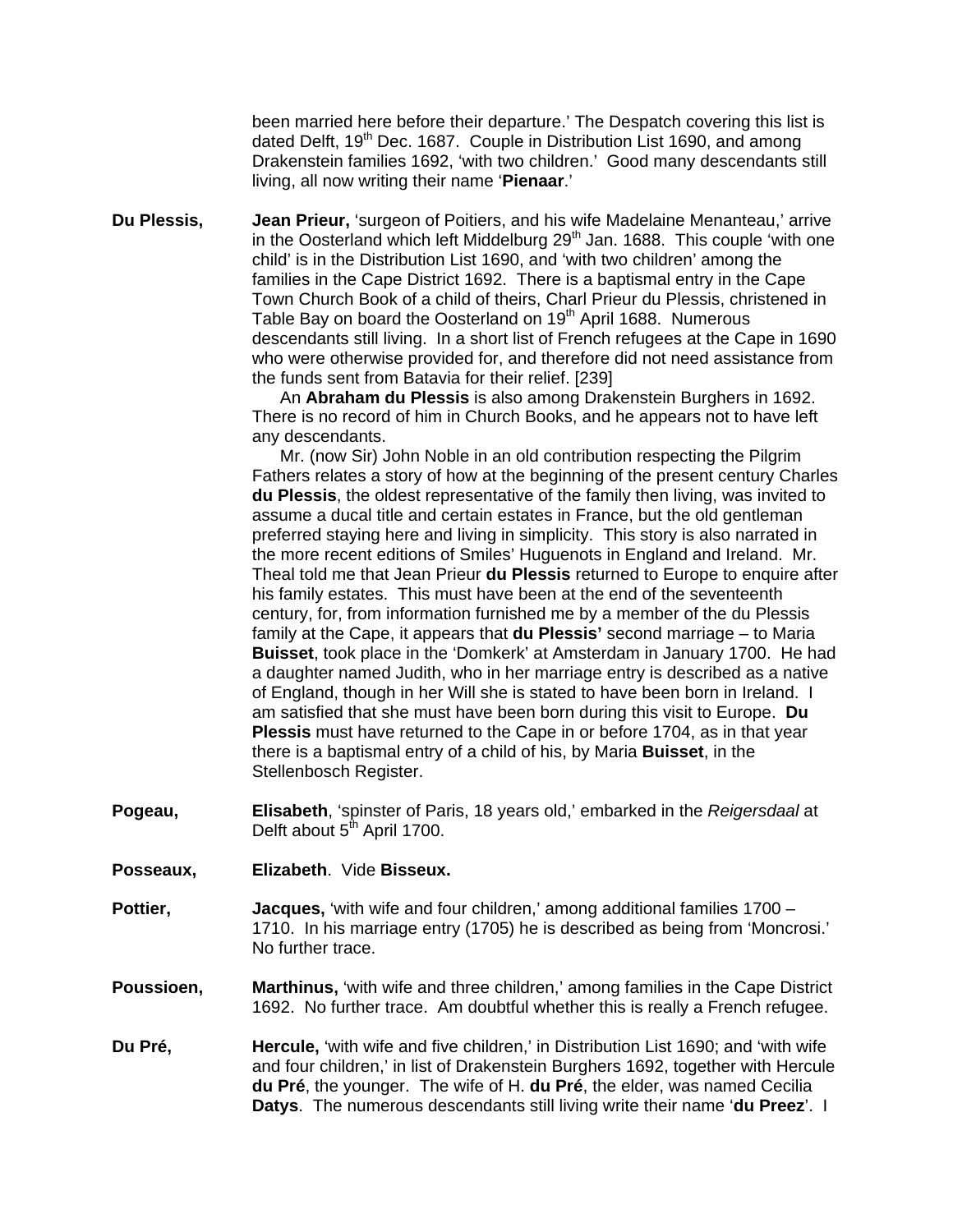|                       | have seen the signature of the younger Hercule, and it was written 'Despres'<br>or 'Desprez.'                                                                                                                                                                                                                                                                                                                                                                                                                                                                                                                                                                                                                                                                                                                                                                                                                                                                      |
|-----------------------|--------------------------------------------------------------------------------------------------------------------------------------------------------------------------------------------------------------------------------------------------------------------------------------------------------------------------------------------------------------------------------------------------------------------------------------------------------------------------------------------------------------------------------------------------------------------------------------------------------------------------------------------------------------------------------------------------------------------------------------------------------------------------------------------------------------------------------------------------------------------------------------------------------------------------------------------------------------------|
|                       | In the Distribution List of 1690 is also 'Elizabeth du Pré, a young<br>unmarried woman.'                                                                                                                                                                                                                                                                                                                                                                                                                                                                                                                                                                                                                                                                                                                                                                                                                                                                           |
| Prévot or<br>Prevost, | $[240]$<br>'Widow of Charles (re-married to Hendrick Erkhof) with four children by her<br>deceased husband,' in Distribution List 1690; and among Drakenstein<br>families in 1692. There is in the Cape Town Books an entry of a child -<br>Jacob, of 'Carel Provo' and ' Mide Febers,' baptized on board De Schelde<br>26 <sup>th</sup> May 1688. This Carel <b>Provo</b> is most likely the husband of the widow<br><b>Prévot</b> above. As to the children I find a marriage entry at Stellenbosch $12th$<br>May 1709 of Abraham Prévot of Calais, with Anna van Marseveen. They<br>had two daughters only, and the family in the male line became extinct.<br>At Drakenstein there are baptismal entries of a whole string of some<br>eighteen children of Anna Prevot and her husband, Schalk Willem van der<br>Merwe, the son of Willem Schalk, the first arrival, commencing 1696.<br>Elisabeth Prévost married Philippe du Pré; children from 1699 - 1721. |
| Du Puis,              | Anna. The first record of her is an entry of marriage with Etienne Bruere<br>(widower) at Ollenbach in 1702, in which she is described as a 'spinster of<br>Amsterdam,' her name being written 'Du Puit.'<br>In the Church Books are baptismal entries from 1695 down to 1724, the<br>children of David Senechal and Madeleine (also written Anne Madeleine and<br>Maria Magdalena) du Puit, clearly a different person from Etienne Bruere's<br>wife.                                                                                                                                                                                                                                                                                                                                                                                                                                                                                                             |
| Réné,                 | Susanne, 'a young unmarried woman, 20 years old,' in Passenger List of<br>China, 20 <sup>th</sup> March 1688, as published by Theal, but in the original the<br>surname is written 'Résine.' She is not in the Distribution List 1690, nor any<br>other record.                                                                                                                                                                                                                                                                                                                                                                                                                                                                                                                                                                                                                                                                                                    |
| Rétif,                | François, in Distribution List 1690, and among Drakenstein Burghers 1692.<br>In the document already referred to under Le Roux as having been published<br>by Mr. Marais, François Rétif's date of birth is given as 2 <sup>nd</sup> Feb. 1663 (not<br>stated where born); he married 1700 Marie Mouy. The youngest daughter of<br>this couple born in 1720 lived to be 97 years of age, and there is a portrait of<br>her at the Paarl. Numerous descendants still living, the name being now<br>generally written 'Retief.'                                                                                                                                                                                                                                                                                                                                                                                                                                      |
| Richard,              | <b>Isabeau, wife of Pierre Joubert. See Joubert.</b>                                                                                                                                                                                                                                                                                                                                                                                                                                                                                                                                                                                                                                                                                                                                                                                                                                                                                                               |
| le Riche,             | Louis, and wife Susanne Fouché, among additional arrivals 1691 – 1700.<br>First record of them in Drakenstein [241] Books 1709. Only a few<br>descendants now living. Louis le Riche arrived here in Dec. 1698, with the<br>Cronjes in the Driebergen which sailed from Delft about the 7 <sup>th</sup> May 1698.<br>See Despatch of that date.                                                                                                                                                                                                                                                                                                                                                                                                                                                                                                                                                                                                                    |
| Rochefort,            | Pierre, in Distribution List 1690, and among Drakenstein Burghers 1692. No<br>further records of him.                                                                                                                                                                                                                                                                                                                                                                                                                                                                                                                                                                                                                                                                                                                                                                                                                                                              |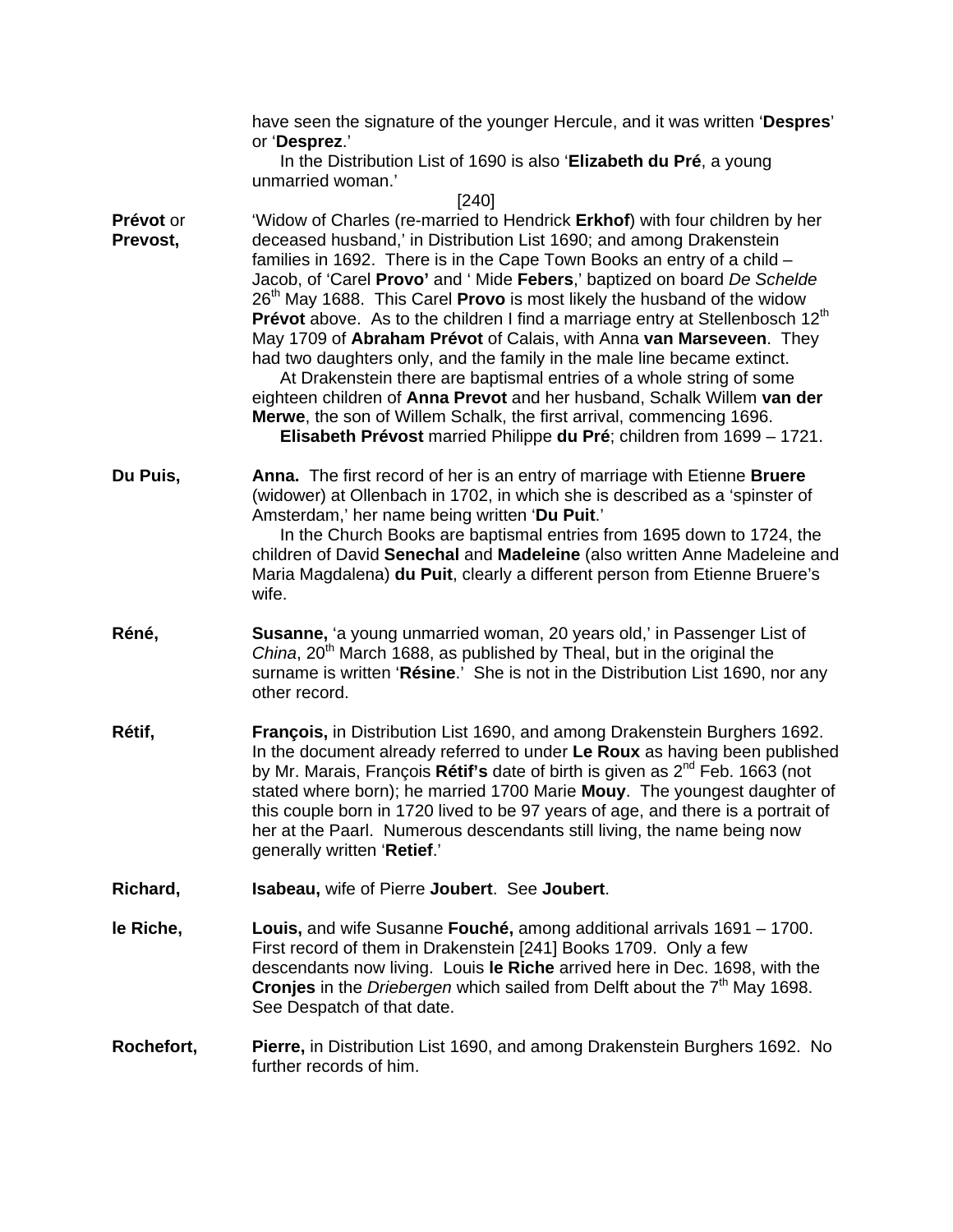**Roi, Jean,** of Provence, in Distribution List 1690, and among Drakenstein Burghers 1692. He married 1712 Maud Catharina **le Febre**, a widow – presumably of Gabriel **le Roux**. This family became extinct, only one of their two sons having married, and he left daughters only.

**Rousseau, Pierre,** 'with wife and child,' in Distribution List 1690; and 'with wife and two children' among Drakenstein families in 1692. In a family register of the **Rossouws** – as the name is now usually spelt – Pierre is stated to have been born in 1666, but on 26<sup>th</sup> March 1702 in giving evidence before a commission the investigating charges against Governor Wm A. **van der Stel**, he stated his age to be 40 years. He married (1) Anne (or Hanne) **Rétif** and (2) Geertruy **du Toit**. First record of baptism is at Stellenbosch in 1691. In an inventory of the joint estate framed upon the death of his first wife in 1710, his farm is called 'De Boog van Orleans.' In a joint will of himself and his second wife, executed 25th Aug. 1711, Pierre **Rousseau's** birthplace is given as 'Mair' (no doubt Mer, on the Loire, twenty-three miles from Orleans).

 Among the members admitted into the Stellenbosch Church there is entered on the 7<sup>th</sup> Jan. 1690 'Maria Rossaux.' She married Jan Jansz van **Eeden**, of Oldenburg; he was a Stellenbosch burgher 'with wife' in 1692. Rather numerous descendants living. In what appears to be the marriage entry of this couple at Cape Town in 1688, she is stated to be a native of Dubloys (? De Blois, thirteen miles from Mer). Her surname is also written '**Russaar**,' '**Russouw**,' and '**Rossouw**.'

**Roux** and **Paul,** of Orange in France, was appointed 8<sup>th</sup> Nov. 1688 schoolmaster of **le Roux** Drakenstein; he also acted as Church clerk ('lecteur') under the pastor of the Refugees, the Rev. Pierre **Simond**. He was among the few who did not need assistance from the funds sent from Batavia and distributed in 1690, and among the Drakenstein Burghers 1692. He married [242] Glaudine (or Claudine) **Seugnet**; first baptismal entry in 1694. Large number of descendants still living.

 **Pierre Roux** in Distribution List 1690, and among Drakenstein Burghers in 1692. There is no record of him in Church Books. There is a will of Pierre **Roux** of Cabrière, executed 17<sup>th</sup> Sept. 1739, from which it would seem that he must have been an old man. In this will he appoints as his executor Heemraad Daniel **Malan**, of "Morgenster,' Hollenlok, Holland, as his sole heir, on condition that he (Malan) should maintain him for the rest of his life.

 There is a marriage entry in 1718 of '**Pieter Roux**, bachelor, of Cabo' (i.e. Cape born), and Susanna, a daughter of Abraham **de Villiers**, the refugee. Since the eldest son of this couple is named "Petmo", it is just possible that the father may have been a son of Pierre **Roux**. Numerous descendants still living of Pieter **Roux** and Susanna **de Villiers**.

 **Jean Roux**, of Provence, in Distribution List 1690, and among Drakenstein Burghers 1692. He does not appear to have married. In a will executed 17<sup>th</sup> Feb. 1705, he gives his age as 40 years, and his birth-place as 'Lormarin, in France.' He appointed as his sole heir, his father Philip **Roux**, then residing at Lormarin, and 68 years old, and in the event of his father dying before him (the testator), his property was to go to the 'Diaconie' (Board of Deacons) of Drakenstein.

 **Jean Roux**, of Normandie, in Distribution List of 1690, and among Drakenstein Burghers 1692. No further record of him.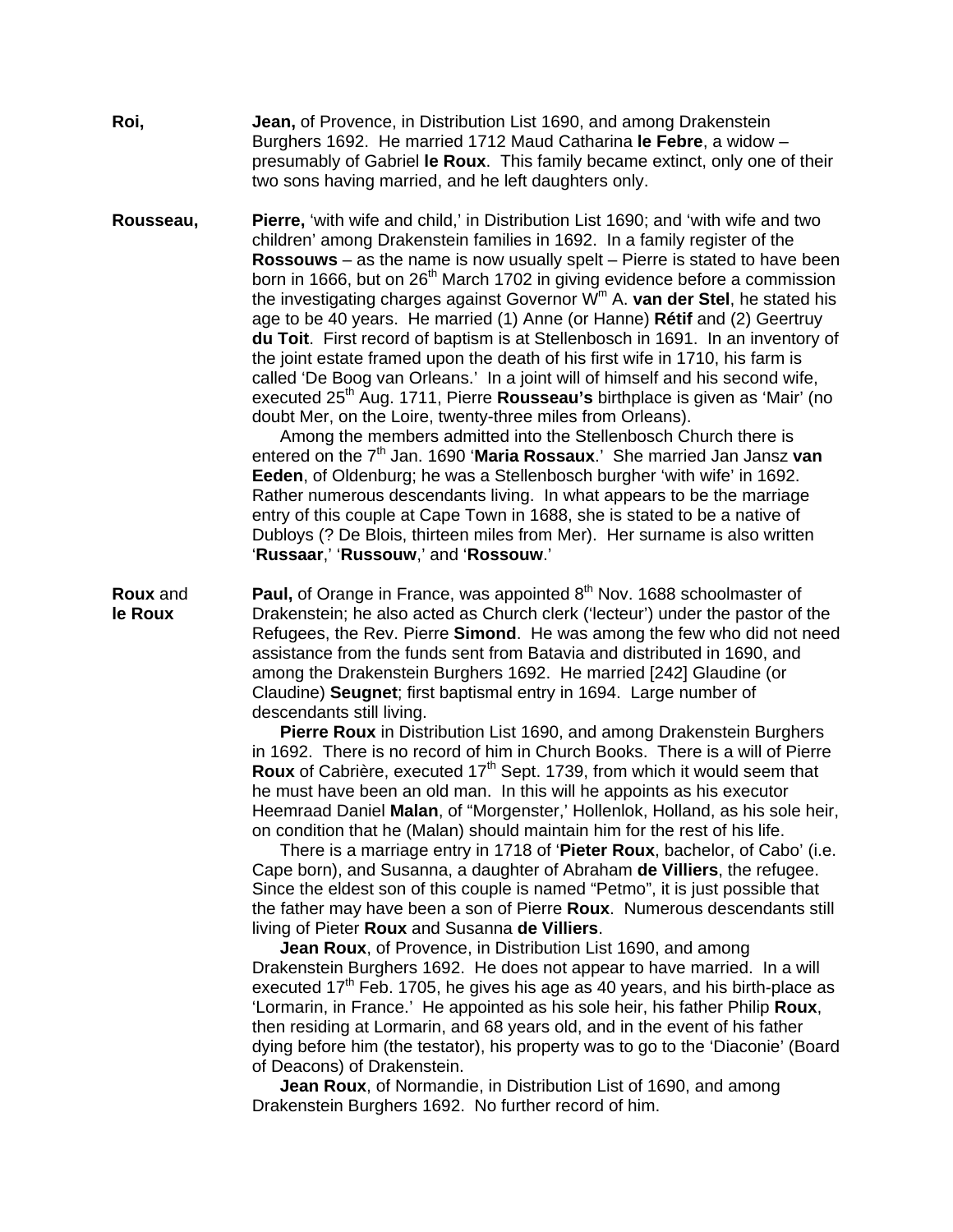**Marie** and **Marguerite Roux**, 'two little orphans,' in Distribution List 1690. They arrived in the *China*, '10 and 7 years old,' respectively, with the **Jourdan** family. See **Jourdan**. Marguerite married Etienne **Viret**. See **Viret**.

**de Ruelle, Daniel**, 'with wife and one child,' in Distribution List 1690, and among the Drakenstein families 1692 as a 'widower with one child,' this child being no doubt Anne **de Ruelle**, who marries Charles **Marais** the younger. See **Marais.** 

 **Esther de Ruelle**. See **Bruère**.

- **Sabattier, Pierre**, of Massiéré, bachelor, 22 years old, figures in Passenger List of *Voorschoten*, which sailed from Delftshaven, 31<sup>st</sup> December 1687; in Distribution List 1690; and among Drakenstein Burghers 1692. No further record.
- [243] **de Savoye, Jacques**, of Ath; Marie Madeleine **le Clerc**, his wife, of Tournay; and their three children:- **Margot** (or **Marguerite**), 17 years old, **Barbère**, 15 years, and **Jacques**, 9 months old, together with Antoinette **Carnoy, de Savoye's**  mother-in-law, sailed in the *Oosterland* from Middelburg on 29<sup>th</sup> Jan. 1688. In a dispatch from the Chamber of Rotterdam dated  $24<sup>th</sup>$  Dec. 1687, special mention is made of Jacques **de Savoye** in the following terms:-

 'By this opportunity will proceed to the Cape to settle there as a Colonist one Jacques **Savoye** and his wife. He has been 'under the cross' (persecuted), and for many years an eminent merchant at Ghent in Flanders; where he has been persecuted by the Jesuits to such an extent, and where even his life was being threatened, that in order to escape from their snares, and peacefully end his days beyond their reach, he has resolved to cross the ocean as a Colonist and to take with him various Flemish farmers of the reformed religion, who have also suffered persecution, and for the same reason as that of **Savoye** leave their Fatherland. And because we know **Savoye** as we have described him, we most willingly recommend him to your notice and request you to lend him a helping hand, and consider him in the light in which we have introduced him, hoping that for the furtherance of the intentions of the Lords Seventeen he will be an able and desirable instrument.' *(Rambles through the Archives of the Cape of Good Hope, by H.C.V. Leibbrandt*, 1887.)

 Jacques **de Savoye** 'with wife and two children' were among those who did not need any assistance from the Relief Fund 1690, and with 'wife and three children' among the Drakenstein inhabitants 1692. He left no sons. His daughter **Marguerite** married before 1690, (1) Christoffel **Snyman** (descendants still living) and (2) Henning **Villion**, son of François **Villion** (or **Fignon**) of Clermont. **Barbère** married (1) Christiaan **Elers** (no descendants), and (2) Elias **Kiena** (no descendants), **Aletta de Savoye** married Pieter **Meyer**, presumably Pierre **Meyer** the refugee.

**Sènèchal, David**, in Distribution List 1690, and among Drakenstein Burghers 1692. He married Madeleine (or Anne Madeleine) **de Puit**. First record in Drakenstein Baptismal Book 1695. Some descendants still living. The name is now written '**Senekal**.'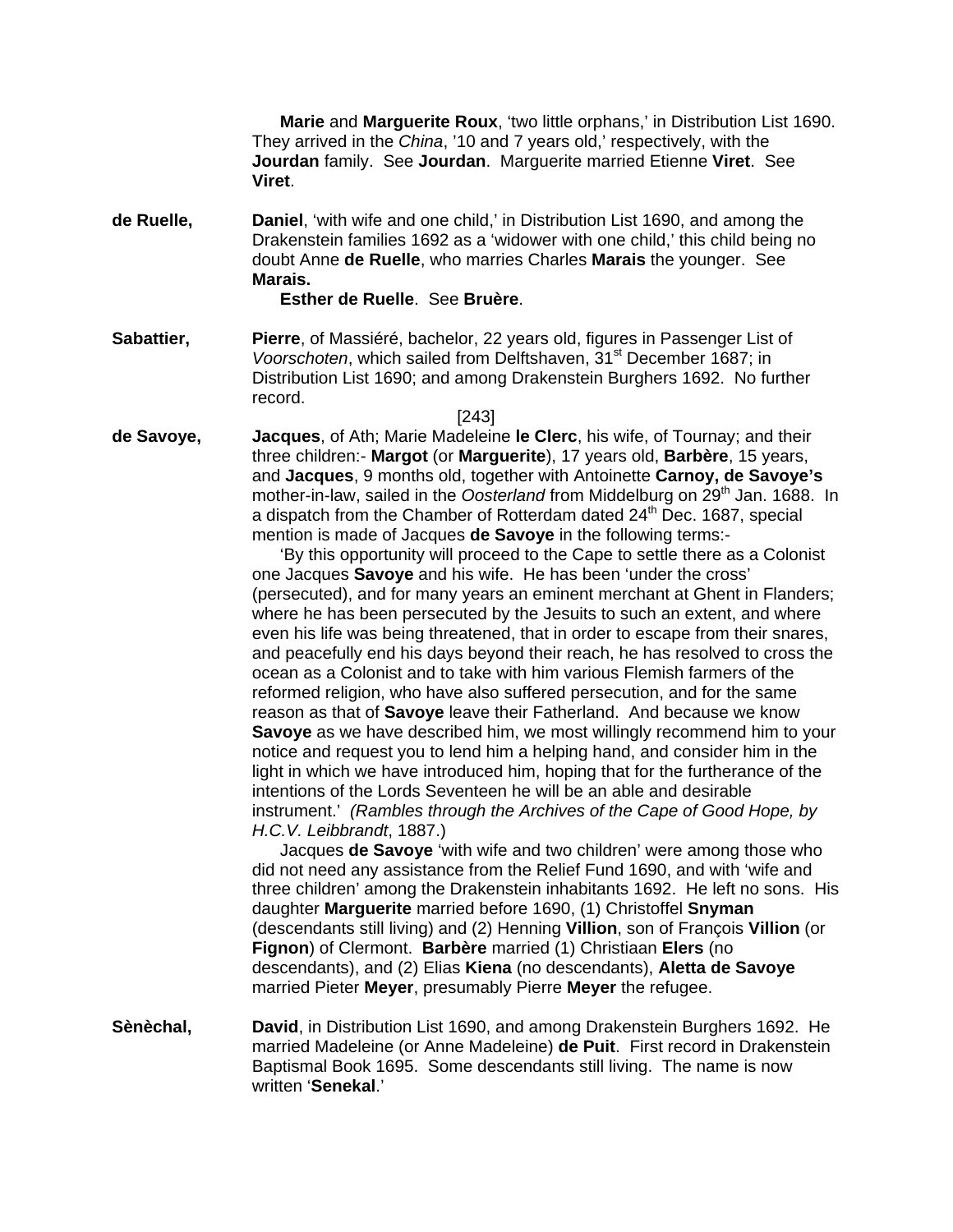- **Senet, Anthoine**, in Passenger List of *China* from Rotterdam, [244] 20<sup>th</sup> March 1688, as 'bachelor, 19 years old.' He appears to have died on the voyage.
- **Sengnet** or There is an entry in the Capetown church books of **Glode, Susanna,** and **Seugnet,[1](#page-29-0) Johanna Sevinjet** having joined the congregation at Stellenbosch on the 9<sup>th</sup> April 1689, and having brought with them certificates of membership (attestaten) from Amsterdam. Glode (Glaudine ?) married Paul Roux, of Orange; and Susanne married François du Toit. Susanne is described in her marriage entry to be 'of St. Onge'. Seignette ? Fénélon s' attribute la conversion au catholicisme de Elie Seignette, ancient du consistoire de la Rochelle à la Révocation. La famille Seignette encore aujourd'hui protestante, port coupé au le de J. gueles au cygnet argent nageant sur une onde d'azur au re d'argent à la bande de sable accompagnée en chef d'une tête de lion, de sable languée de gueules et au pointe d'une rose de gueules.
- **Simond,** The **Rev. Pierre**, 'with wife and two children' among Drakenstein Inhabitants 1692. He was formerly pastor at Embrun in Dauphiné, and afterwards minister of the refugee congregation at Zierickzee, before coming out to the Cape with his wife Anne **de Beront**, in the *Zuid Beveland*, which left Middelburg 22<sup>nd</sup> April 1688, as the first minister of the French refugees out here. He returned to Europe in 1703 and settled down at Amsterdam.
- **Sollier,** See **Cillier.**

 $\overline{a}$ 

- **Taboureux, Catherine**, wife of Charles **Marais** the elder. See **Marais**. In the Drakenstein baptismal registers the name is spelt **Tabourdeux**.
- **Taillefer,** There arrived in the *Oosterland*, which left Middelburg 29th Jan. 1688:- **Isaac Tailleffer**, vine dresser, of Thierry (in the original it is written 'de Chateau Tierry et buc, a vine-dresser and hatter); Susanne **Briet**, 'de Chateau Tierry' his wife, and their six children: - **Elisabeth**, 14 years, **Jean**, 12, **Isaac**, 7, **Pierre**, 5, **Susanne**, 2½, and **Marie**, 1 year old.

 Of these children Elisabeth married Pierre **de Villiers** (refugee); Pierre married Marie **Marais**, presumably the widow of Etienne **Niel**. With his children, though he had a son, the **Taillefer** family became [245] extinct in the male line. One of his daughters married into the **Gildenhuys** family, and another daughter married Edward Christian **Hauman**. From both these couples ther are still descendants living.

 **Susanne Taillefer**, married (1) Jean **Gardé**; (2) Pierre **Cronje**; and (3) Jacob **Naudé**.

Isaac **Taillefer**, 'with wife and four children' in Distribution List 1690, and among Drakenstein families 1692 'with wife and 3 children.'

<span id="page-29-0"></span><sup>&</sup>lt;sup>1</sup> In the Drakenstein Register as printed in Theal's History of South Africa, Vol. II, the name is spelt *Seugnet* nine times and *Seugneté* once.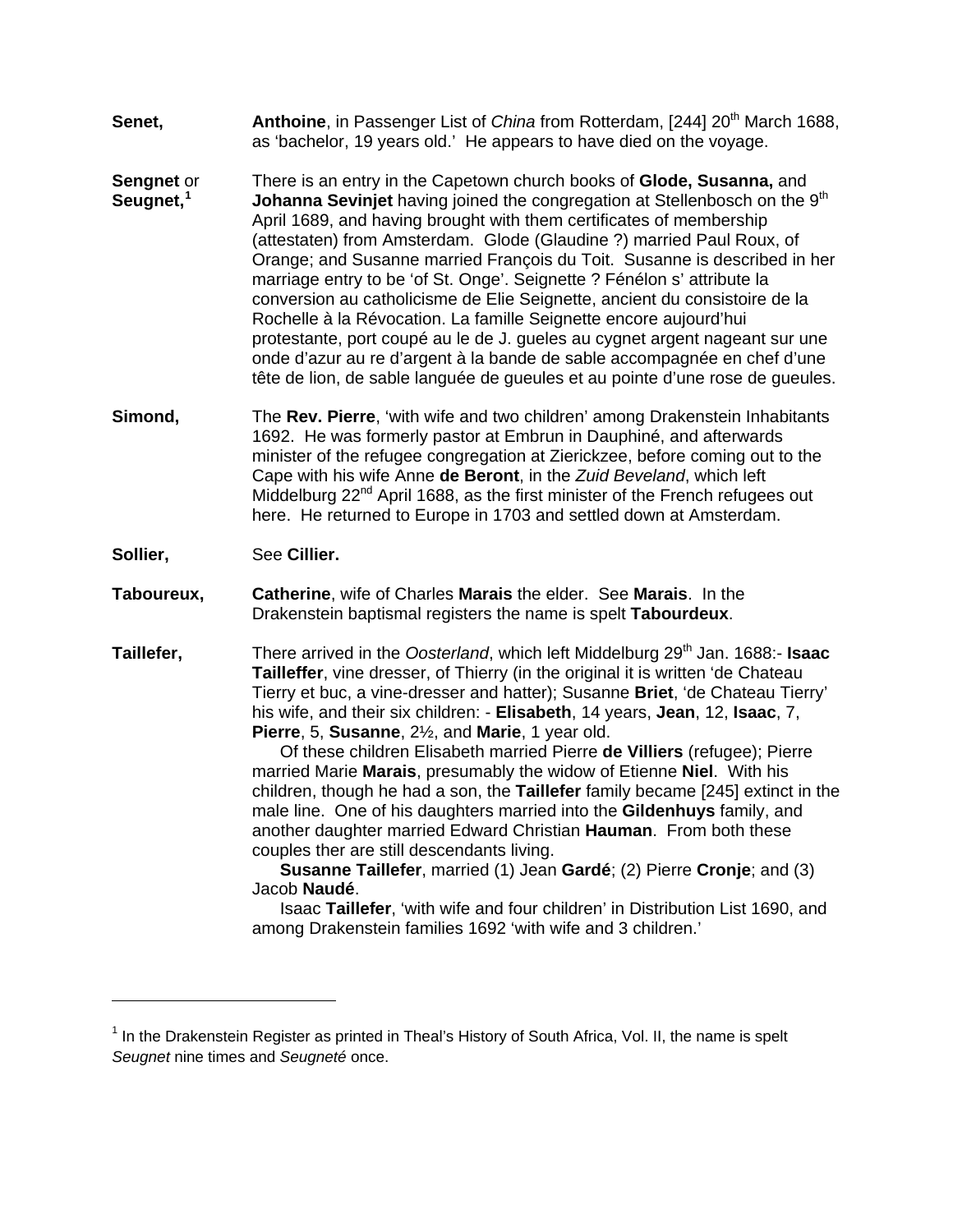- **la Tatte, Nicolas**, in Distribution List 1690, and among Drakenstein Burghers 1692. There is an inventory of Nicolas **de Labat**, agriculturist, and his widow, Elisabeth **Vivie**, dated 1718. No children given.
- **Terreblanche, Etienne**, among additional families 1700 1710, was a native of Toulon, and married 1713 Martha **la Febre**, widow of Jacques **Pinard**. Good many descendants still living, the name being now spelt **Terblans**.
- **Terrier** or In Theal's List of Burghers at Drakenstein 1692, as well as in Distribution List **Ferrier** 1690 is **Daniel Ferrier**, most likely the same person as Daniel **Terrier** in the Drakenstein Baptismal Books, 1695 – 7 and 9. His wife was Sara **Jacob**, presumably the one who married Jean **du Buis**. Three children, **Marie**, **Susanne**, and **Pierre**, but no descendants in the male line.
- **Thérond, Jacques,** in Distribution List 1690, and among Drakenstein Burghers 1692. There is a copy of a letter in the Grey Library from Jacques **Thérond**, dated  $2<sup>nd</sup>$  April 1719, from Nîmes the capital of Languedoc, and addresses to his son Jacques **Thérond** the refugee. The farm owned by the latter at the Cape was called 'Languedoc.' Jacques **Thérond**, the refugee, married Marie Janne **des Preez**. First child born in 1698. Where the wife's name is given in the Drakenstein Baptismal entries it is written '**De Pre**' or '**De Pret**,' according to Theal. Numerous descendants still living, writing their name now simply '**Theron'** without the 'd.'
- **du Toit, François** and **Guillaume**, two brothers, both in Distribution List 1690, Guillaume 'with wife and one child,' and François simply 'with wife.' François is among Drakenstein Burghers 1692, 'with wife and two children,' and is described in his marriage entry (1690) with Susanne **Seugnet** of Saintonge, as being of or from Ryssel (Lille). The now numerous families of **Du Toit** are descendants of this couple. Guillaume is among the Stellenbosch burghers, 1692, 'with wife and three children.' He marries in 1788 [246] Sara **Cochet**, widow of Pieter **de Klercq**, she being a native of Ostrouburgh; there were only daughters by this marriage. According to a family register of the **du Toits** there was also a brother named **Bruno**.
- **du Tuillet, Jean,** and **Philippe Drouin**, embarked at Delft in the *Driebergen* in May, 1698, together with two **Cronjes** and **Le Riche**, (see despatches from Delft,  $7<sup>th</sup>$  May 1698) but not having met with their names here I cannot tell whether they ever reached the Cape.
- **Valleté, Anne.** See **Couvret.**
- **Verdeau, Jacques**, 'bachelor 20 years old and **Hercule** his brother, 16 years old,' in Passenger List of *China* from Rotterdam, 20<sup>th</sup> March 1688. The latter alone is in the Distribution List 1690, and among Drakenstein Burghers 1692. He marries Catharina **Hucibos**, (also written Maria Catharina **Huibeaux, Hucebos** and **Wibeaux.**) Only two girls **Magdalena** and **Susanna** were born, 1703 and 1707, to this couple, and the family became extinct. In a joint will of Hercule **Verdeau** and his wife, executed 30<sup>th</sup> July 1718, his age is given as 46, and her's as 43.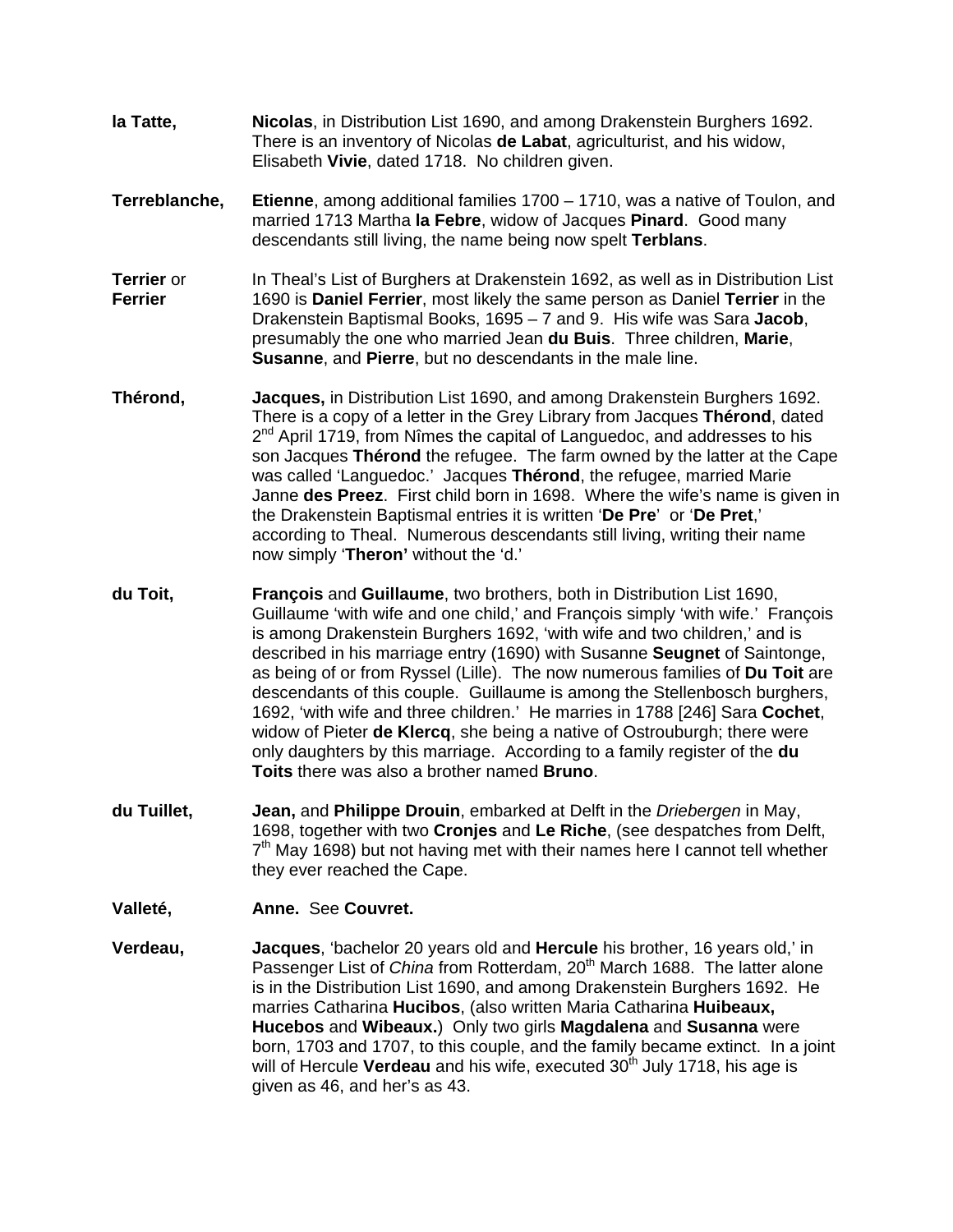**Maria Verdeau** (presumably another daughter) married (1) Pierre **Jourdan**  de Cabrière (widower), by whom there was a child christened 1722; (2) Daniel **Malan**, to whom Pierre **Roux** de Cabrière bequeathed all his property.

**de Villiers, Abraham, Pierre** and **Jacob**, three brothers, vine-dressers from the neighbourhood of La Rochelle, arrive here in the *Zion* on the 6<sup>th</sup> May 1689. In a dispatch from the Chamber of Delft, dated 16<sup>th</sup> Dec. 1688, and received by the *Zion*, special reference is made to these three brothers as possessing a good knowledge of the cultivation of the vine, and recommending the Governor to give them every assistance. In this dispatch the names are mentioned in the following order:- (1) Pierre, (2) Abraham, and (3) Jacob, which may perhaps indicate the order of seniority. In the Distribution List 1690 we have Abraham **de Villiers** 'with wife and two brothers', and among Drakenstein Families 1692:- Abraham **de Villiers** 'with wife and two children,' Jacob **de Villiers** 'with wife and two children,' and Pierre **de Villiers** 'with wife and one child.' Abraham married 1689 Susanne **Gardiol**, and left nothing but daughters.

> Jacob married Marguerite **Gardiol**, first baptismal entry 1695. Pierre married Elizabeth **Taillefer**, first baptismal entry 1699.

> > [247]

 I have taken a good deal of trouble to find out the relative ages of these brothers, but have only succeeded in ascertaining Jacob's from a joint will executed 11<sup>th</sup> Jan. 1719, in which he gives his age as 58 years and describes himself as a native of 'Borgondien.' His wife (Marguerite **Gardiol**) is stated in the same document to have been born in Provence and to be 45 years old.

 The **De Villiers** are at the present time the most numerous of the Huguenot families here, and are all descendants of Pierre and Jacob.

 A family tradition states that four brothers left their home, but the youngest (Paul) after having gone some distance became homesick, turned back and was never heard of again.

 Pierre, Abraham, Jacques, et Paul **de Villiers** sortirent du royaume de France 1685. Ils étaient fils de Pierre de Villiers. (*Archives de La Rochelle.*)

**Villion,** No mention in the Distribution List 1690, but in the list of families in the Cape District 1692 is the 'widow of **François Villion**, with two children.' There is in the Cape Town Church Books a marriage entry in May 1676, of François **Fignon**, bachelor of Claremont, free burgher, and Cornelia **Campenaar**, spinster of Middelburg. In the baptismal entries of the children of this couple the surname is mostly spelt '**Villion**.' The name is now generally written '**Viljoen**,' and there are now numerous descendants of this couple.

> In 1725 there is a Church Book entry of **Pieter Vion**, (also written **Wion**) but he is the ancestor of the **Wium** family, which name is pronounced very much like '**Viljoen**' though without the 'l.'

**Viret, Etienne**, in Distribution List 1690, and list of Drakenstein Burghers 1692. His wife was Marguerite **Roux**, presumably one of the two orphans mentioned under the heading '**Roux**.' First baptismal entry is in 1697. Though he had five sons borne him, he appears to have left no descendants in the male line. In a joint will of this couple executed 14th Aug. 1726 **Viret** is described as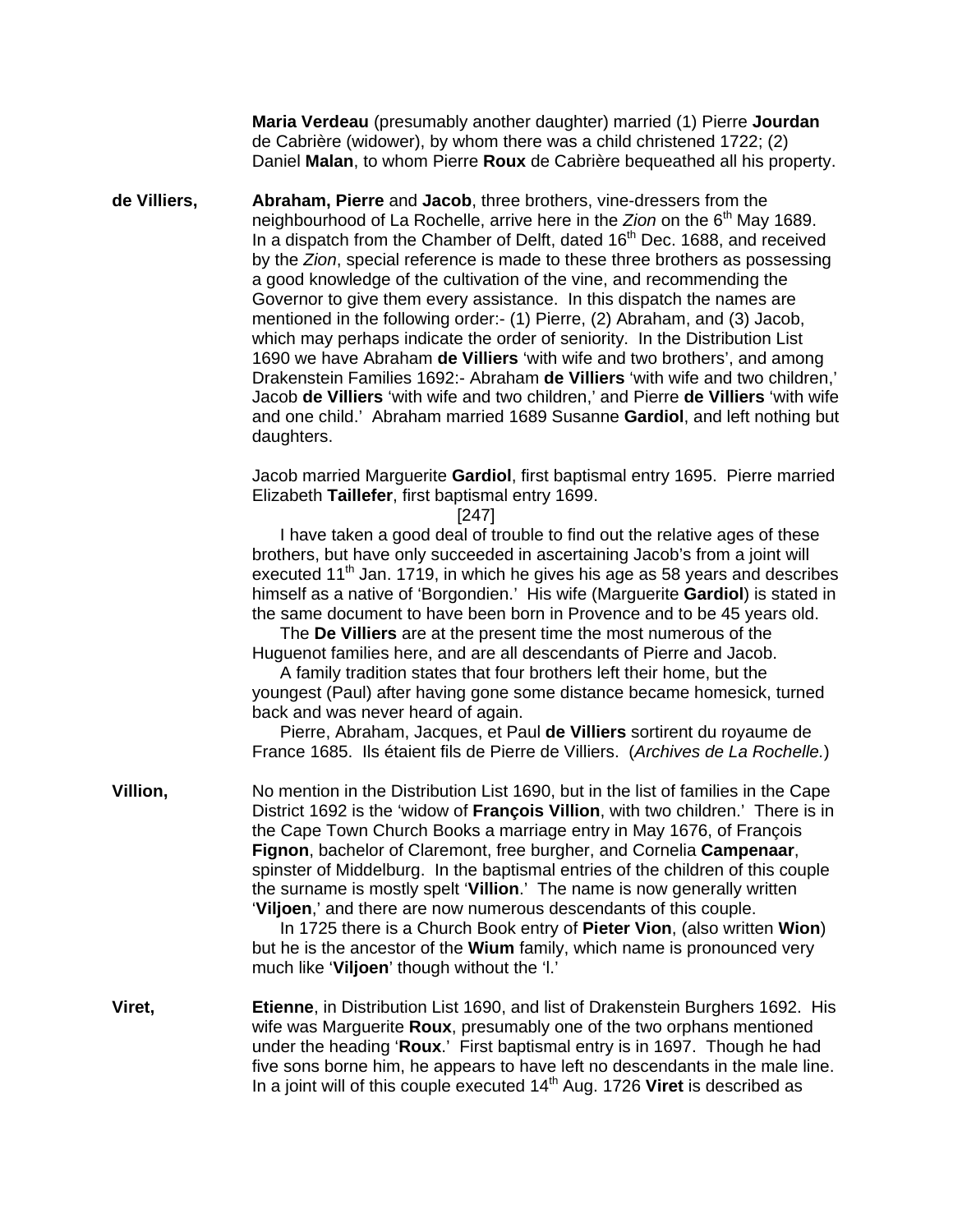being of 'Dauphiné,' aged about 64, and his wife as being 'of Provence, 44 years old.'

**Visagie, Pieter**, is described in his marriage entry (21<sup>st</sup> June 1671) as 'of Antwerp,' his wife being Catherina Kieuts **van ter Veer**. In one of the baptismal entries the surname is also written '**Visasie**.' The spelling of '**Visagie**' is still generally retained and there are a good number of descendants now living.

[248]

- **Vitout, Sara**, wife of Jacques **Delport.** See **Delport.**
- **Vivier, Jacob, Abraham,** and **Pierre**, in Distribution List 1690, and among Drakenstein Burghers 1692. In the original muster roll of the latter year, the three are described as being 'maats' or partners. Abraham married Jacquemine **du Pré**, sister of Jacques **Thérond's** wife; the others did not marry. First record in Church Books the christening of a child in 1698. From this couple the **Viviers** of the present day are descended.

 **Johan Vivier** conseiller au Parlement de Paris en 1699. La famillle établie à Saintes puis à la Rochelle porte d'azur au cygnet d'argent nageant sur des ondes de meme (Vivier) accompagné en chef de trios étoiles d'or.

#### **ADDITIONAL NOTES**

| Avice,   | Ezechiel, Ministre à Boulogne, 1637.<br>Philippe Amies du Consistoire à Roncy, en Picardie 1681.<br>La femme de François de Blois à Genève 1691.<br>Nicolas, marchand, de Mer en Gatinais, refugié avec cinq personnes à Berlin<br>en 1700. (France Protestante réimpression 1877.)                      |
|----------|----------------------------------------------------------------------------------------------------------------------------------------------------------------------------------------------------------------------------------------------------------------------------------------------------------|
| Barré,   | Pierre et Jean, persécutés en Poitou près de Poitiers, 1681.<br>Isaac, de Tours, refugié à Londres avec sa femme et ses enfants. (Fr.<br>Protest. Réimp.)<br>Pierre, de Pontgibaud prés de La Rochelle, refugié à Dublin (ibidem).<br>[249]                                                              |
| Briet,   | La famille existe encore en la personne de M.E. Briet, Maire d'Estômes par<br>Chateau-Thierry, Aisne.<br>Taillefer et S. Briet sa femme étaient de Chateau-Thierry.<br>Jean, de Chateau-Thierry, maître maçon.<br>Jean et Isaac, de Meaux, refugiés à Berlin 1698 – 1700. (France<br>Protestante Réimp.) |
| Bruère,  | Pierre, de Blois, refugié à Berlin 1709.                                                                                                                                                                                                                                                                 |
| Cellier, | Claude, Libraire à Orleans en 1602, son fils.<br>Antoine, à Paris, en 1641, Imprimeur.<br>Autre Ckaude Cillier, refugié à Londres en 1702. (France Protestante<br>Réimp.)                                                                                                                                |
| Cordier, | Louis, de Meaux, fut surprise dans une assemblée religieuse et condamné à<br>mort sous le règne de Louis XIV. Mais le Roi changea la condemnation et<br>l'envoya aux galères. (France Protestante Réimp.)                                                                                                |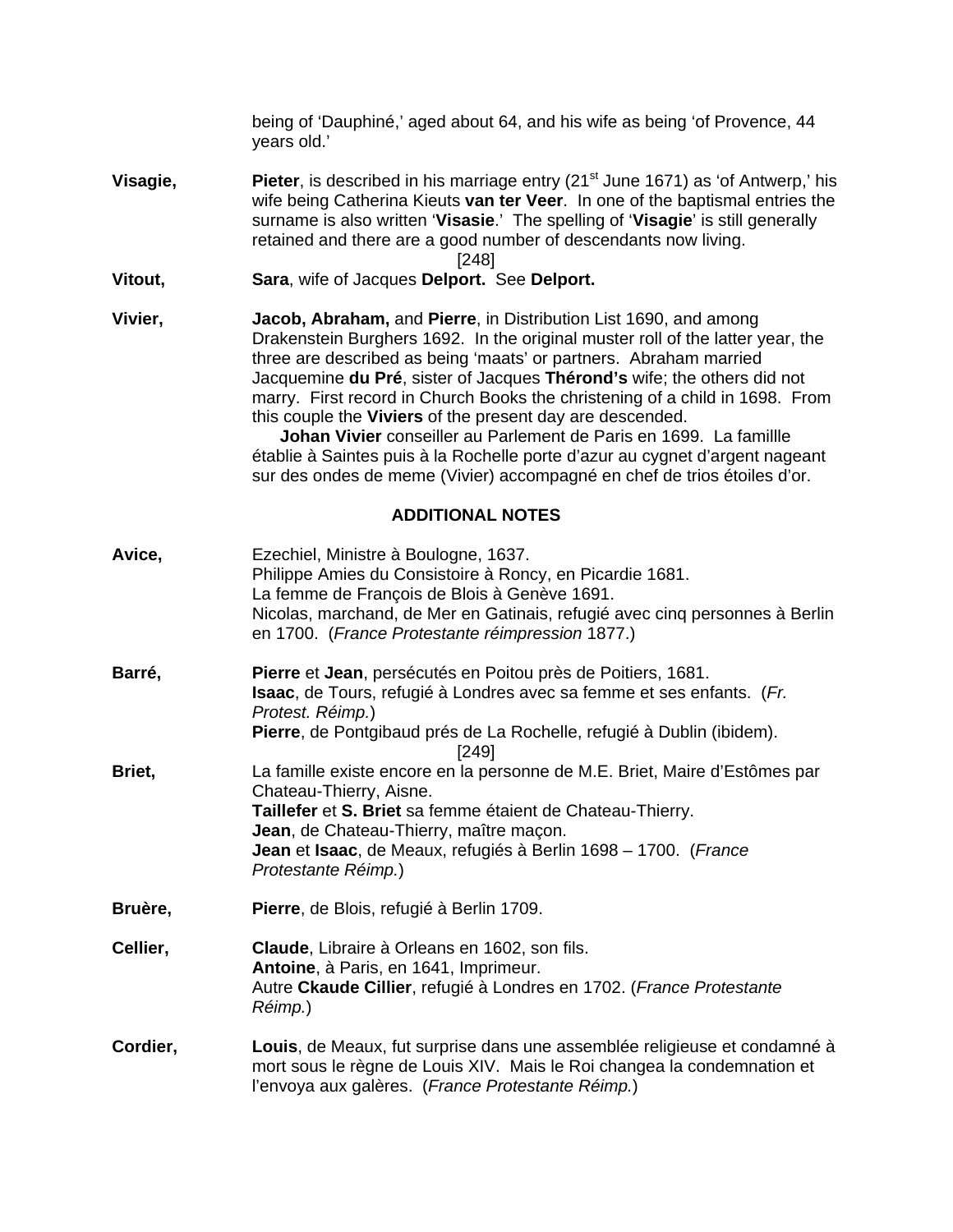| Coste,                   | Pierre, d'Anduse, (Petrus Costens Andusiensis), à Genève.<br>Pierre, d'Usès, en 1688 refugié en Suisse et à Leyde.                                                                                                                                                                                                                                                                 |
|--------------------------|------------------------------------------------------------------------------------------------------------------------------------------------------------------------------------------------------------------------------------------------------------------------------------------------------------------------------------------------------------------------------------|
| Couvret,                 | Paul, emprisonné au Chateau de Saumur.<br>Couvret famille refugié au Cap de Bonne Espérance. (France Protestante<br>Réimp.)                                                                                                                                                                                                                                                        |
| Du Buisson,              | Plusieurs familles en Languedoc.                                                                                                                                                                                                                                                                                                                                                   |
| Du Plessis,              | Plusieurs familles de ce nom sont devenues celébres.                                                                                                                                                                                                                                                                                                                               |
| Du Pré,                  | Une famille de ce nom était à Montauban, et à present elle est à Nérac.                                                                                                                                                                                                                                                                                                            |
| Du Puy,                  | Plusieurs familles de ce nom en Languedoc.                                                                                                                                                                                                                                                                                                                                         |
| Faure,                   | Nom de Languedoc. Beaucoup de familles de ce nom.                                                                                                                                                                                                                                                                                                                                  |
| Godefroy,                | Une famille de ce nom à Paris avant 1685. Une autre famille du meme nom<br>à Genève avant 1685. Une autre enfin à la Rochelle avant 1685. Après la<br>Révocation on trouve des refugiés du nom de Godefroid à Hambourg.<br>(France Protestante 1 ère edition, 1856.)                                                                                                               |
| Labat et<br>Vivie,       | Ces noms paraissent être des noms de Refugiés sortis de Montauban, où<br>existentdes familles du meme nom.                                                                                                                                                                                                                                                                         |
| Le Clerck,<br>Savois,    | Ces noms existaient à Montauban avent 1685.                                                                                                                                                                                                                                                                                                                                        |
| Le Febore ou<br>Lefèvre, | On connaît des familles de ce nom à Château-Chinon, et à Rouen.                                                                                                                                                                                                                                                                                                                    |
| Le Riche,                | On connaît une fille de Paris nommée Marguerite Le Riche, que fut brûlée<br>martyre de la religion.                                                                                                                                                                                                                                                                                |
| Le Roux,                 | [250]<br>Philibert Joseph, refugié à Amsterdam, auteur d'un dictionnaire de<br>Proverbes Comiques.                                                                                                                                                                                                                                                                                 |
| Lombard,                 | du Dauphiné. Jean, refugié à Genève, et son fils Jean, en 1710.<br>Jacques, avec ses fills Aimé et Jean à Genève en 1713; et Charles,<br>marchand-drapier, à Genève en 1731.<br>Jean Guillaume, refugié en Prusse devint secrétaire intime du Roi de<br>Prusse.<br>Fréderic Guillaume, né à Berlin d'une famille de refugiés originaires du<br>Dauphiné. Né en 1767, mort en 1812. |
| Malherbe,                | On connait une famille de ce nom en Normandie refugiée à Leipsig.<br>Isaac Malherbe, de la Bretonnière, et son fils, Isaac Henri, né à Leipsig en<br>1750.                                                                                                                                                                                                                         |
| Martineau,               | Famille du Fontenay près Paris. Refugiés en Angleterre établis à Norwich.                                                                                                                                                                                                                                                                                                          |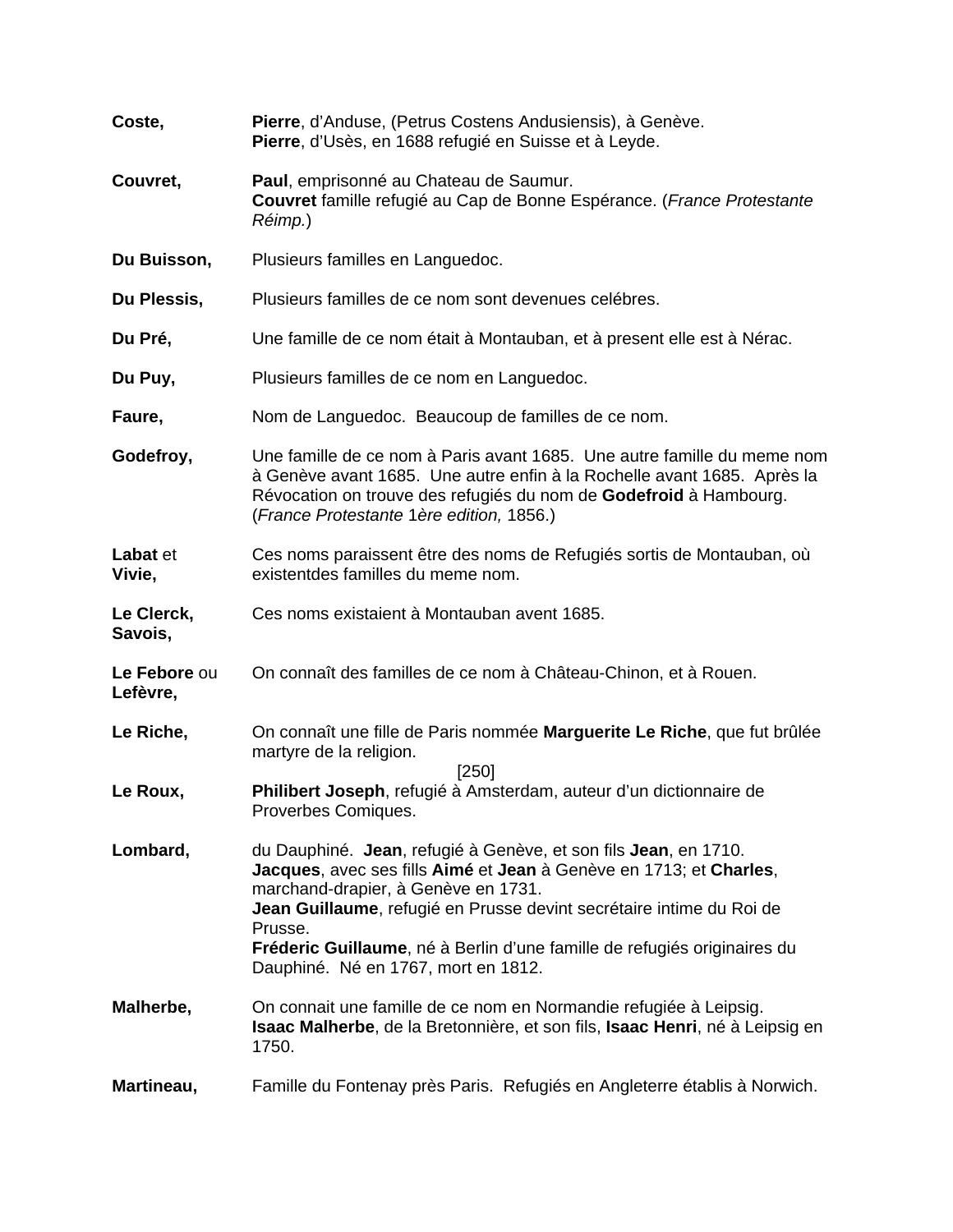| de Marées,                 | George, pointer estimé, fils d'un refugié à Stockholm, né 1697, mort à<br>Munich 1776.                                                                                                                                                  |
|----------------------------|-----------------------------------------------------------------------------------------------------------------------------------------------------------------------------------------------------------------------------------------|
| Mesnard,                   | Famille du Poitou. Une autre famille donna Jean Mesnard, minister à<br>Charenton près Paris. Avait étudié la Théologie à Genève en 1666. Il passa<br>en Hollande en 1686, se fixa à La Haye, et devint Chapelain du Prince<br>d'Orange. |
| Meyer,                     | Nom d'une famille en Alsace.                                                                                                                                                                                                            |
| Naudé,                     | Famille de Metz refugiée à Berlin.                                                                                                                                                                                                      |
| Neel,                      | Famille de Normandie, don't plusieurs sortirent de France.                                                                                                                                                                              |
| <b>Niel</b> ou<br>Neilles, | Famille de refugiés à Utrecht et Wesel. Famille de la Flandre Française.                                                                                                                                                                |
| Prevost,                   | Famille d'Issoudun.                                                                                                                                                                                                                     |
| Richard,                   | Famille de la Rochelle.                                                                                                                                                                                                                 |
| Rousseau,                  | Famille de Paris, refugiée à Genève.                                                                                                                                                                                                    |
| Roux,                      | Plusieurs familles de ce nom.                                                                                                                                                                                                           |
| Sabatier,                  | Pierre, de Massiéré (Mesières ou Mazères). Ce nom est celui de plusieurs<br>familles dans le Languedoc. Mazères est une ville du Languedoc.                                                                                             |
| Savoye ou<br>Savais,       | Il y avait une famille de ce nom à Montauban.                                                                                                                                                                                           |